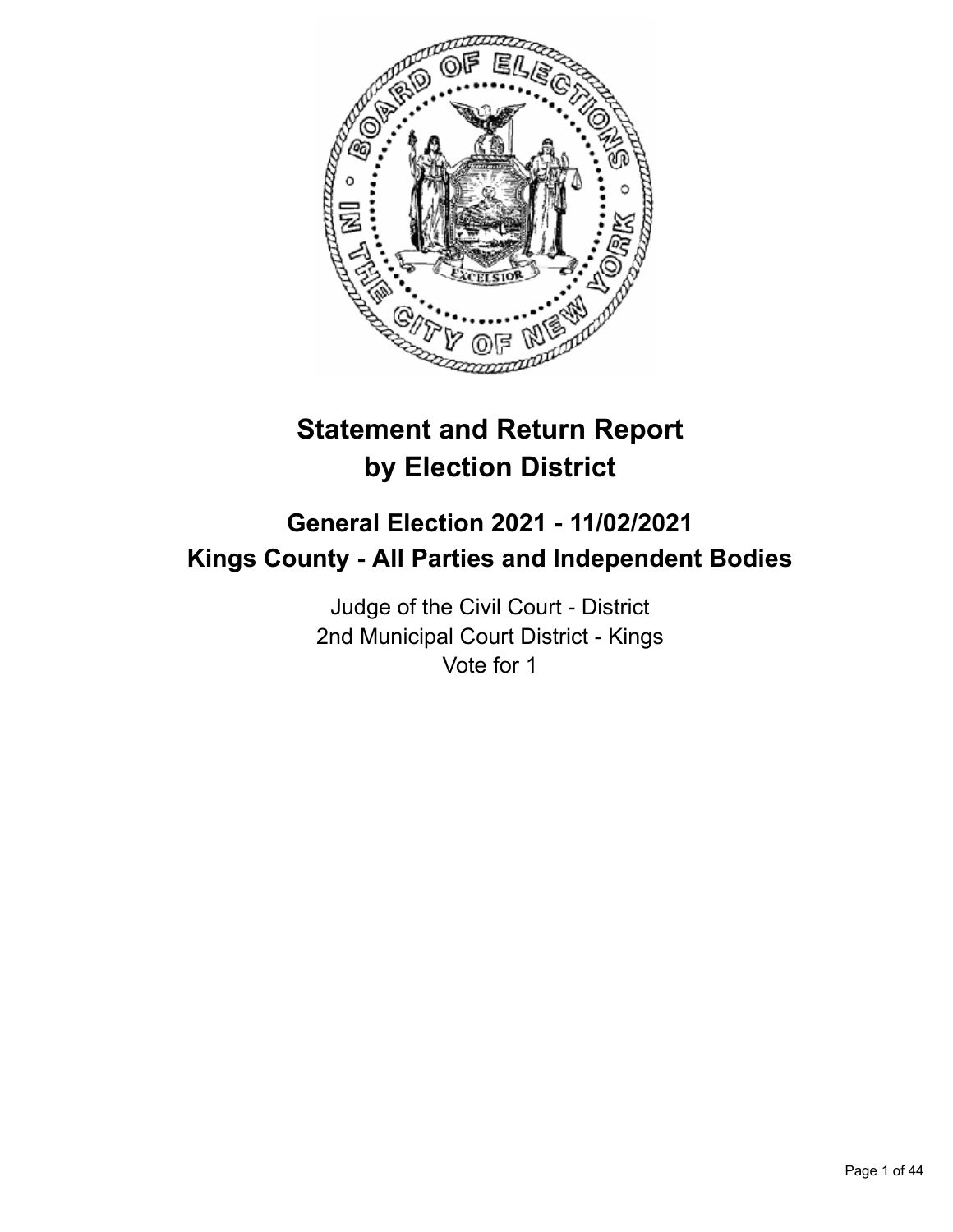

| <b>PUBLIC COUNTER</b>                                    | 237            |
|----------------------------------------------------------|----------------|
| <b>MANUALLY COUNTED EMERGENCY</b>                        | $\Omega$       |
| ABSENTEE / MILITARY                                      | 11             |
| AFFIDAVIT                                                | 5              |
| <b>Total Ballots</b>                                     | 253            |
| Less - Inapplicable Federal/Special Presidential Ballots | 0              |
| <b>Total Applicable Ballots</b>                          | 253            |
| LISA LEWIS (DEMOCRATIC)                                  | 212            |
| MARVA C BROWN (WRITE-IN)                                 | $\overline{2}$ |
| MARVA HENRY (WRITE-IN)                                   |                |
| <b>Total Votes</b>                                       | 215            |
| Unrecorded                                               | 38             |

## **041/43**

| <b>PUBLIC COUNTER</b>                                    | 186            |
|----------------------------------------------------------|----------------|
| <b>MANUALLY COUNTED EMERGENCY</b>                        | 0              |
| ABSENTEE / MILITARY                                      | 4              |
| <b>AFFIDAVIT</b>                                         | $\overline{2}$ |
| <b>Total Ballots</b>                                     | 192            |
| Less - Inapplicable Federal/Special Presidential Ballots | $\Omega$       |
| <b>Total Applicable Ballots</b>                          | 192            |
| LISA LEWIS (DEMOCRATIC)                                  | 162            |
| TRECIA DIXON (WRITE-IN)                                  |                |
| <b>Total Votes</b>                                       | 163            |
| Unrecorded                                               | 29             |

| PUBLIC COUNTER                                           | 240      |
|----------------------------------------------------------|----------|
| MANUALLY COUNTED EMERGENCY                               | $\Omega$ |
| <b>ABSENTEE / MILITARY</b>                               | 9        |
| AFFIDAVIT                                                | $\Omega$ |
| <b>Total Ballots</b>                                     | 249      |
| Less - Inapplicable Federal/Special Presidential Ballots | $\Omega$ |
| <b>Total Applicable Ballots</b>                          | 249      |
| LISA LEWIS (DEMOCRATIC)                                  | 208      |
| <b>Total Votes</b>                                       | 208      |
| Unrecorded                                               | 41       |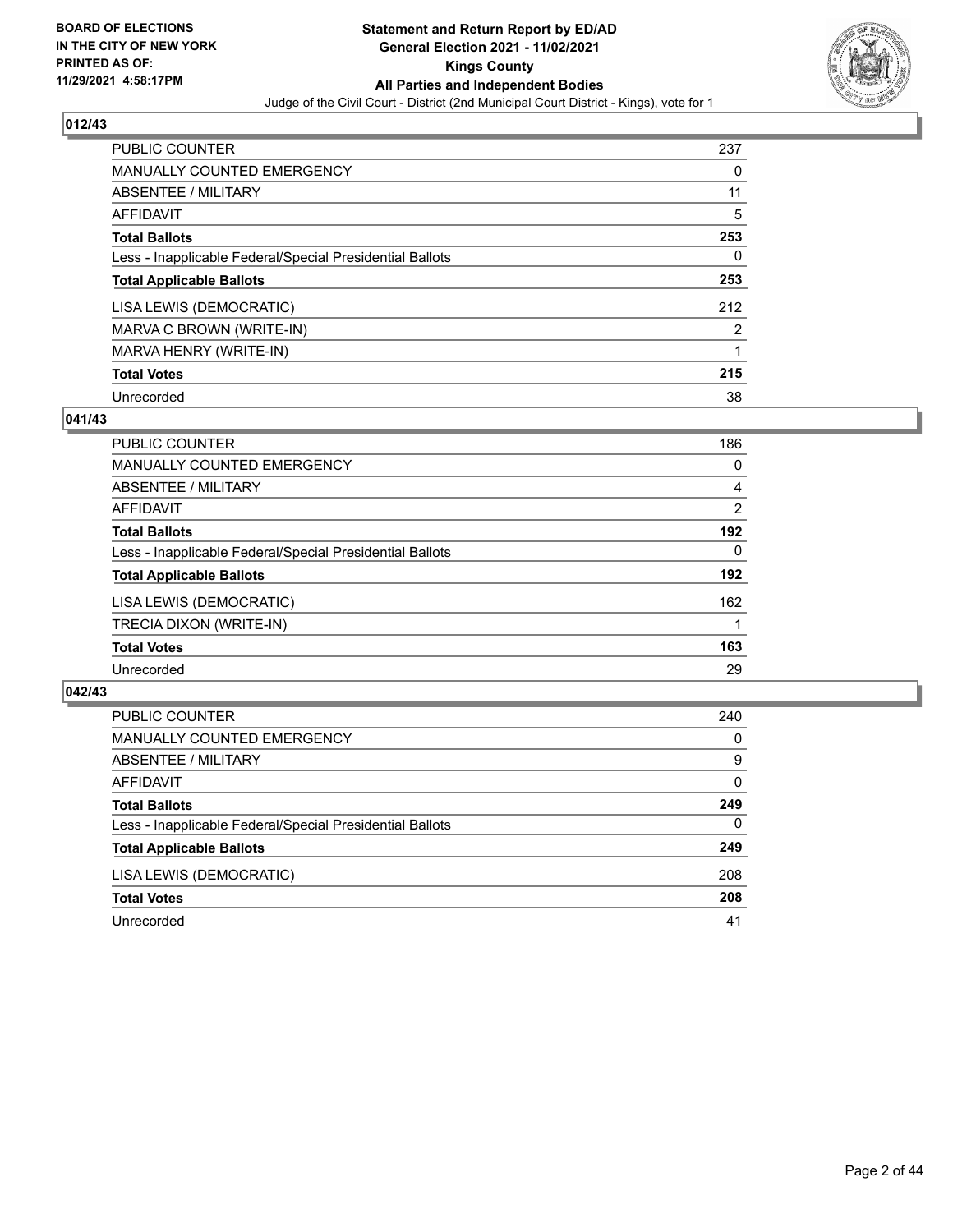

| <b>PUBLIC COUNTER</b>                                    | 275 |
|----------------------------------------------------------|-----|
| <b>MANUALLY COUNTED EMERGENCY</b>                        | 0   |
| ABSENTEE / MILITARY                                      | 3   |
| AFFIDAVIT                                                | 0   |
| <b>Total Ballots</b>                                     | 278 |
| Less - Inapplicable Federal/Special Presidential Ballots | 0   |
| <b>Total Applicable Ballots</b>                          | 278 |
| LISA LEWIS (DEMOCRATIC)                                  | 204 |
| JHON STOSSEL (WRITE-IN)                                  |     |
| UNATTRIBUTABLE WRITE-IN (WRITE-IN)                       | 4   |
| <b>Total Votes</b>                                       | 209 |
| Unrecorded                                               | 69  |

#### **044/43**

| PUBLIC COUNTER                                           | 200 |
|----------------------------------------------------------|-----|
| <b>MANUALLY COUNTED EMERGENCY</b>                        | 0   |
| ABSENTEE / MILITARY                                      | 16  |
| <b>AFFIDAVIT</b>                                         | 0   |
| <b>Total Ballots</b>                                     | 216 |
| Less - Inapplicable Federal/Special Presidential Ballots | 0   |
| <b>Total Applicable Ballots</b>                          | 216 |
| LISA LEWIS (DEMOCRATIC)                                  | 180 |
| UNATTRIBUTABLE WRITE-IN (WRITE-IN)                       |     |
| <b>Total Votes</b>                                       | 181 |
| Unrecorded                                               | 35  |

| <b>PUBLIC COUNTER</b>                                    | 284      |
|----------------------------------------------------------|----------|
| MANUALLY COUNTED EMERGENCY                               | $\Omega$ |
| ABSENTEE / MILITARY                                      | 12       |
| AFFIDAVIT                                                | 5        |
| <b>Total Ballots</b>                                     | 301      |
| Less - Inapplicable Federal/Special Presidential Ballots | 0        |
| <b>Total Applicable Ballots</b>                          | 301      |
| LISA LEWIS (DEMOCRATIC)                                  | 250      |
| IGENIE F. HARRIS-BLENMAN (WRITE-IN)                      |          |
| <b>Total Votes</b>                                       | 251      |
| Unrecorded                                               | 50       |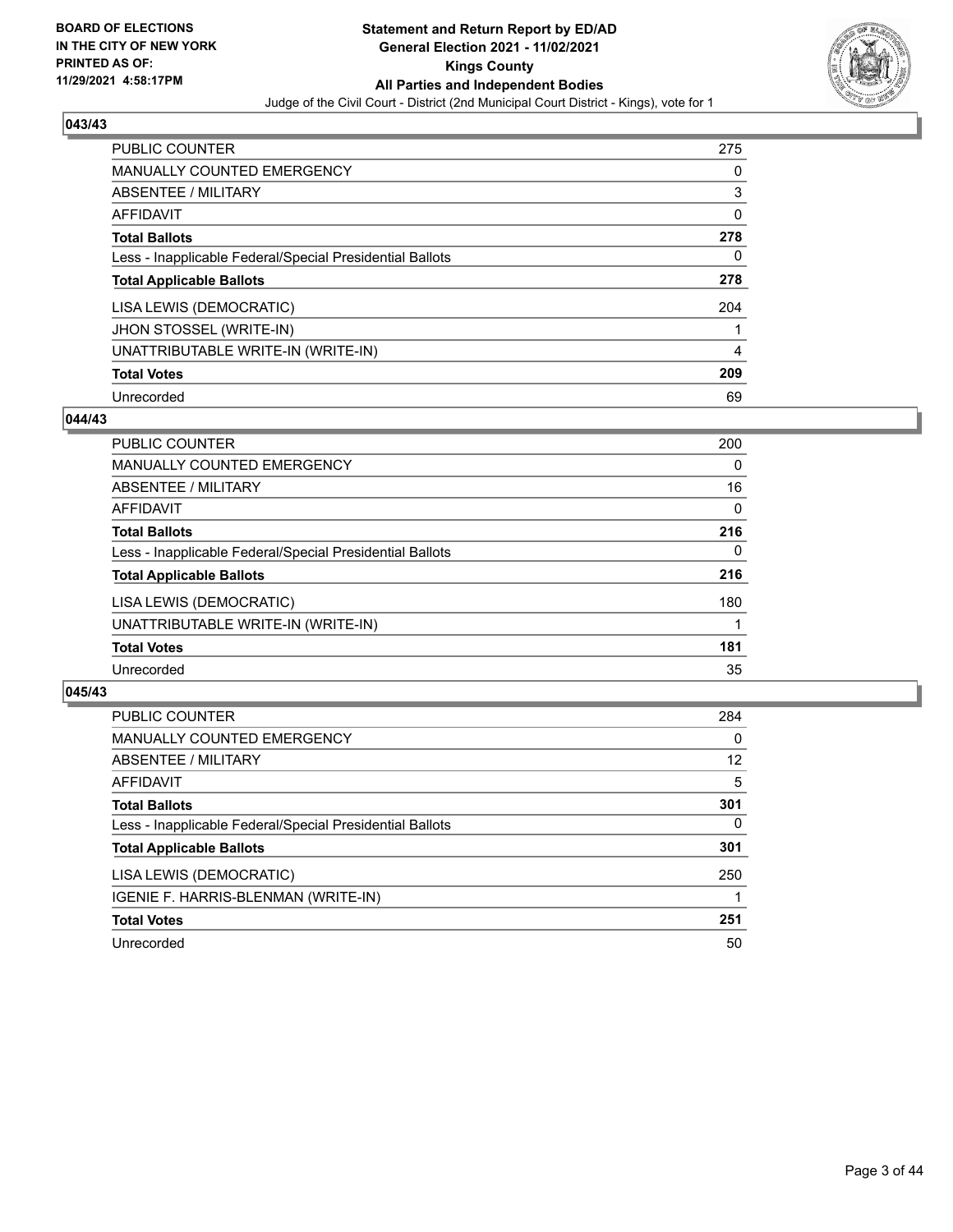

| <b>PUBLIC COUNTER</b>                                    | 227 |
|----------------------------------------------------------|-----|
| <b>MANUALLY COUNTED EMERGENCY</b>                        | 0   |
| ABSENTEE / MILITARY                                      | 19  |
| <b>AFFIDAVIT</b>                                         |     |
| <b>Total Ballots</b>                                     | 247 |
| Less - Inapplicable Federal/Special Presidential Ballots | 0   |
| <b>Total Applicable Ballots</b>                          | 247 |
| LISA LEWIS (DEMOCRATIC)                                  | 197 |
| UNATTRIBUTABLE WRITE-IN (WRITE-IN)                       |     |
| <b>Total Votes</b>                                       | 198 |
| Unrecorded                                               | 49  |

## **047/43**

| PUBLIC COUNTER                                           | 166      |
|----------------------------------------------------------|----------|
| <b>MANUALLY COUNTED EMERGENCY</b>                        | $\Omega$ |
| ABSENTEE / MILITARY                                      | 8        |
| AFFIDAVIT                                                | 3        |
| <b>Total Ballots</b>                                     | 177      |
| Less - Inapplicable Federal/Special Presidential Ballots | $\Omega$ |
| <b>Total Applicable Ballots</b>                          | 177      |
| LISA LEWIS (DEMOCRATIC)                                  | 154      |
| <b>Total Votes</b>                                       | 154      |
| Unrecorded                                               | 23       |

| <b>PUBLIC COUNTER</b>                                    | 135      |
|----------------------------------------------------------|----------|
| <b>MANUALLY COUNTED EMERGENCY</b>                        | $\Omega$ |
| ABSENTEE / MILITARY                                      | 26       |
| <b>AFFIDAVIT</b>                                         |          |
| <b>Total Ballots</b>                                     | 162      |
| Less - Inapplicable Federal/Special Presidential Ballots | $\Omega$ |
| <b>Total Applicable Ballots</b>                          | 162      |
| LISA LEWIS (DEMOCRATIC)                                  | 131      |
| UNATTRIBUTABLE WRITE-IN (WRITE-IN)                       |          |
| <b>Total Votes</b>                                       | 132      |
| Unrecorded                                               | 30       |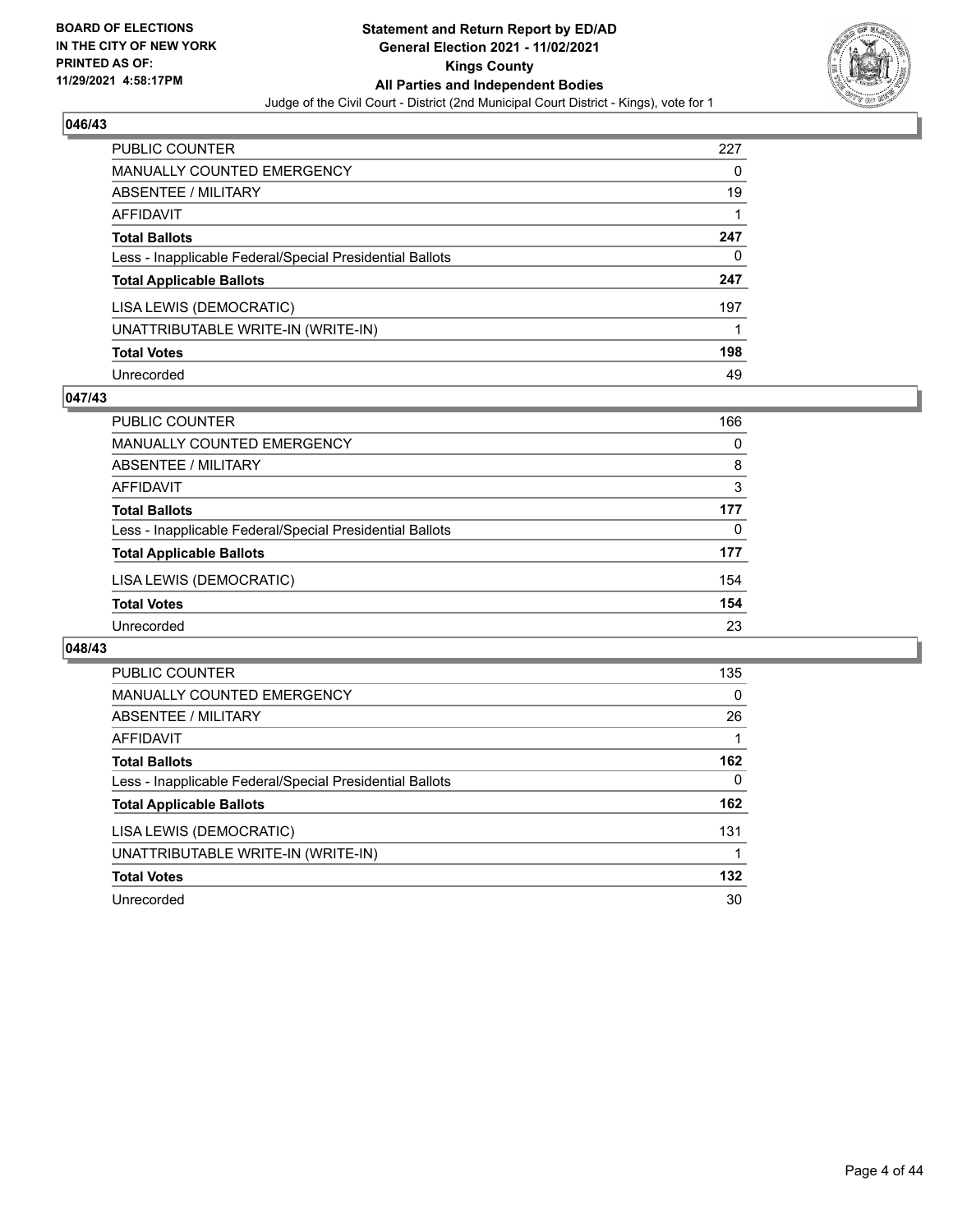

| PUBLIC COUNTER                                           | 218 |
|----------------------------------------------------------|-----|
| <b>MANUALLY COUNTED EMERGENCY</b>                        | 0   |
| ABSENTEE / MILITARY                                      | 10  |
| AFFIDAVIT                                                |     |
| <b>Total Ballots</b>                                     | 229 |
| Less - Inapplicable Federal/Special Presidential Ballots | 0   |
| <b>Total Applicable Ballots</b>                          | 229 |
| LISA LEWIS (DEMOCRATIC)                                  | 188 |
| UNATTRIBUTABLE WRITE-IN (WRITE-IN)                       |     |
| <b>Total Votes</b>                                       | 189 |
| Unrecorded                                               | 40  |

## **050/43**

| <b>PUBLIC COUNTER</b>                                    | 251      |
|----------------------------------------------------------|----------|
| <b>MANUALLY COUNTED EMERGENCY</b>                        | 0        |
| ABSENTEE / MILITARY                                      | 5        |
| <b>AFFIDAVIT</b>                                         | $\Omega$ |
| <b>Total Ballots</b>                                     | 256      |
| Less - Inapplicable Federal/Special Presidential Ballots | 0        |
| <b>Total Applicable Ballots</b>                          | 256      |
| LISA LEWIS (DEMOCRATIC)                                  | 213      |
| DEVI ELIZABETH NAMPLAPARAMPIL (WRITE-IN)                 |          |
| UNATTRIBUTABLE WRITE-IN (WRITE-IN)                       |          |
| <b>Total Votes</b>                                       | 215      |
| Unrecorded                                               | 41       |

| <b>PUBLIC COUNTER</b>                                    | 319      |
|----------------------------------------------------------|----------|
| <b>MANUALLY COUNTED EMERGENCY</b>                        | 0        |
| ABSENTEE / MILITARY                                      | 13       |
| AFFIDAVIT                                                |          |
| <b>Total Ballots</b>                                     | 333      |
| Less - Inapplicable Federal/Special Presidential Ballots | $\Omega$ |
| <b>Total Applicable Ballots</b>                          | 333      |
| LISA LEWIS (DEMOCRATIC)                                  | 229      |
| TOM CRUISE (WRITE-IN)                                    |          |
| UNATTRIBUTABLE WRITE-IN (WRITE-IN)                       |          |
| <b>Total Votes</b>                                       | 231      |
| Unrecorded                                               | 102      |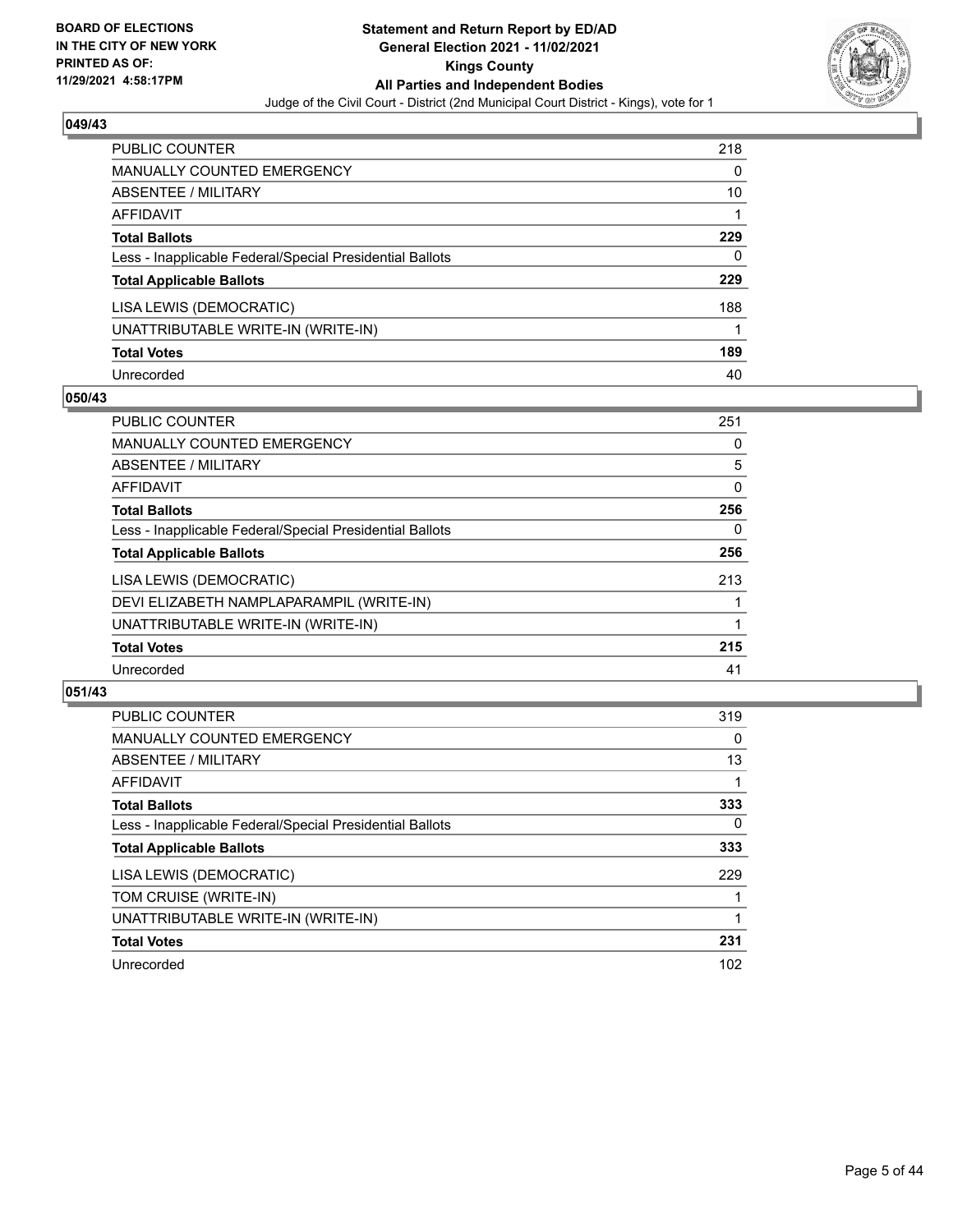

| <b>PUBLIC COUNTER</b>                                    | 185           |
|----------------------------------------------------------|---------------|
| <b>MANUALLY COUNTED EMERGENCY</b>                        | 0             |
| ABSENTEE / MILITARY                                      | 4             |
| AFFIDAVIT                                                | $\mathcal{P}$ |
| <b>Total Ballots</b>                                     | 191           |
| Less - Inapplicable Federal/Special Presidential Ballots | 0             |
| <b>Total Applicable Ballots</b>                          | 191           |
| LISA LEWIS (DEMOCRATIC)                                  | 166           |
| <b>Total Votes</b>                                       | 166           |
| Unrecorded                                               | 25            |

#### **086/43**

| PUBLIC COUNTER                                           | 96             |
|----------------------------------------------------------|----------------|
| <b>MANUALLY COUNTED EMERGENCY</b>                        | $\Omega$       |
| ABSENTEE / MILITARY                                      | $\overline{2}$ |
| AFFIDAVIT                                                |                |
| <b>Total Ballots</b>                                     | 99             |
| Less - Inapplicable Federal/Special Presidential Ballots | 0              |
| <b>Total Applicable Ballots</b>                          | 99             |
| LISA LEWIS (DEMOCRATIC)                                  | 82             |
| <b>Total Votes</b>                                       | 82             |
| Unrecorded                                               | 17             |

| <b>PUBLIC COUNTER</b>                                    | 213      |
|----------------------------------------------------------|----------|
| <b>MANUALLY COUNTED EMERGENCY</b>                        | $\Omega$ |
| ABSENTEE / MILITARY                                      | 10       |
| AFFIDAVIT                                                | 4        |
| <b>Total Ballots</b>                                     | 227      |
| Less - Inapplicable Federal/Special Presidential Ballots | 0        |
| <b>Total Applicable Ballots</b>                          | 227      |
| LISA LEWIS (DEMOCRATIC)                                  | 185      |
| UNATTRIBUTABLE WRITE-IN (WRITE-IN)                       | 2        |
| <b>Total Votes</b>                                       | 187      |
| Unrecorded                                               | 40       |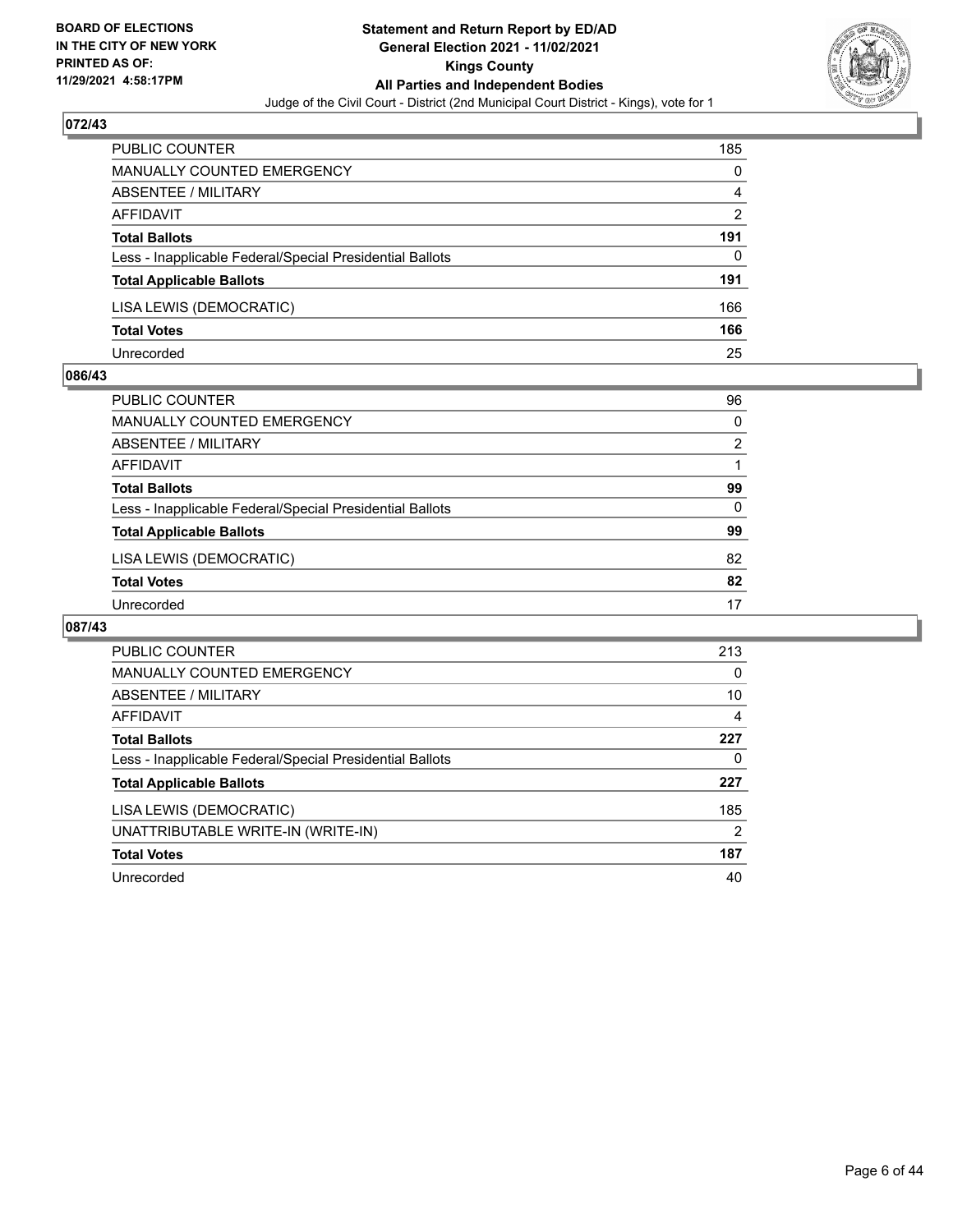

| PUBLIC COUNTER                                           | 151 |
|----------------------------------------------------------|-----|
| <b>MANUALLY COUNTED EMERGENCY</b>                        | 0   |
| ABSENTEE / MILITARY                                      | 6   |
| AFFIDAVIT                                                |     |
| <b>Total Ballots</b>                                     | 158 |
| Less - Inapplicable Federal/Special Presidential Ballots | 0   |
| <b>Total Applicable Ballots</b>                          | 158 |
| LISA LEWIS (DEMOCRATIC)                                  | 134 |
| <b>Total Votes</b>                                       | 134 |
| Unrecorded                                               | 24  |

#### **008/54**

| PUBLIC COUNTER                                           | 100 |
|----------------------------------------------------------|-----|
| <b>MANUALLY COUNTED EMERGENCY</b>                        | 0   |
| ABSENTEE / MILITARY                                      | 9   |
| AFFIDAVIT                                                | 0   |
| <b>Total Ballots</b>                                     | 109 |
| Less - Inapplicable Federal/Special Presidential Ballots | 0   |
| <b>Total Applicable Ballots</b>                          | 109 |
| LISA LEWIS (DEMOCRATIC)                                  | 90  |
| UNATTRIBUTABLE WRITE-IN (WRITE-IN)                       |     |
| <b>Total Votes</b>                                       | 91  |
| Unrecorded                                               | 18  |
|                                                          |     |

#### **009/54**

| PUBLIC COUNTER                                           | 135      |
|----------------------------------------------------------|----------|
| <b>MANUALLY COUNTED EMERGENCY</b>                        | $\Omega$ |
| ABSENTEE / MILITARY                                      |          |
| AFFIDAVIT                                                |          |
| <b>Total Ballots</b>                                     | 137      |
| Less - Inapplicable Federal/Special Presidential Ballots | $\Omega$ |
| <b>Total Applicable Ballots</b>                          | 137      |
| LISA LEWIS (DEMOCRATIC)                                  | 107      |
| <b>Total Votes</b>                                       | 107      |
| Unrecorded                                               | 30       |

| PUBLIC COUNTER                                           | 138      |
|----------------------------------------------------------|----------|
| <b>MANUALLY COUNTED EMERGENCY</b>                        | $\Omega$ |
| ABSENTEE / MILITARY                                      | 4        |
| <b>AFFIDAVIT</b>                                         | 3        |
| <b>Total Ballots</b>                                     | 145      |
| Less - Inapplicable Federal/Special Presidential Ballots | $\Omega$ |
| <b>Total Applicable Ballots</b>                          | 145      |
| LISA LEWIS (DEMOCRATIC)                                  | 108      |
| <b>Total Votes</b>                                       | 108      |
| Unrecorded                                               | 37       |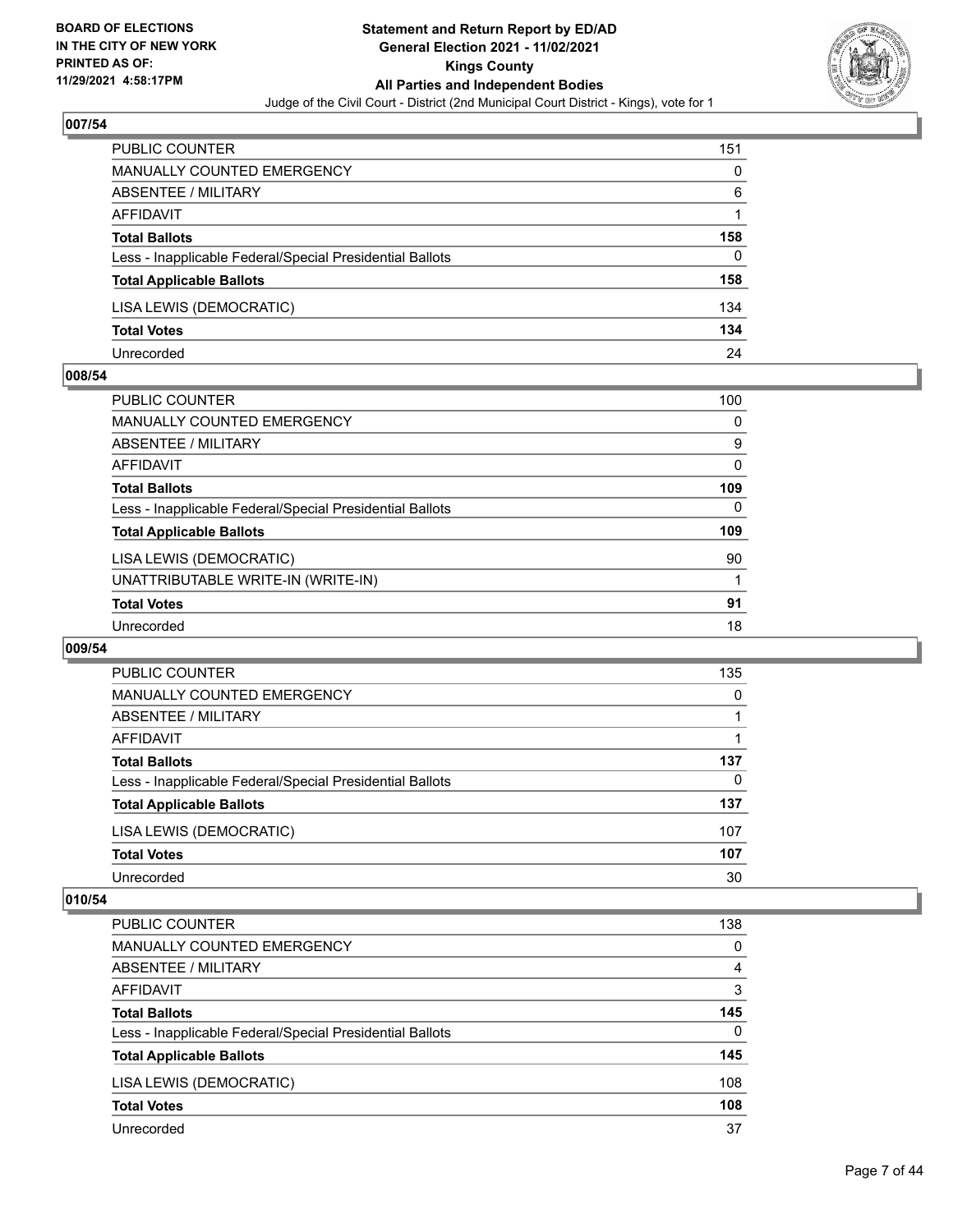

| <b>PUBLIC COUNTER</b>                                    | 151 |
|----------------------------------------------------------|-----|
| <b>MANUALLY COUNTED EMERGENCY</b>                        | 0   |
| ABSENTEE / MILITARY                                      | 4   |
| AFFIDAVIT                                                | 0   |
| <b>Total Ballots</b>                                     | 155 |
| Less - Inapplicable Federal/Special Presidential Ballots | 0   |
| <b>Total Applicable Ballots</b>                          | 155 |
| LISA LEWIS (DEMOCRATIC)                                  | 118 |
| <b>Total Votes</b>                                       | 118 |
| Unrecorded                                               | 37  |

#### **012/54**

| PUBLIC COUNTER                                           | 144            |
|----------------------------------------------------------|----------------|
| <b>MANUALLY COUNTED EMERGENCY</b>                        | $\Omega$       |
| ABSENTEE / MILITARY                                      | 3              |
| AFFIDAVIT                                                | $\overline{2}$ |
| <b>Total Ballots</b>                                     | 149            |
| Less - Inapplicable Federal/Special Presidential Ballots | $\Omega$       |
| <b>Total Applicable Ballots</b>                          | 149            |
| LISA LEWIS (DEMOCRATIC)                                  | 125            |
| <b>Total Votes</b>                                       | 125            |
| Unrecorded                                               | 24             |
|                                                          |                |

| <b>PUBLIC COUNTER</b>                                    | 80 |
|----------------------------------------------------------|----|
| <b>MANUALLY COUNTED EMERGENCY</b>                        | 0  |
| ABSENTEE / MILITARY                                      | 0  |
| AFFIDAVIT                                                | 0  |
| <b>Total Ballots</b>                                     | 80 |
| Less - Inapplicable Federal/Special Presidential Ballots | 0  |
| <b>Total Applicable Ballots</b>                          | 80 |
| LISA LEWIS (DEMOCRATIC)                                  | 70 |
| STACY ANN DONEGAN (WRITE-IN)                             |    |
| UNATTRIBUTABLE WRITE-IN (WRITE-IN)                       |    |
| <b>Total Votes</b>                                       | 72 |
| Unrecorded                                               | 8  |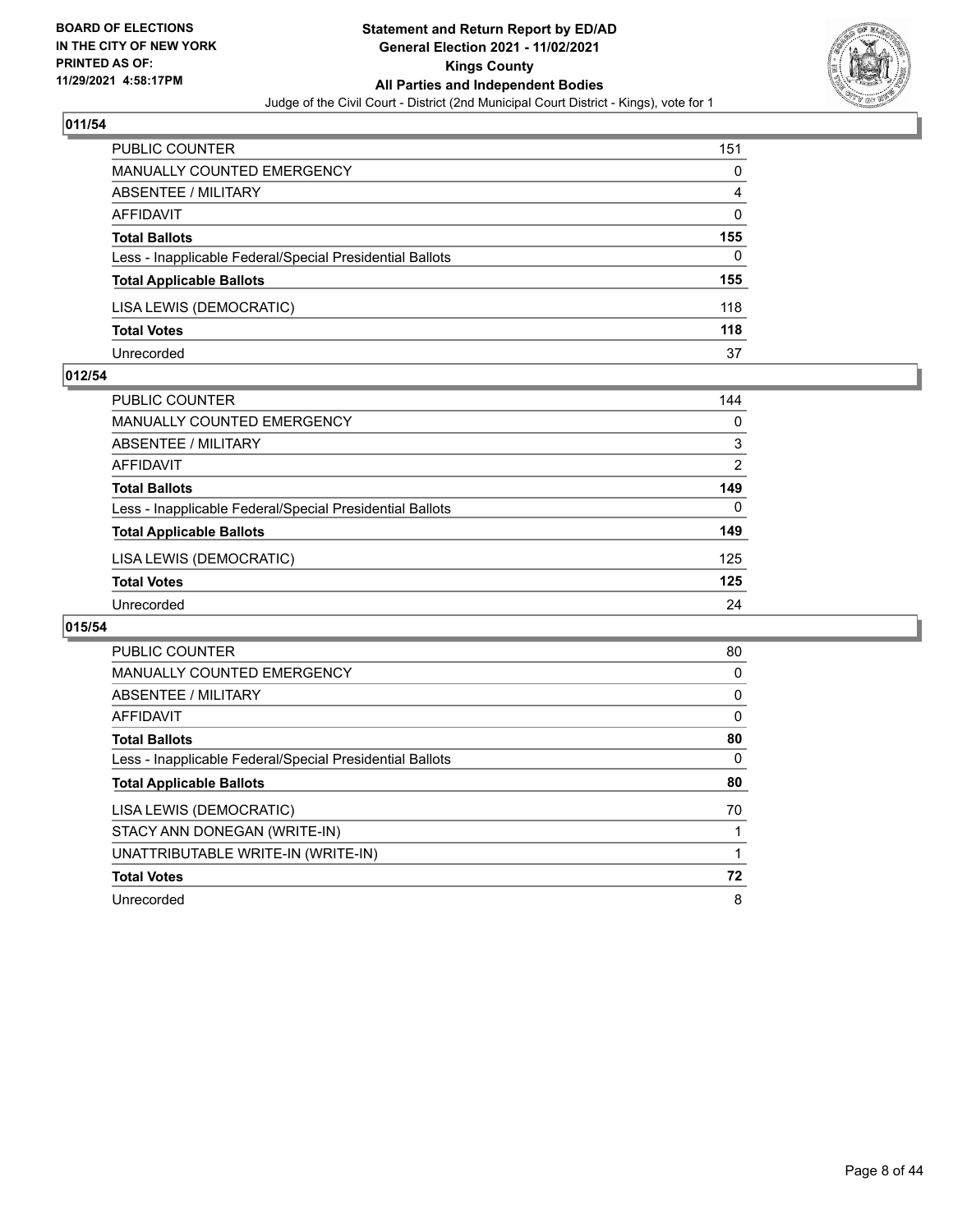

| PUBLIC COUNTER                                           | 35 |
|----------------------------------------------------------|----|
| <b>MANUALLY COUNTED EMERGENCY</b>                        | 0  |
| ABSENTEE / MILITARY                                      |    |
| AFFIDAVIT                                                | 0  |
| <b>Total Ballots</b>                                     | 36 |
| Less - Inapplicable Federal/Special Presidential Ballots | 0  |
| <b>Total Applicable Ballots</b>                          | 36 |
| LISA LEWIS (DEMOCRATIC)                                  | 32 |
| UNATTRIBUTABLE WRITE-IN (WRITE-IN)                       |    |
| <b>Total Votes</b>                                       | 33 |
| Unrecorded                                               | 3  |

# **018/54 COMBINED into: 026/54**

#### **026/54**

| PUBLIC COUNTER                                           | 19              |
|----------------------------------------------------------|-----------------|
| <b>MANUALLY COUNTED EMERGENCY</b>                        | $\Omega$        |
| <b>ABSENTEE / MILITARY</b>                               |                 |
| AFFIDAVIT                                                | $\Omega$        |
| <b>Total Ballots</b>                                     | 20              |
| Less - Inapplicable Federal/Special Presidential Ballots | $\Omega$        |
| <b>Total Applicable Ballots</b>                          | 20              |
| LISA LEWIS (DEMOCRATIC)                                  | 12 <sup>2</sup> |
| <b>Total Votes</b>                                       | 12              |
| Unrecorded                                               | 8               |
|                                                          |                 |

| PUBLIC COUNTER                                           | 133      |
|----------------------------------------------------------|----------|
| MANUALLY COUNTED EMERGENCY                               | $\Omega$ |
| ABSENTEE / MILITARY                                      | 3        |
| AFFIDAVIT                                                | $\Omega$ |
| <b>Total Ballots</b>                                     | 136      |
| Less - Inapplicable Federal/Special Presidential Ballots | 0        |
| <b>Total Applicable Ballots</b>                          | 136      |
| LISA LEWIS (DEMOCRATIC)                                  | 98       |
| <b>Total Votes</b>                                       | 98       |
| Unrecorded                                               | 38       |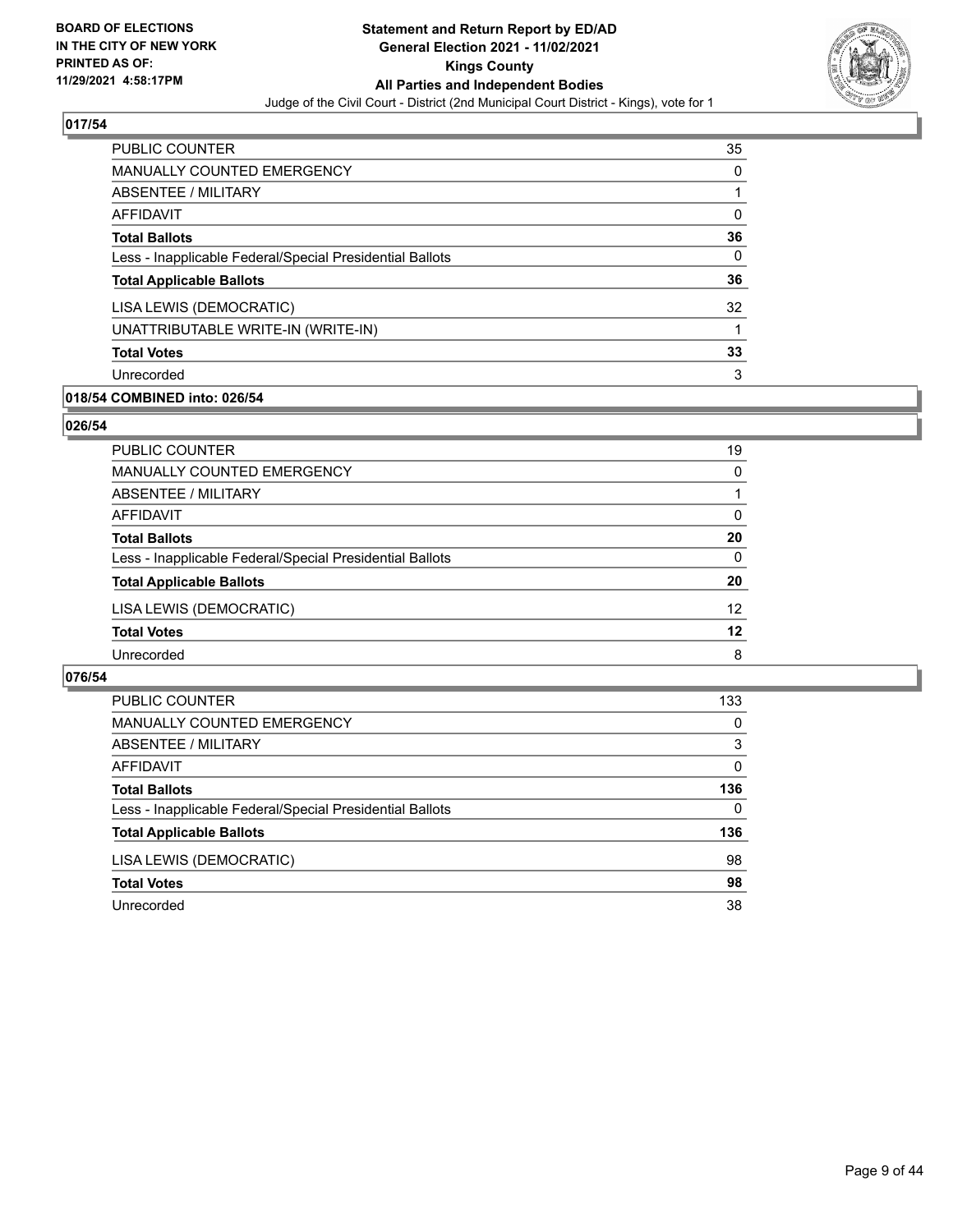

# **001/55 COMBINED into: 003/55**

# **002/55**

| PUBLIC COUNTER                                           | 126      |
|----------------------------------------------------------|----------|
| <b>MANUALLY COUNTED EMERGENCY</b>                        | 0        |
| <b>ABSENTEE / MILITARY</b>                               | 3        |
| <b>AFFIDAVIT</b>                                         | $\Omega$ |
| <b>Total Ballots</b>                                     | 129      |
| Less - Inapplicable Federal/Special Presidential Ballots | $\Omega$ |
| <b>Total Applicable Ballots</b>                          | 129      |
| LISA LEWIS (DEMOCRATIC)                                  | 109      |
| ROBERT WEAVER (WRITE-IN)                                 |          |
| <b>Total Votes</b>                                       | 110      |
| Unrecorded                                               | 19       |

## **003/55**

| PUBLIC COUNTER                                           | 40       |
|----------------------------------------------------------|----------|
| <b>MANUALLY COUNTED EMERGENCY</b>                        | $\Omega$ |
| ABSENTEE / MILITARY                                      |          |
| AFFIDAVIT                                                | 0        |
| <b>Total Ballots</b>                                     | 41       |
| Less - Inapplicable Federal/Special Presidential Ballots | 0        |
| <b>Total Applicable Ballots</b>                          | 41       |
| LISA LEWIS (DEMOCRATIC)                                  | 29       |
| <b>Total Votes</b>                                       | 29       |
| Unrecorded                                               | 12       |

| PUBLIC COUNTER                                           | 182 |
|----------------------------------------------------------|-----|
| <b>MANUALLY COUNTED EMERGENCY</b>                        | 0   |
| ABSENTEE / MILITARY                                      | 6   |
| AFFIDAVIT                                                | 2   |
| <b>Total Ballots</b>                                     | 190 |
| Less - Inapplicable Federal/Special Presidential Ballots | 0   |
| <b>Total Applicable Ballots</b>                          | 190 |
| LISA LEWIS (DEMOCRATIC)                                  | 158 |
| UNATTRIBUTABLE WRITE-IN (WRITE-IN)                       | 2   |
| <b>Total Votes</b>                                       | 160 |
| Unrecorded                                               | 30  |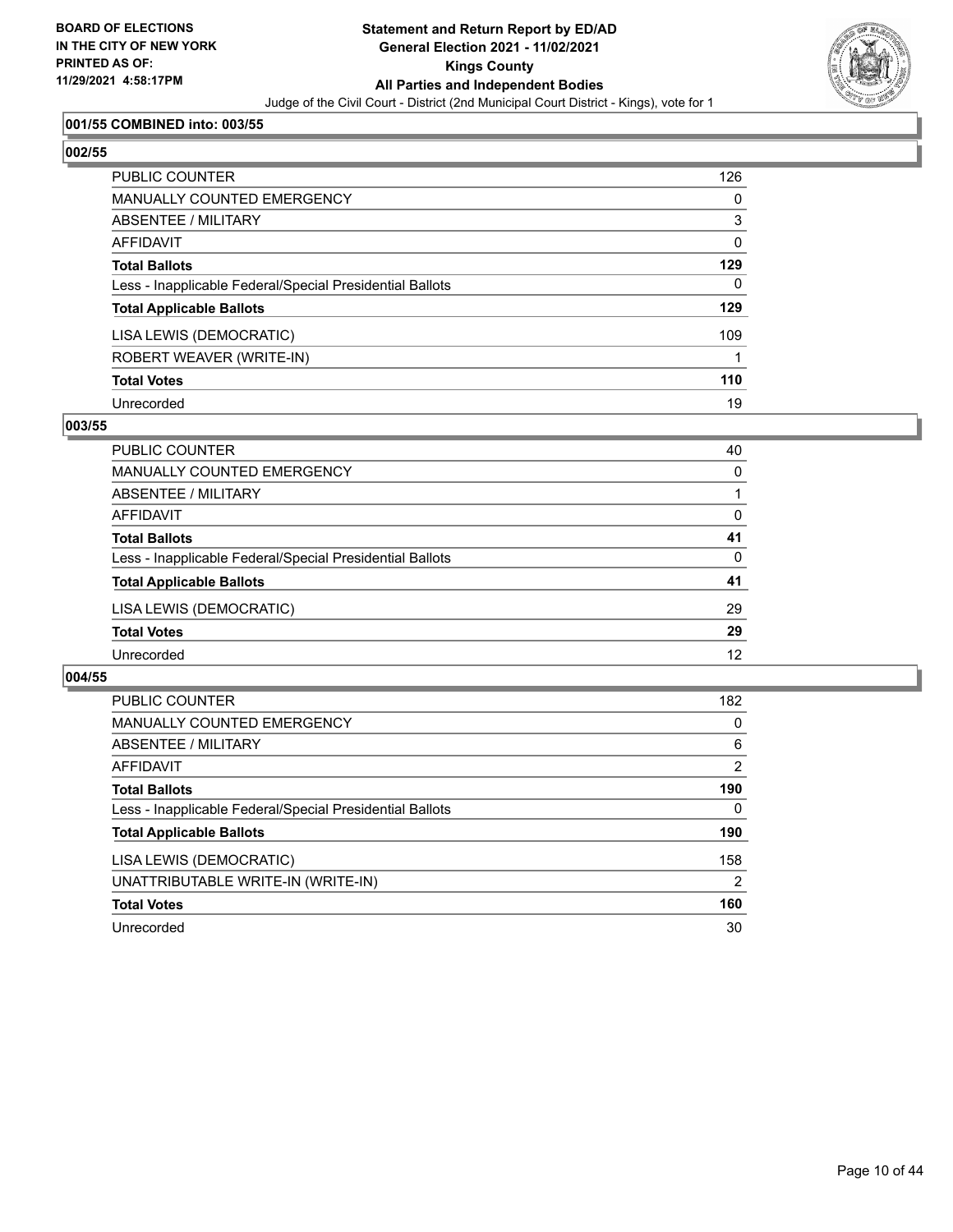

| PUBLIC COUNTER                                           | 126 |
|----------------------------------------------------------|-----|
| MANUALLY COUNTED EMERGENCY                               | 0   |
| <b>ABSENTEE / MILITARY</b>                               | 3   |
| AFFIDAVIT                                                |     |
| <b>Total Ballots</b>                                     | 130 |
| Less - Inapplicable Federal/Special Presidential Ballots | 0   |
| <b>Total Applicable Ballots</b>                          | 130 |
| LISA LEWIS (DEMOCRATIC)                                  | 91  |
| <b>Total Votes</b>                                       | 91  |
| Unrecorded                                               | 39  |

#### **009/55**

| <b>PUBLIC COUNTER</b>                                    | 155      |
|----------------------------------------------------------|----------|
| MANUALLY COUNTED EMERGENCY                               | $\Omega$ |
| ABSENTEE / MILITARY                                      | 5        |
| AFFIDAVIT                                                | 3        |
| <b>Total Ballots</b>                                     | 163      |
| Less - Inapplicable Federal/Special Presidential Ballots | $\Omega$ |
| <b>Total Applicable Ballots</b>                          | 163      |
| LISA LEWIS (DEMOCRATIC)                                  | 138      |
| <b>Total Votes</b>                                       | 138      |
| Unrecorded                                               | 25       |
|                                                          |          |

# **010/55**

| <b>PUBLIC COUNTER</b>                                    | 184      |
|----------------------------------------------------------|----------|
| <b>MANUALLY COUNTED EMERGENCY</b>                        | 0        |
| ABSENTEE / MILITARY                                      | 8        |
| AFFIDAVIT                                                |          |
| <b>Total Ballots</b>                                     | 193      |
| Less - Inapplicable Federal/Special Presidential Ballots | $\Omega$ |
| <b>Total Applicable Ballots</b>                          | 193      |
| LISA LEWIS (DEMOCRATIC)                                  | 163      |
| UNATTRIBUTABLE WRITE-IN (WRITE-IN)                       |          |
| <b>Total Votes</b>                                       | 164      |
| Unrecorded                                               | 29       |

| PUBLIC COUNTER                                           | 201 |
|----------------------------------------------------------|-----|
| <b>MANUALLY COUNTED EMERGENCY</b>                        | 0   |
| ABSENTEE / MILITARY                                      | 5   |
| AFFIDAVIT                                                |     |
| <b>Total Ballots</b>                                     | 207 |
| Less - Inapplicable Federal/Special Presidential Ballots | 0   |
| <b>Total Applicable Ballots</b>                          | 207 |
| LISA LEWIS (DEMOCRATIC)                                  | 173 |
| UNATTRIBUTABLE WRITE-IN (WRITE-IN)                       |     |
| <b>Total Votes</b>                                       | 174 |
| Unrecorded                                               | 33  |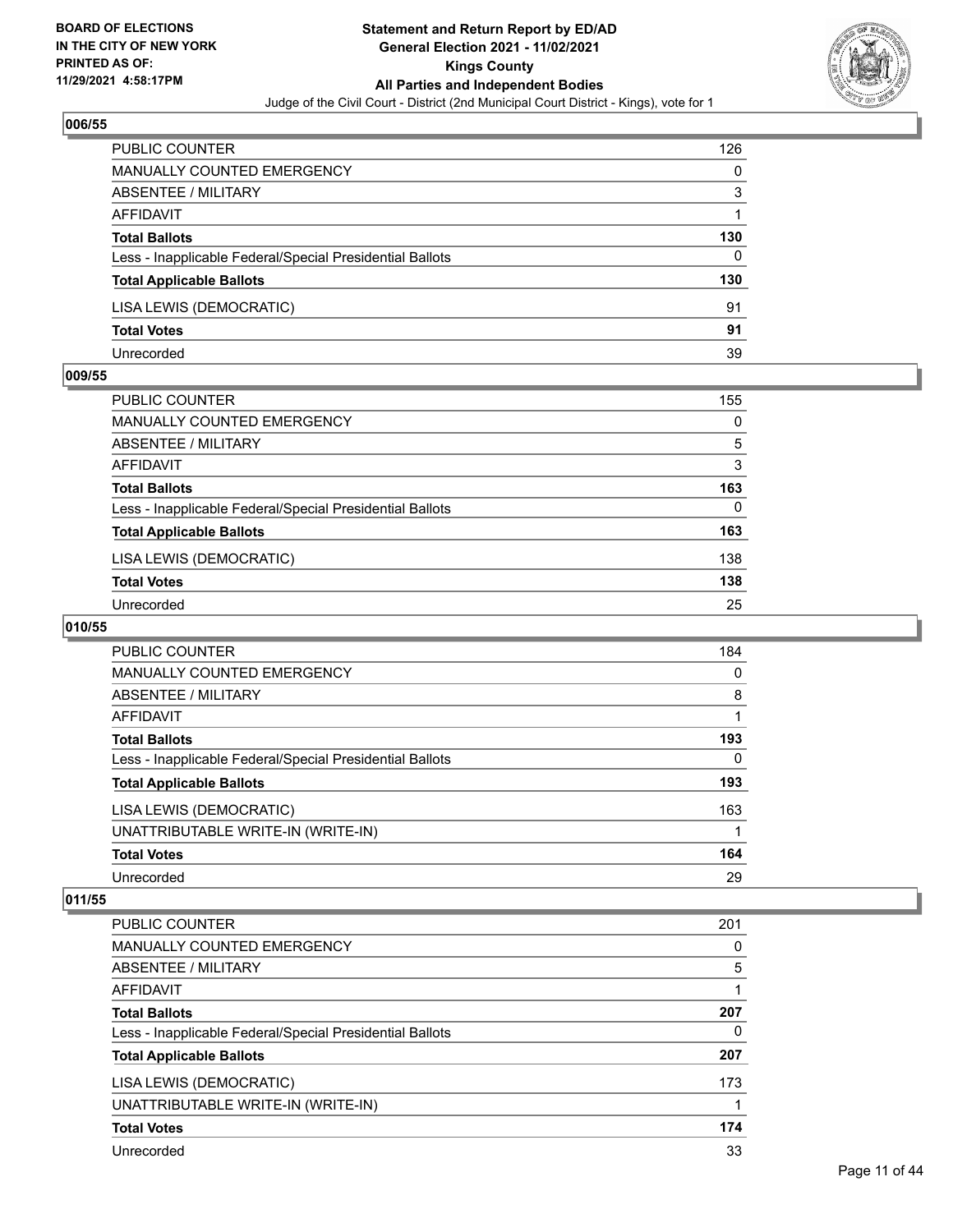

| <b>PUBLIC COUNTER</b>                                    | 181 |
|----------------------------------------------------------|-----|
| <b>MANUALLY COUNTED EMERGENCY</b>                        | 0   |
| ABSENTEE / MILITARY                                      | 9   |
| AFFIDAVIT                                                | 0   |
| <b>Total Ballots</b>                                     | 190 |
| Less - Inapplicable Federal/Special Presidential Ballots | 0   |
| <b>Total Applicable Ballots</b>                          | 190 |
| LISA LEWIS (DEMOCRATIC)                                  | 153 |
| <b>Total Votes</b>                                       | 153 |
| Unrecorded                                               | 37  |

#### **109/55**

| PUBLIC COUNTER                                           | 84       |
|----------------------------------------------------------|----------|
| <b>MANUALLY COUNTED EMERGENCY</b>                        | 0        |
| <b>ABSENTEE / MILITARY</b>                               | 6        |
| <b>AFFIDAVIT</b>                                         | 0        |
| <b>Total Ballots</b>                                     | 90       |
| Less - Inapplicable Federal/Special Presidential Ballots | $\Omega$ |
| <b>Total Applicable Ballots</b>                          | 90       |
| LISA LEWIS (DEMOCRATIC)                                  | 75       |
| <b>Total Votes</b>                                       | 75       |
| Unrecorded                                               | 15       |

| MANUALLY COUNTED EMERGENCY                               | 0 |
|----------------------------------------------------------|---|
| ABSENTEE / MILITARY                                      | 0 |
| AFFIDAVIT                                                | 0 |
| <b>Total Ballots</b>                                     | 0 |
| Less - Inapplicable Federal/Special Presidential Ballots | 0 |
| <b>Total Applicable Ballots</b>                          | 0 |
| LISA LEWIS (DEMOCRATIC)                                  | 0 |
| <b>Total Votes</b>                                       | 0 |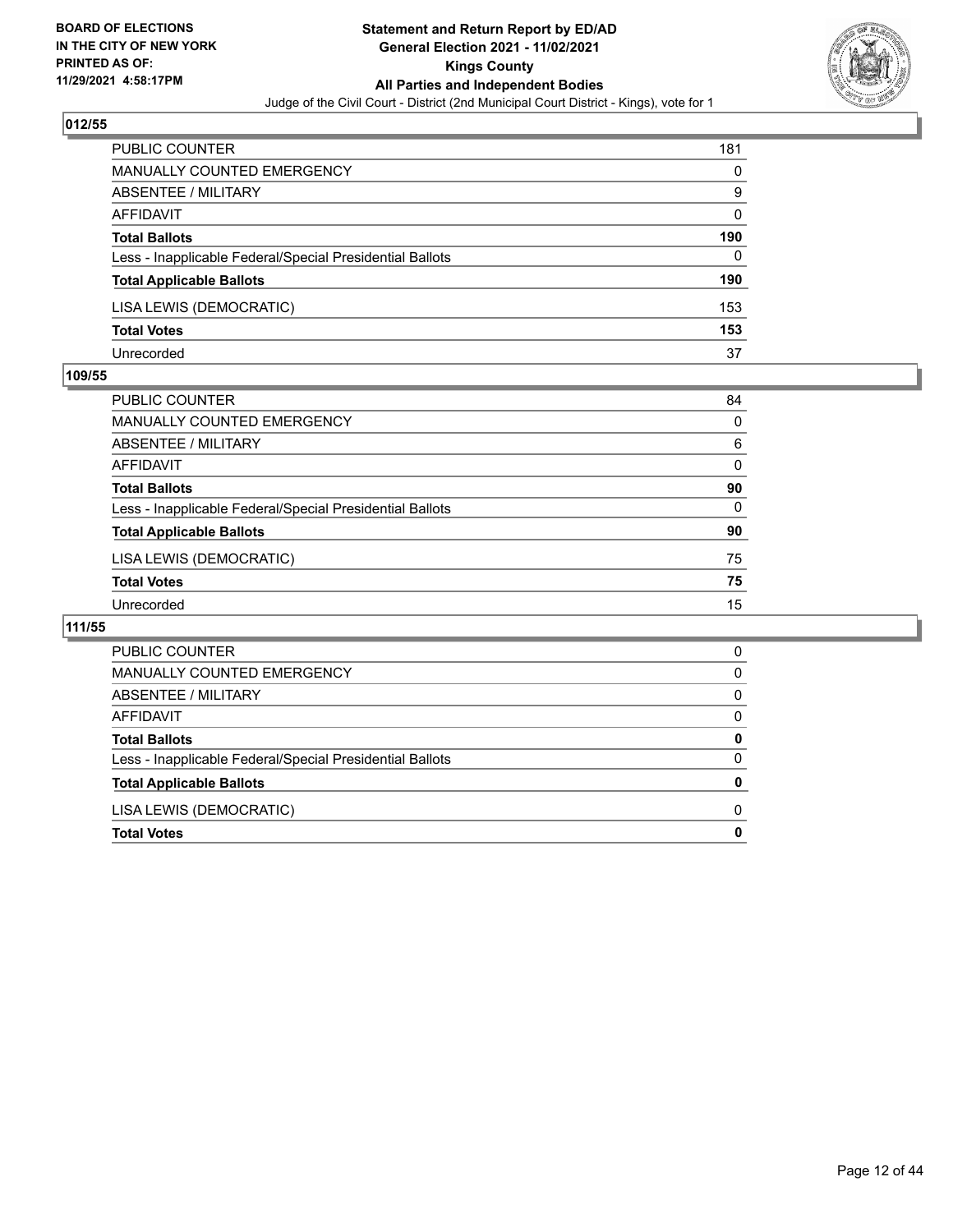

| PUBLIC COUNTER                                           | 115      |
|----------------------------------------------------------|----------|
| MANUALLY COUNTED EMERGENCY                               | 0        |
| <b>ABSENTEE / MILITARY</b>                               | 10       |
| AFFIDAVIT                                                | $\Omega$ |
| <b>Total Ballots</b>                                     | 125      |
| Less - Inapplicable Federal/Special Presidential Ballots | 0        |
| <b>Total Applicable Ballots</b>                          | 125      |
| LISA LEWIS (DEMOCRATIC)                                  | 104      |
| <b>Total Votes</b>                                       | 104      |
| Unrecorded                                               | 21       |

#### **011/56**

| <b>PUBLIC COUNTER</b>                                    | 160 |
|----------------------------------------------------------|-----|
| <b>MANUALLY COUNTED EMERGENCY</b>                        | 0   |
| ABSENTEE / MILITARY                                      | 4   |
| AFFIDAVIT                                                | 5   |
| <b>Total Ballots</b>                                     | 169 |
| Less - Inapplicable Federal/Special Presidential Ballots | 0   |
| <b>Total Applicable Ballots</b>                          | 169 |
| LISA LEWIS (DEMOCRATIC)                                  | 141 |
| <b>Total Votes</b>                                       | 141 |
| Unrecorded                                               | 28  |

# **012/56**

| PUBLIC COUNTER                                           | 161 |
|----------------------------------------------------------|-----|
| <b>MANUALLY COUNTED EMERGENCY</b>                        | 0   |
| ABSENTEE / MILITARY                                      | 5   |
| AFFIDAVIT                                                | 2   |
| <b>Total Ballots</b>                                     | 168 |
| Less - Inapplicable Federal/Special Presidential Ballots | 0   |
| <b>Total Applicable Ballots</b>                          | 168 |
| LISA LEWIS (DEMOCRATIC)                                  | 140 |
| <b>Total Votes</b>                                       | 140 |
| Unrecorded                                               | 28  |

| PUBLIC COUNTER                                           | 217 |
|----------------------------------------------------------|-----|
| <b>MANUALLY COUNTED EMERGENCY</b>                        | 0   |
| ABSENTEE / MILITARY                                      | 4   |
| AFFIDAVIT                                                | 4   |
| <b>Total Ballots</b>                                     | 225 |
| Less - Inapplicable Federal/Special Presidential Ballots | 0   |
| <b>Total Applicable Ballots</b>                          | 225 |
| LISA LEWIS (DEMOCRATIC)                                  | 186 |
| <b>Total Votes</b>                                       | 186 |
| Unrecorded                                               | 39  |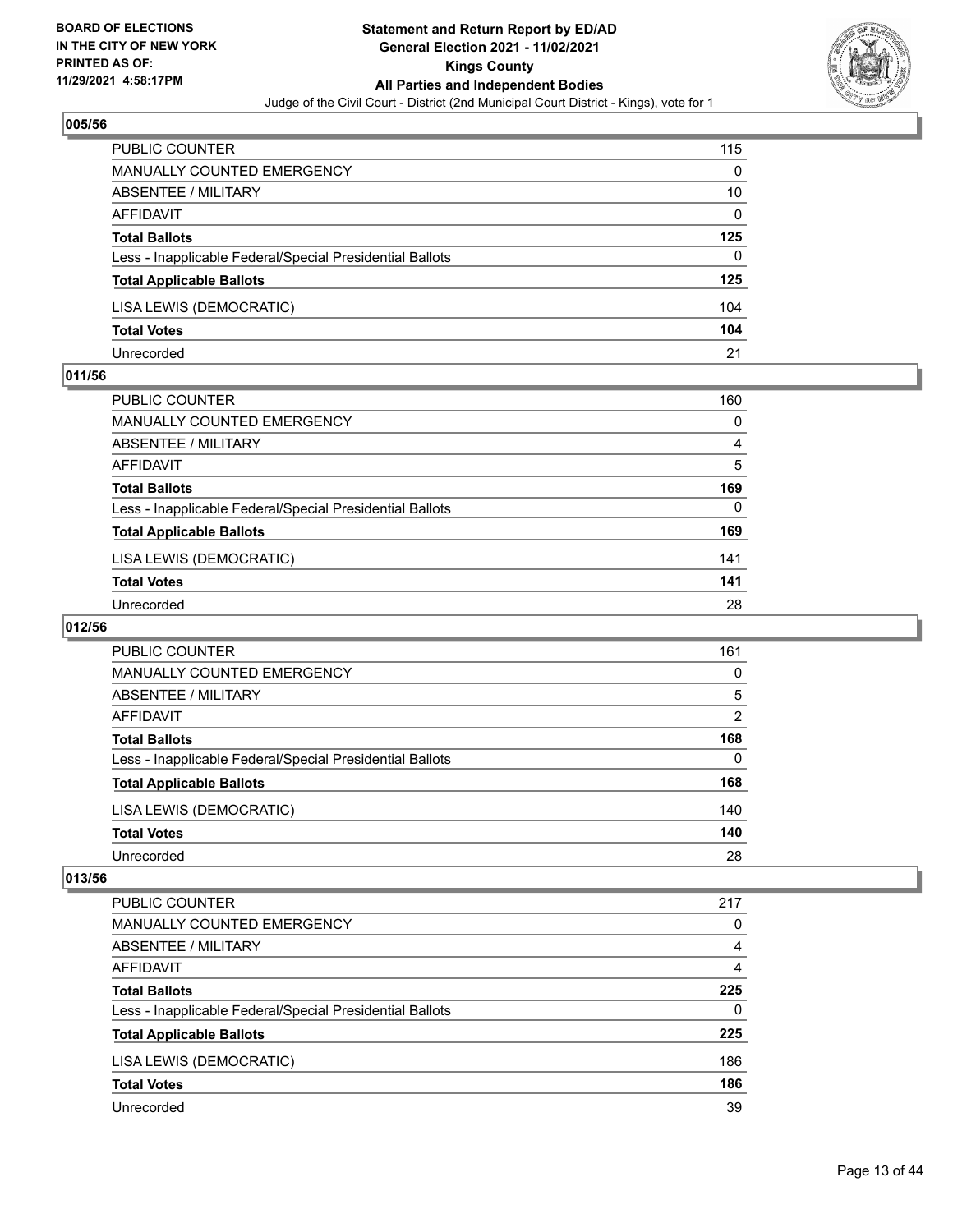

| PUBLIC COUNTER                                           | 204 |
|----------------------------------------------------------|-----|
| <b>MANUALLY COUNTED EMERGENCY</b>                        | 0   |
| <b>ABSENTEE / MILITARY</b>                               | 6   |
| <b>AFFIDAVIT</b>                                         | 8   |
| <b>Total Ballots</b>                                     | 218 |
| Less - Inapplicable Federal/Special Presidential Ballots | 0   |
| <b>Total Applicable Ballots</b>                          | 218 |
| LISA LEWIS (DEMOCRATIC)                                  | 190 |
| CARL CALKENDER (WRITE-IN)                                |     |
| <b>Total Votes</b>                                       | 191 |
| Unrecorded                                               | 27  |

## **015/56**

| <b>PUBLIC COUNTER</b>                                    | 240      |
|----------------------------------------------------------|----------|
| <b>MANUALLY COUNTED EMERGENCY</b>                        | $\Omega$ |
| ABSENTEE / MILITARY                                      | 7        |
| AFFIDAVIT                                                | 6        |
| <b>Total Ballots</b>                                     | 253      |
| Less - Inapplicable Federal/Special Presidential Ballots | 0        |
| <b>Total Applicable Ballots</b>                          | 253      |
| LISA LEWIS (DEMOCRATIC)                                  | 206      |
| <b>Total Votes</b>                                       | 206      |
| Unrecorded                                               | 47       |

#### **016/56**

| <b>PUBLIC COUNTER</b>                                    | 251 |
|----------------------------------------------------------|-----|
| <b>MANUALLY COUNTED EMERGENCY</b>                        | 0   |
| ABSENTEE / MILITARY                                      | 17  |
| <b>AFFIDAVIT</b>                                         | 2   |
| <b>Total Ballots</b>                                     | 270 |
| Less - Inapplicable Federal/Special Presidential Ballots | 0   |
| <b>Total Applicable Ballots</b>                          | 270 |
| LISA LEWIS (DEMOCRATIC)                                  | 210 |
| UNATTRIBUTABLE WRITE-IN (WRITE-IN)                       |     |
| <b>Total Votes</b>                                       | 211 |
| Unrecorded                                               | 59  |

| PUBLIC COUNTER                                           | 138      |
|----------------------------------------------------------|----------|
| <b>MANUALLY COUNTED EMERGENCY</b>                        | $\Omega$ |
| ABSENTEE / MILITARY                                      | 12       |
| AFFIDAVIT                                                | $\Omega$ |
| <b>Total Ballots</b>                                     | 150      |
| Less - Inapplicable Federal/Special Presidential Ballots | $\Omega$ |
| <b>Total Applicable Ballots</b>                          | 150      |
| LISA LEWIS (DEMOCRATIC)                                  | 122      |
| <b>Total Votes</b>                                       | 122      |
| Unrecorded                                               | 28       |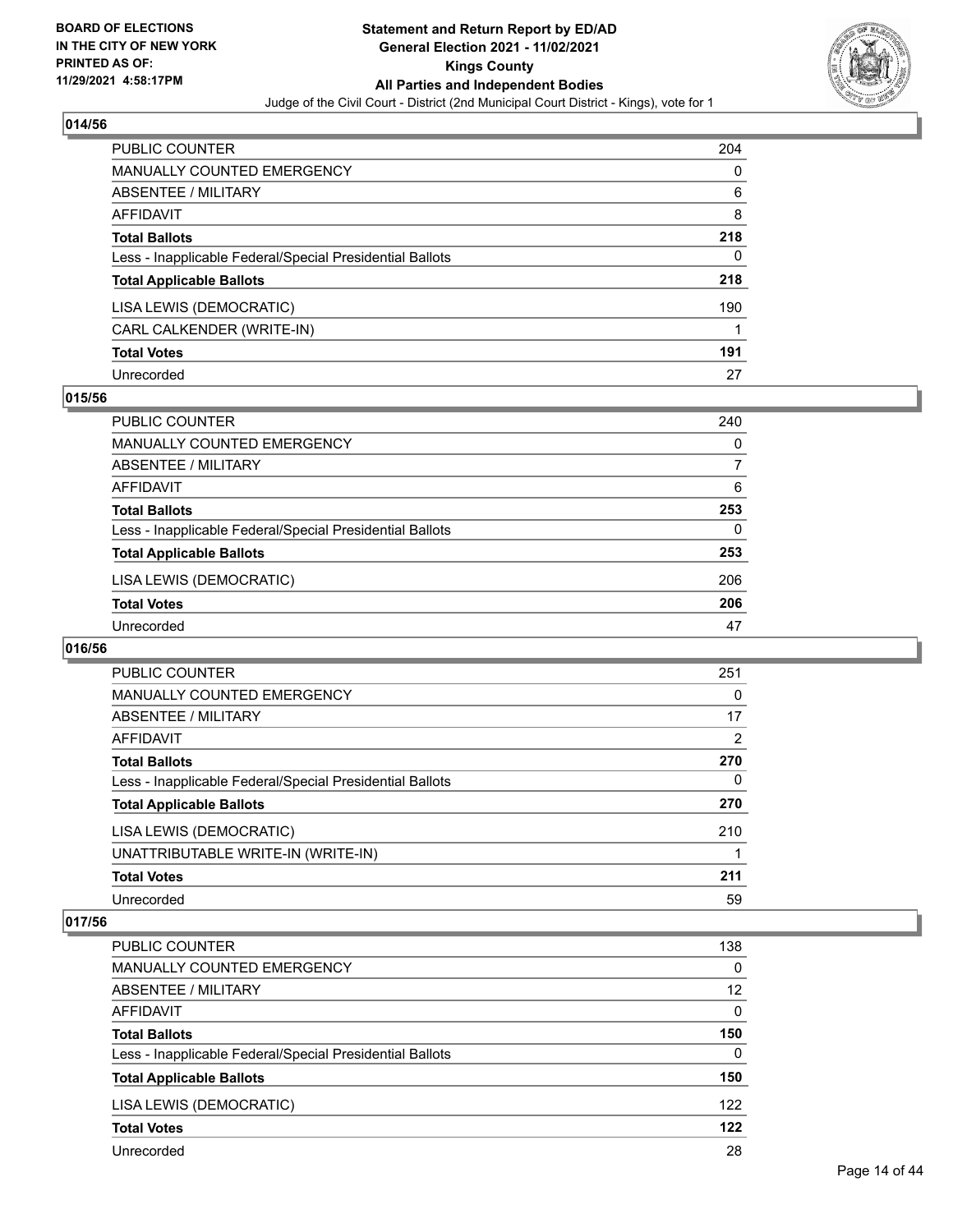

| PUBLIC COUNTER                                           | 184 |
|----------------------------------------------------------|-----|
| MANUALLY COUNTED EMERGENCY                               | 0   |
| ABSENTEE / MILITARY                                      |     |
| AFFIDAVIT                                                | 0   |
| <b>Total Ballots</b>                                     | 191 |
| Less - Inapplicable Federal/Special Presidential Ballots | 0   |
| <b>Total Applicable Ballots</b>                          | 191 |
| LISA LEWIS (DEMOCRATIC)                                  | 151 |
| <b>Total Votes</b>                                       | 151 |
| Unrecorded                                               | 40  |

#### **019/56**

| <b>PUBLIC COUNTER</b>                                    | 237      |
|----------------------------------------------------------|----------|
| MANUALLY COUNTED EMERGENCY                               | 0        |
| ABSENTEE / MILITARY                                      |          |
| AFFIDAVIT                                                |          |
| <b>Total Ballots</b>                                     | 245      |
| Less - Inapplicable Federal/Special Presidential Ballots | $\Omega$ |
| <b>Total Applicable Ballots</b>                          | 245      |
| LISA LEWIS (DEMOCRATIC)                                  | 198      |
| <b>Total Votes</b>                                       | 198      |
| Unrecorded                                               | 47       |
|                                                          |          |

# **020/56**

| PUBLIC COUNTER                                           | 106   |
|----------------------------------------------------------|-------|
| <b>MANUALLY COUNTED EMERGENCY</b>                        | 0     |
| ABSENTEE / MILITARY                                      | 6     |
| AFFIDAVIT                                                | 0     |
| <b>Total Ballots</b>                                     | $112$ |
| Less - Inapplicable Federal/Special Presidential Ballots | 0     |
| <b>Total Applicable Ballots</b>                          | 112   |
| LISA LEWIS (DEMOCRATIC)                                  | 91    |
| <b>Total Votes</b>                                       | 91    |
| Unrecorded                                               | 21    |

| PUBLIC COUNTER                                           | 208 |
|----------------------------------------------------------|-----|
| MANUALLY COUNTED EMERGENCY                               | 0   |
| ABSENTEE / MILITARY                                      | 5   |
| AFFIDAVIT                                                |     |
| <b>Total Ballots</b>                                     | 214 |
| Less - Inapplicable Federal/Special Presidential Ballots | 0   |
| <b>Total Applicable Ballots</b>                          | 214 |
| LISA LEWIS (DEMOCRATIC)                                  | 167 |
| <b>Total Votes</b>                                       | 167 |
| Unrecorded                                               | 47  |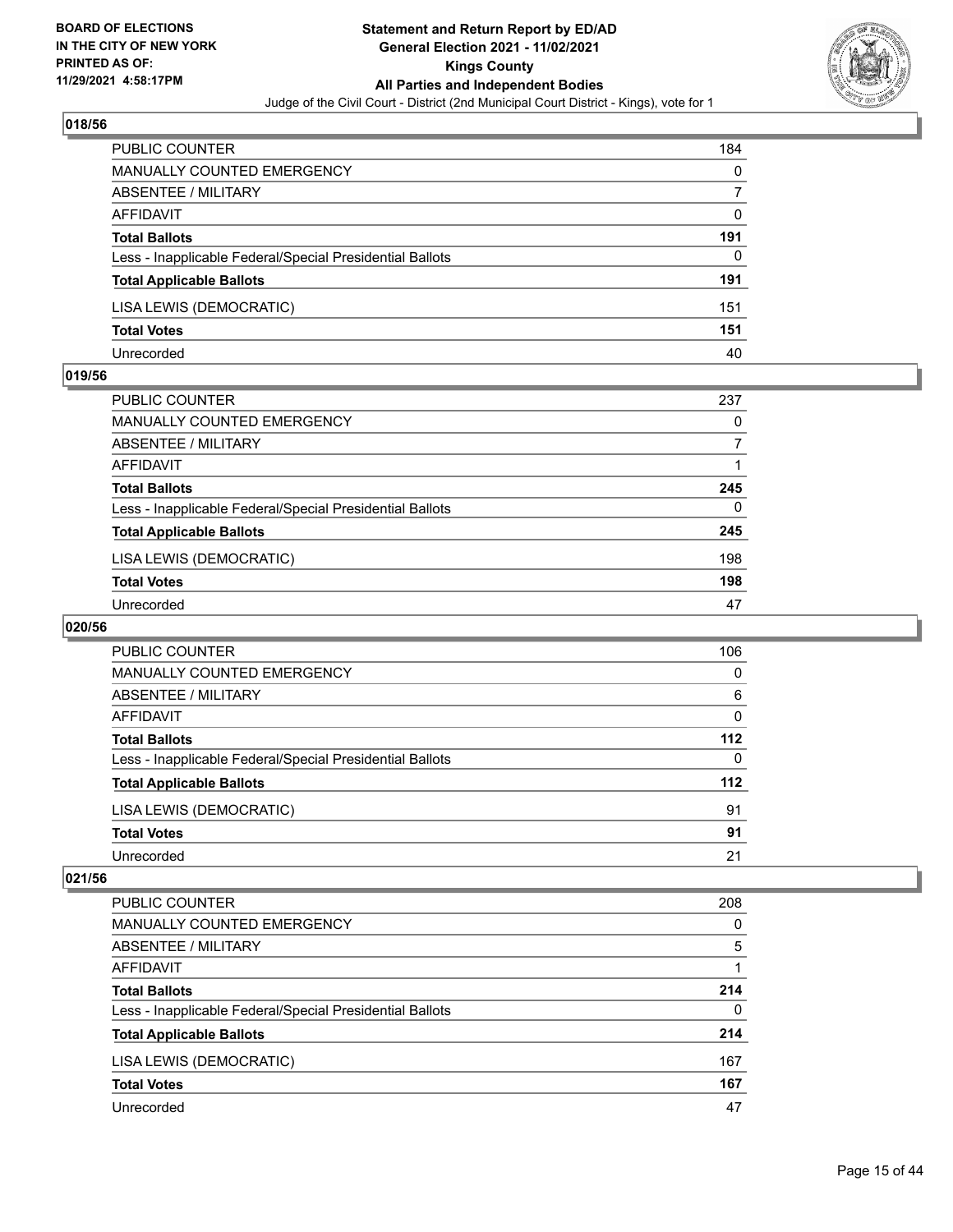

| <b>PUBLIC COUNTER</b>                                    | 254      |
|----------------------------------------------------------|----------|
| <b>MANUALLY COUNTED EMERGENCY</b>                        | $\Omega$ |
| ABSENTEE / MILITARY                                      | 10       |
| <b>AFFIDAVIT</b>                                         | 7        |
| <b>Total Ballots</b>                                     | 271      |
| Less - Inapplicable Federal/Special Presidential Ballots | 0        |
| <b>Total Applicable Ballots</b>                          | 271      |
| LISA LEWIS (DEMOCRATIC)                                  | 225      |
| LOLA WATERMAN (WRITE-IN)                                 | 2        |
| UNATTRIBUTABLE WRITE-IN (WRITE-IN)                       | 1        |
| <b>Total Votes</b>                                       | 228      |
| Unrecorded                                               | 43       |

#### **023/56**

| <b>PUBLIC COUNTER</b>                                    | 210      |
|----------------------------------------------------------|----------|
| <b>MANUALLY COUNTED EMERGENCY</b>                        | $\Omega$ |
| ABSENTEE / MILITARY                                      | 12       |
| <b>AFFIDAVIT</b>                                         | 3        |
| <b>Total Ballots</b>                                     | 225      |
| Less - Inapplicable Federal/Special Presidential Ballots | $\Omega$ |
| <b>Total Applicable Ballots</b>                          | 225      |
| LISA LEWIS (DEMOCRATIC)                                  | 194      |
| UNATTRIBUTABLE WRITE-IN (WRITE-IN)                       |          |
| <b>Total Votes</b>                                       | 195      |
| Unrecorded                                               | 30       |

| <b>PUBLIC COUNTER</b>                                    | 239      |
|----------------------------------------------------------|----------|
| <b>MANUALLY COUNTED EMERGENCY</b>                        | 0        |
| ABSENTEE / MILITARY                                      | 8        |
| AFFIDAVIT                                                |          |
| <b>Total Ballots</b>                                     | 248      |
| Less - Inapplicable Federal/Special Presidential Ballots | $\Omega$ |
| <b>Total Applicable Ballots</b>                          | 248      |
| LISA LEWIS (DEMOCRATIC)                                  | 200      |
| MATTHEW MIYACZ (WRITE-IN)                                |          |
| <b>Total Votes</b>                                       | 201      |
| Unrecorded                                               | 47       |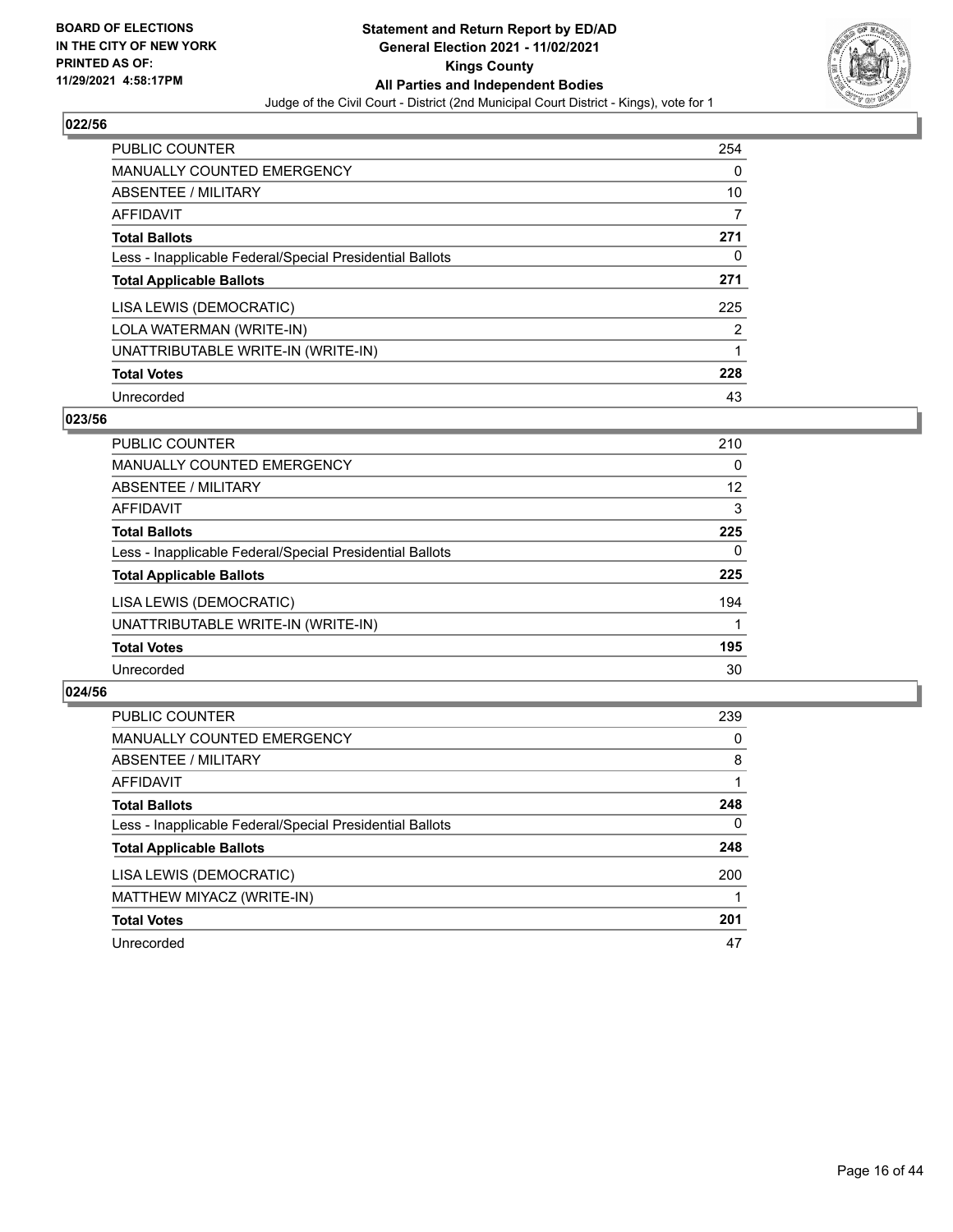

| <b>PUBLIC COUNTER</b>                                    | 216 |
|----------------------------------------------------------|-----|
| MANUALLY COUNTED EMERGENCY                               | 0   |
| ABSENTEE / MILITARY                                      | 13  |
| AFFIDAVIT                                                | 2   |
| <b>Total Ballots</b>                                     | 231 |
| Less - Inapplicable Federal/Special Presidential Ballots | 0   |
| <b>Total Applicable Ballots</b>                          | 231 |
| LISA LEWIS (DEMOCRATIC)                                  | 150 |
| <b>Total Votes</b>                                       | 150 |
| Unrecorded                                               | 81  |

#### **026/56**

| PUBLIC COUNTER                                           | 173      |
|----------------------------------------------------------|----------|
| <b>MANUALLY COUNTED EMERGENCY</b>                        | $\Omega$ |
| ABSENTEE / MILITARY                                      |          |
| AFFIDAVIT                                                |          |
| <b>Total Ballots</b>                                     | 181      |
| Less - Inapplicable Federal/Special Presidential Ballots | 0        |
| <b>Total Applicable Ballots</b>                          | 181      |
| LISA LEWIS (DEMOCRATIC)                                  | 149      |
| <b>Total Votes</b>                                       | 149      |
| Unrecorded                                               | 32       |

# **027/56**

| PUBLIC COUNTER                                           | 170      |
|----------------------------------------------------------|----------|
| MANUALLY COUNTED EMERGENCY                               | $\Omega$ |
| ABSENTEE / MILITARY                                      | 14       |
| AFFIDAVIT                                                | $\Omega$ |
| <b>Total Ballots</b>                                     | 184      |
| Less - Inapplicable Federal/Special Presidential Ballots | 0        |
| <b>Total Applicable Ballots</b>                          | 184      |
| LISA LEWIS (DEMOCRATIC)                                  | 154      |
| <b>Total Votes</b>                                       | 154      |
| Unrecorded                                               | 30       |

| PUBLIC COUNTER                                           | 224            |
|----------------------------------------------------------|----------------|
| <b>MANUALLY COUNTED EMERGENCY</b>                        | 0              |
| ABSENTEE / MILITARY                                      | 6              |
| AFFIDAVIT                                                | $\overline{2}$ |
| <b>Total Ballots</b>                                     | 232            |
| Less - Inapplicable Federal/Special Presidential Ballots | 0              |
| <b>Total Applicable Ballots</b>                          | 232            |
| LISA LEWIS (DEMOCRATIC)                                  | 196            |
| UNATTRIBUTABLE WRITE-IN (WRITE-IN)                       | 1              |
| <b>Total Votes</b>                                       | 197            |
| Unrecorded                                               | 35             |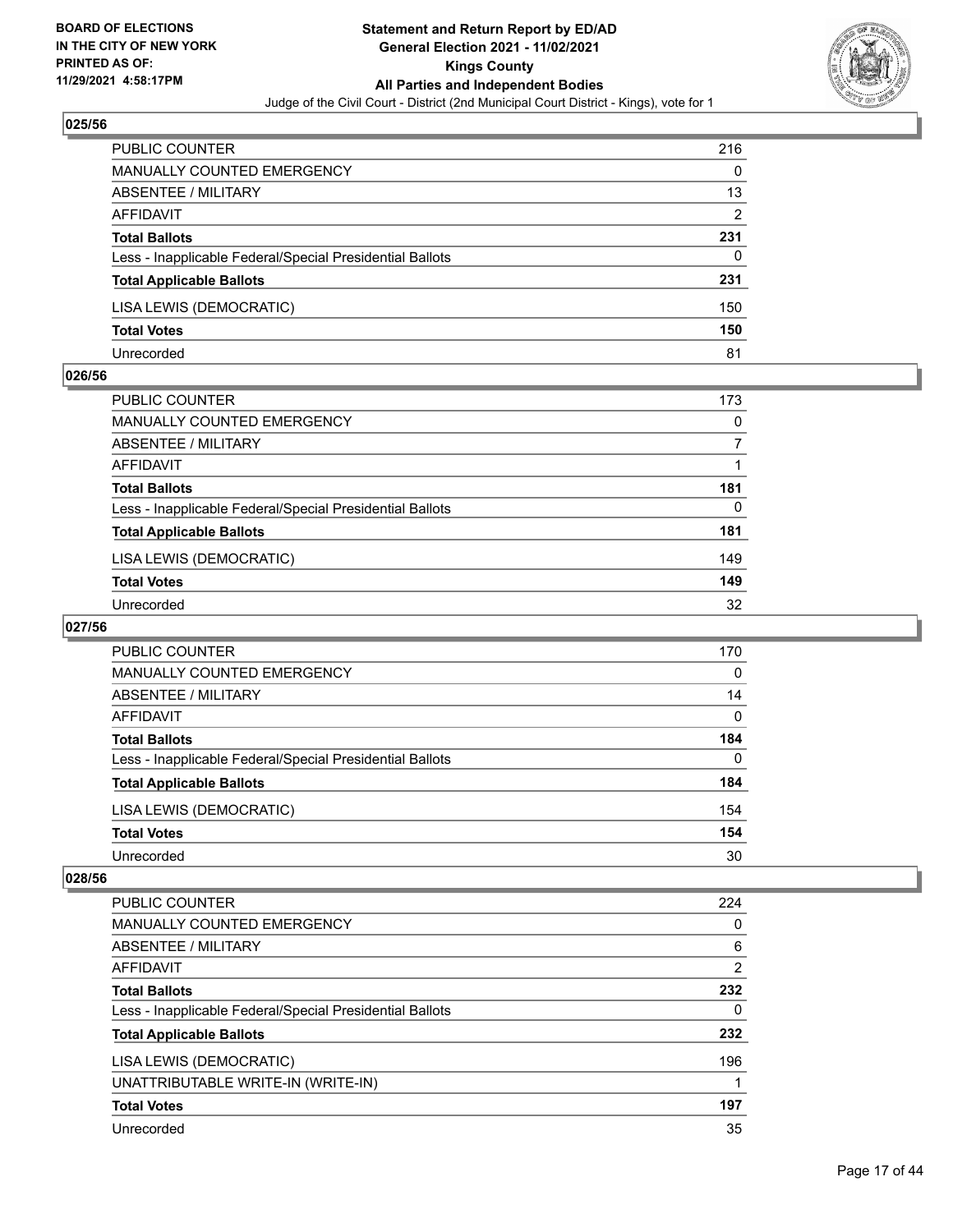

| PUBLIC COUNTER                                           | 132 |
|----------------------------------------------------------|-----|
| MANUALLY COUNTED EMERGENCY                               | 0   |
| ABSENTEE / MILITARY                                      | 9   |
| AFFIDAVIT                                                |     |
| <b>Total Ballots</b>                                     | 142 |
| Less - Inapplicable Federal/Special Presidential Ballots | 0   |
| <b>Total Applicable Ballots</b>                          | 142 |
| LISA LEWIS (DEMOCRATIC)                                  | 121 |
| <b>Total Votes</b>                                       | 121 |
| Unrecorded                                               | 21  |

#### **030/56**

| PUBLIC COUNTER                                           | 217 |
|----------------------------------------------------------|-----|
| MANUALLY COUNTED EMERGENCY                               | 0   |
| ABSENTEE / MILITARY                                      | 5   |
| AFFIDAVIT                                                | 5   |
| <b>Total Ballots</b>                                     | 227 |
| Less - Inapplicable Federal/Special Presidential Ballots | 0   |
| <b>Total Applicable Ballots</b>                          | 227 |
| LISA LEWIS (DEMOCRATIC)                                  | 148 |
| <b>Total Votes</b>                                       | 148 |
| Unrecorded                                               | 79  |
|                                                          |     |

# **031/56**

| PUBLIC COUNTER                                           | 175      |
|----------------------------------------------------------|----------|
| <b>MANUALLY COUNTED EMERGENCY</b>                        | $\Omega$ |
| ABSENTEE / MILITARY                                      | 5        |
| AFFIDAVIT                                                | $\Omega$ |
| <b>Total Ballots</b>                                     | 180      |
| Less - Inapplicable Federal/Special Presidential Ballots | 0        |
| <b>Total Applicable Ballots</b>                          | 180      |
| LISA LEWIS (DEMOCRATIC)                                  | 145      |
| <b>Total Votes</b>                                       | 145      |
| Unrecorded                                               | 35       |

| PUBLIC COUNTER                                           | 258 |
|----------------------------------------------------------|-----|
| MANUALLY COUNTED EMERGENCY                               | 0   |
| ABSENTEE / MILITARY                                      | 8   |
| AFFIDAVIT                                                |     |
| <b>Total Ballots</b>                                     | 267 |
| Less - Inapplicable Federal/Special Presidential Ballots | 0   |
| <b>Total Applicable Ballots</b>                          | 267 |
| LISA LEWIS (DEMOCRATIC)                                  | 217 |
| <b>Total Votes</b>                                       | 217 |
| Unrecorded                                               | 50  |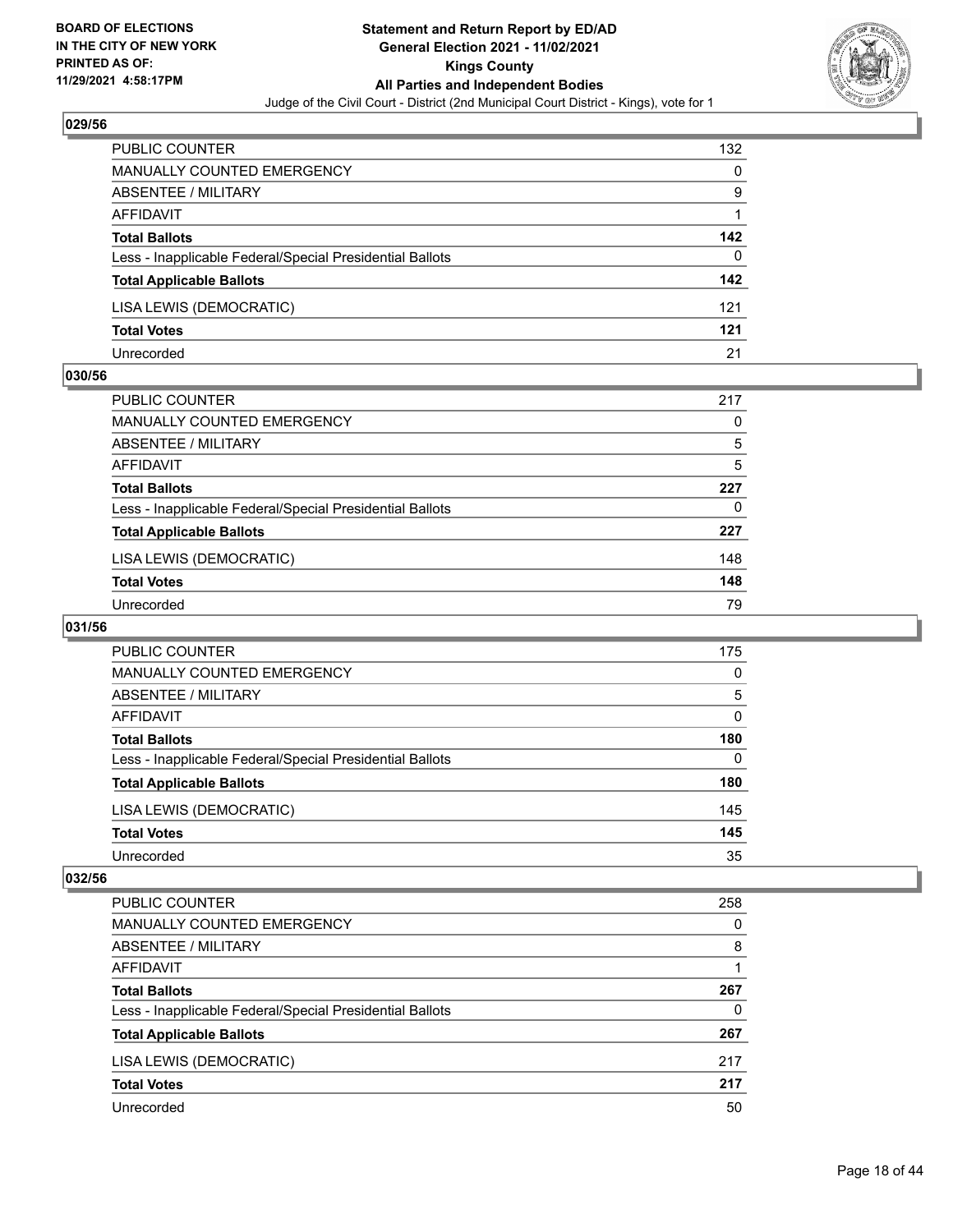

| <b>PUBLIC COUNTER</b>                                    | 235 |
|----------------------------------------------------------|-----|
| <b>MANUALLY COUNTED EMERGENCY</b>                        | 0   |
| ABSENTEE / MILITARY                                      | 13  |
| AFFIDAVIT                                                |     |
| <b>Total Ballots</b>                                     | 249 |
| Less - Inapplicable Federal/Special Presidential Ballots | 0   |
| <b>Total Applicable Ballots</b>                          | 249 |
| LISA LEWIS (DEMOCRATIC)                                  | 221 |
| UNATTRIBUTABLE WRITE-IN (WRITE-IN)                       |     |
| <b>Total Votes</b>                                       | 222 |
| Unrecorded                                               | 27  |

## **034/56**

| <b>PUBLIC COUNTER</b>                                    | 154            |
|----------------------------------------------------------|----------------|
| MANUALLY COUNTED EMERGENCY                               | $\Omega$       |
| ABSENTEE / MILITARY                                      | 7              |
| <b>AFFIDAVIT</b>                                         | $\overline{2}$ |
| <b>Total Ballots</b>                                     | 163            |
| Less - Inapplicable Federal/Special Presidential Ballots | $\Omega$       |
| <b>Total Applicable Ballots</b>                          | 163            |
| LISA LEWIS (DEMOCRATIC)                                  | 145            |
| <b>KERRAN ROCK (WRITE-IN)</b>                            |                |
| UNATTRIBUTABLE WRITE-IN (WRITE-IN)                       |                |
| <b>Total Votes</b>                                       | 147            |
| Unrecorded                                               | 16             |

| PUBLIC COUNTER                                           | 217      |
|----------------------------------------------------------|----------|
| MANUALLY COUNTED EMERGENCY                               | $\Omega$ |
| ABSENTEE / MILITARY                                      | 11       |
| AFFIDAVIT                                                | 2        |
| <b>Total Ballots</b>                                     | 230      |
| Less - Inapplicable Federal/Special Presidential Ballots | $\Omega$ |
| <b>Total Applicable Ballots</b>                          | 230      |
| LISA LEWIS (DEMOCRATIC)                                  | 198      |
| <b>Total Votes</b>                                       | 198      |
| Unrecorded                                               | 32       |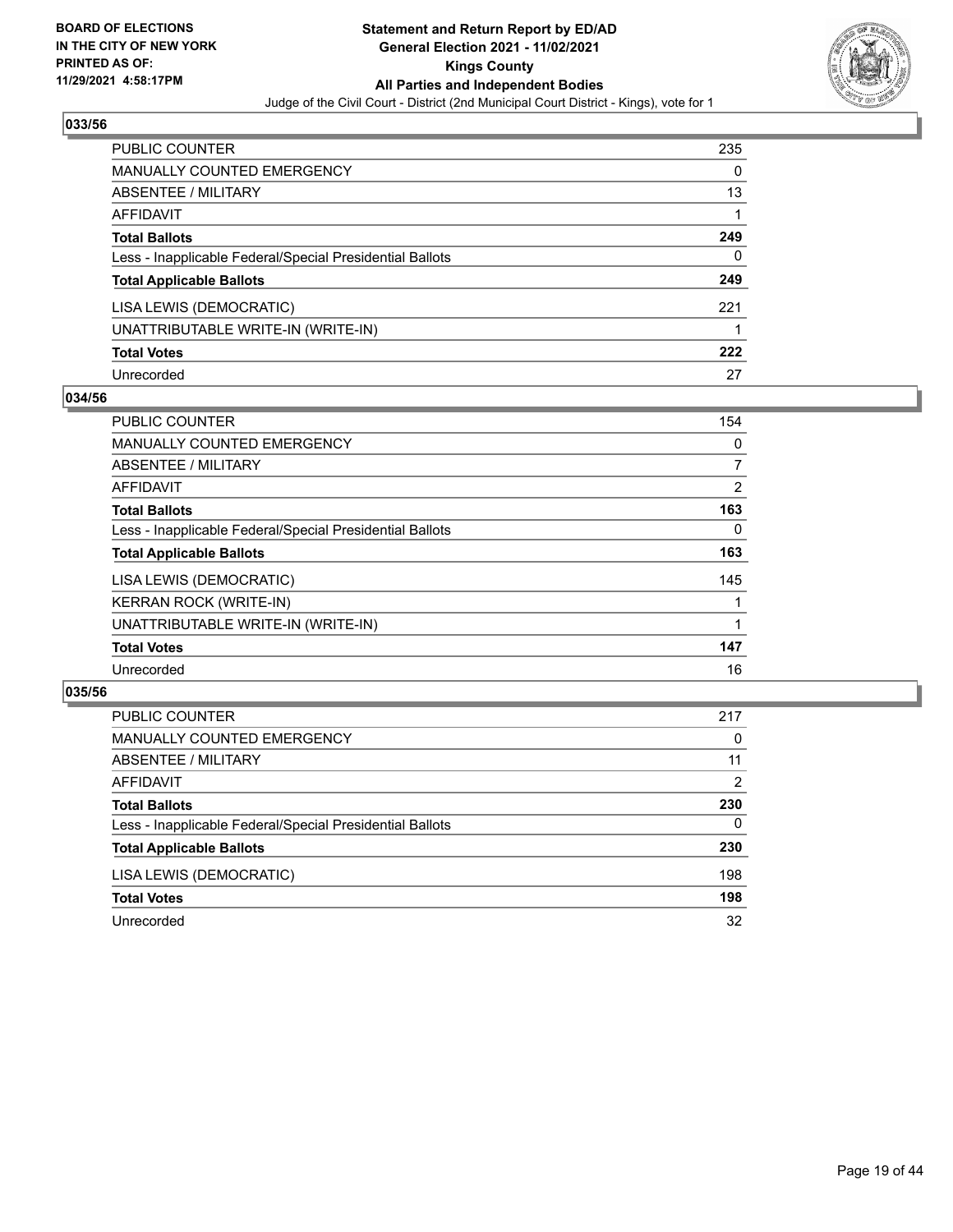

| <b>PUBLIC COUNTER</b>                                    | 208 |
|----------------------------------------------------------|-----|
| <b>MANUALLY COUNTED EMERGENCY</b>                        | 0   |
| <b>ABSENTEE / MILITARY</b>                               | 15  |
| AFFIDAVIT                                                | 4   |
| <b>Total Ballots</b>                                     | 227 |
| Less - Inapplicable Federal/Special Presidential Ballots | 0   |
| <b>Total Applicable Ballots</b>                          | 227 |
| LISA LEWIS (DEMOCRATIC)                                  | 189 |
| LOLA WATERMAN (WRITE-IN)                                 |     |
| <b>Total Votes</b>                                       | 190 |
| Unrecorded                                               | 37  |

## **037/56**

| <b>PUBLIC COUNTER</b>                                    | 225      |
|----------------------------------------------------------|----------|
| <b>MANUALLY COUNTED EMERGENCY</b>                        | 0        |
| ABSENTEE / MILITARY                                      | 17       |
| AFFIDAVIT                                                | 3        |
| <b>Total Ballots</b>                                     | 245      |
| Less - Inapplicable Federal/Special Presidential Ballots | $\Omega$ |
| <b>Total Applicable Ballots</b>                          | 245      |
| LISA LEWIS (DEMOCRATIC)                                  | 203      |
| UNATTRIBUTABLE WRITE-IN (WRITE-IN)                       |          |
| <b>Total Votes</b>                                       | 204      |
| Unrecorded                                               | 41       |

| <b>PUBLIC COUNTER</b>                                    | 300 |
|----------------------------------------------------------|-----|
| <b>MANUALLY COUNTED EMERGENCY</b>                        | 0   |
| ABSENTEE / MILITARY                                      | 11  |
| AFFIDAVIT                                                | 4   |
| <b>Total Ballots</b>                                     | 315 |
| Less - Inapplicable Federal/Special Presidential Ballots | 0   |
| <b>Total Applicable Ballots</b>                          | 315 |
| LISA LEWIS (DEMOCRATIC)                                  | 267 |
| MARVA BROWN (WRITE-IN)                                   |     |
| UNATTRIBUTABLE WRITE-IN (WRITE-IN)                       |     |
| <b>Total Votes</b>                                       | 269 |
| Unrecorded                                               | 46  |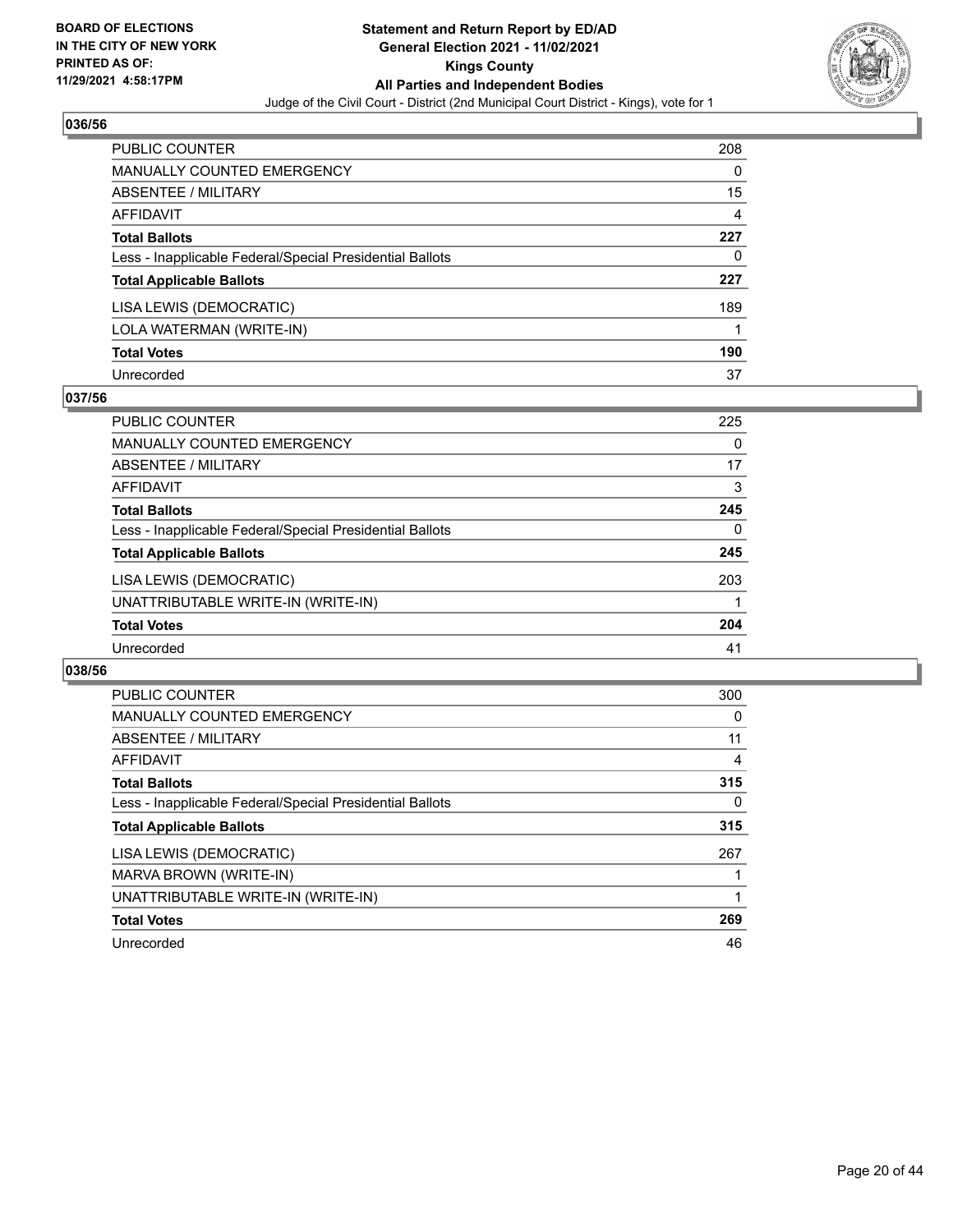

| <b>PUBLIC COUNTER</b>                                    | 206      |
|----------------------------------------------------------|----------|
| <b>MANUALLY COUNTED EMERGENCY</b>                        | $\Omega$ |
| ABSENTEE / MILITARY                                      | 5        |
| AFFIDAVIT                                                | 0        |
| <b>Total Ballots</b>                                     | 211      |
| Less - Inapplicable Federal/Special Presidential Ballots | 0        |
| <b>Total Applicable Ballots</b>                          | 211      |
| LISA LEWIS (DEMOCRATIC)                                  | 179      |
| BILL MURRAY (WRITE-IN)                                   |          |
| UNATTRIBUTABLE WRITE-IN (WRITE-IN)                       |          |
| <b>Total Votes</b>                                       | 181      |
| Unrecorded                                               | 30       |

## **040/56**

| <b>PUBLIC COUNTER</b>                                    | 258      |
|----------------------------------------------------------|----------|
| <b>MANUALLY COUNTED EMERGENCY</b>                        | 0        |
| <b>ABSENTEE / MILITARY</b>                               | 17       |
| <b>AFFIDAVIT</b>                                         | 4        |
| <b>Total Ballots</b>                                     | 279      |
| Less - Inapplicable Federal/Special Presidential Ballots | $\Omega$ |
| <b>Total Applicable Ballots</b>                          | 279      |
| LISA LEWIS (DEMOCRATIC)                                  | 235      |
| TISHANA MILLER (WRITE-IN)                                |          |
| UNATTRIBUTABLE WRITE-IN (WRITE-IN)                       | 2        |
| <b>Total Votes</b>                                       | 238      |
| Unrecorded                                               | 41       |

| PUBLIC COUNTER                                           | 256 |
|----------------------------------------------------------|-----|
| <b>MANUALLY COUNTED EMERGENCY</b>                        |     |
| ABSENTEE / MILITARY                                      | 12  |
| AFFIDAVIT                                                | 3   |
| <b>Total Ballots</b>                                     | 272 |
| Less - Inapplicable Federal/Special Presidential Ballots | 0   |
| <b>Total Applicable Ballots</b>                          | 272 |
| LISA LEWIS (DEMOCRATIC)                                  | 231 |
| <b>Total Votes</b>                                       | 231 |
| Unrecorded                                               | 41  |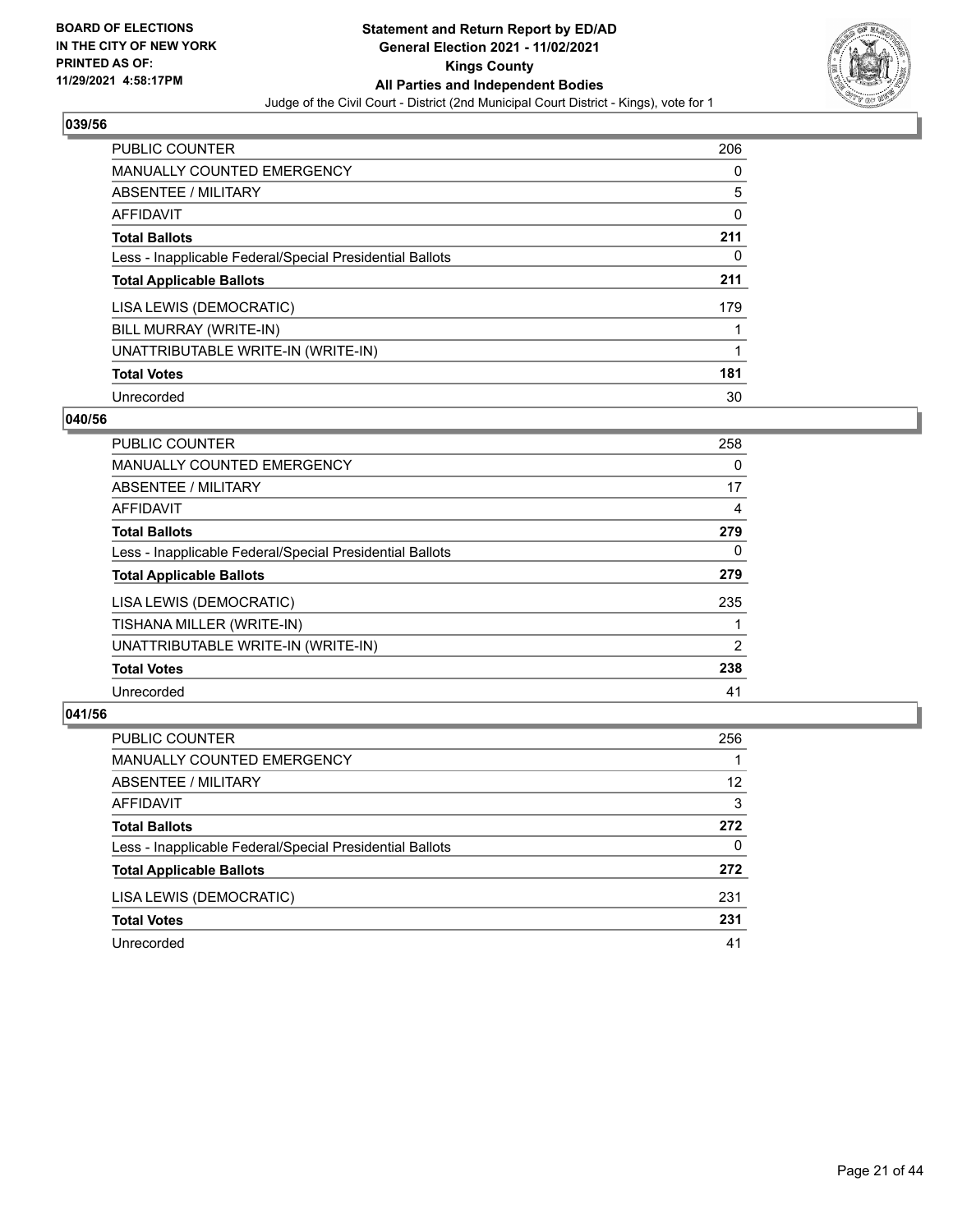

| <b>PUBLIC COUNTER</b>                                    | 252 |
|----------------------------------------------------------|-----|
| <b>MANUALLY COUNTED EMERGENCY</b>                        | 0   |
| ABSENTEE / MILITARY                                      | 11  |
| AFFIDAVIT                                                | 4   |
| <b>Total Ballots</b>                                     | 267 |
| Less - Inapplicable Federal/Special Presidential Ballots | 0   |
| <b>Total Applicable Ballots</b>                          | 267 |
| LISA LEWIS (DEMOCRATIC)                                  | 242 |
| <b>Total Votes</b>                                       | 242 |
| Unrecorded                                               | 25  |

#### **043/56**

| <b>PUBLIC COUNTER</b>                                    | 241 |
|----------------------------------------------------------|-----|
| <b>MANUALLY COUNTED EMERGENCY</b>                        | 0   |
| ABSENTEE / MILITARY                                      | 14  |
| AFFIDAVIT                                                |     |
| <b>Total Ballots</b>                                     | 256 |
| Less - Inapplicable Federal/Special Presidential Ballots | 0   |
| <b>Total Applicable Ballots</b>                          | 256 |
| LISA LEWIS (DEMOCRATIC)                                  | 209 |
| BETTY LUGO (WRITE-IN)                                    |     |
| LOLA WATERMAN (WRITE-IN)                                 |     |
| UNATTRIBUTABLE WRITE-IN (WRITE-IN)                       |     |
| <b>Total Votes</b>                                       | 212 |
| Unrecorded                                               | 44  |
|                                                          |     |

| <b>PUBLIC COUNTER</b>                                    | 189      |
|----------------------------------------------------------|----------|
| <b>MANUALLY COUNTED EMERGENCY</b>                        | 0        |
| ABSENTEE / MILITARY                                      | 6        |
| AFFIDAVIT                                                | 4        |
| <b>Total Ballots</b>                                     | 199      |
| Less - Inapplicable Federal/Special Presidential Ballots | $\Omega$ |
| <b>Total Applicable Ballots</b>                          | 199      |
| LISA LEWIS (DEMOCRATIC)                                  | 165      |
| MORGAN LAMARRE (WRITE-IN)                                |          |
| <b>Total Votes</b>                                       | 166      |
| Unrecorded                                               | 33       |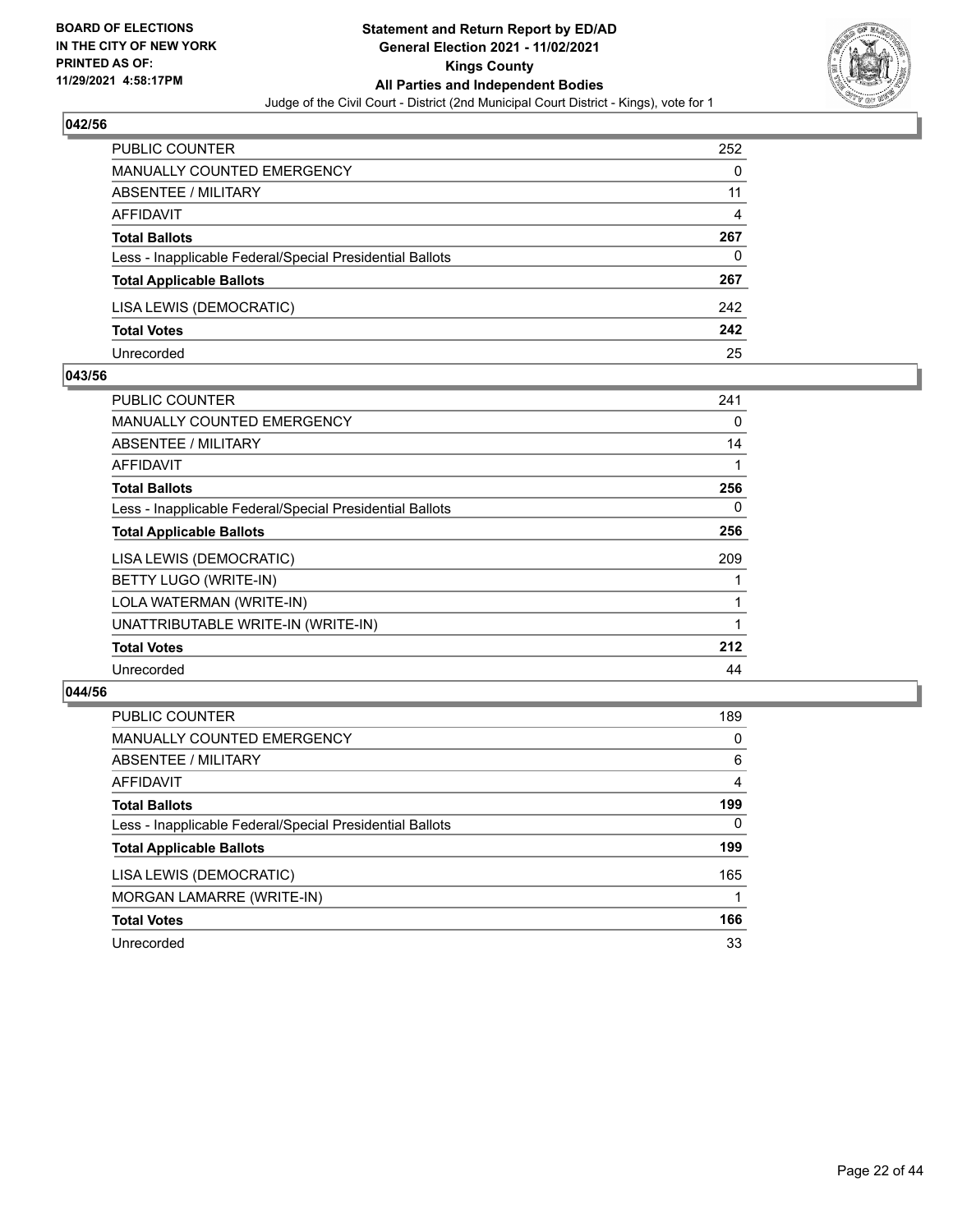

| <b>PUBLIC COUNTER</b>                                    | 248      |
|----------------------------------------------------------|----------|
| <b>MANUALLY COUNTED EMERGENCY</b>                        | $\Omega$ |
| ABSENTEE / MILITARY                                      | 10       |
| AFFIDAVIT                                                |          |
| <b>Total Ballots</b>                                     | 259      |
| Less - Inapplicable Federal/Special Presidential Ballots | 0        |
| <b>Total Applicable Ballots</b>                          | 259      |
| LISA LEWIS (DEMOCRATIC)                                  | 226      |
| MARVA BROWN (WRITE-IN)                                   |          |
| TREMAINE WRIGHT (WRITE-IN)                               |          |
| <b>Total Votes</b>                                       | 228      |
| Unrecorded                                               | 31       |

## **046/56**

| <b>PUBLIC COUNTER</b>                                    | 239      |
|----------------------------------------------------------|----------|
| <b>MANUALLY COUNTED EMERGENCY</b>                        | 0        |
| <b>ABSENTEE / MILITARY</b>                               | 6        |
| <b>AFFIDAVIT</b>                                         | $\Omega$ |
| <b>Total Ballots</b>                                     | 245      |
| Less - Inapplicable Federal/Special Presidential Ballots | $\Omega$ |
| <b>Total Applicable Ballots</b>                          | 245      |
| LISA LEWIS (DEMOCRATIC)                                  | 210      |
| ELISA SAMPSON (WRITE-IN)                                 |          |
| INDIA WALTON (WRITE-IN)                                  |          |
| <b>Total Votes</b>                                       | 212      |
| Unrecorded                                               | 33       |

| <b>PUBLIC COUNTER</b>                                    | 225 |
|----------------------------------------------------------|-----|
| <b>MANUALLY COUNTED EMERGENCY</b>                        | 0   |
| ABSENTEE / MILITARY                                      | 5   |
| AFFIDAVIT                                                | 2   |
| <b>Total Ballots</b>                                     | 232 |
| Less - Inapplicable Federal/Special Presidential Ballots | 0   |
| <b>Total Applicable Ballots</b>                          | 232 |
| LISA LEWIS (DEMOCRATIC)                                  | 199 |
| UNATTRIBUTABLE WRITE-IN (WRITE-IN)                       |     |
| <b>Total Votes</b>                                       | 200 |
| Unrecorded                                               | 32  |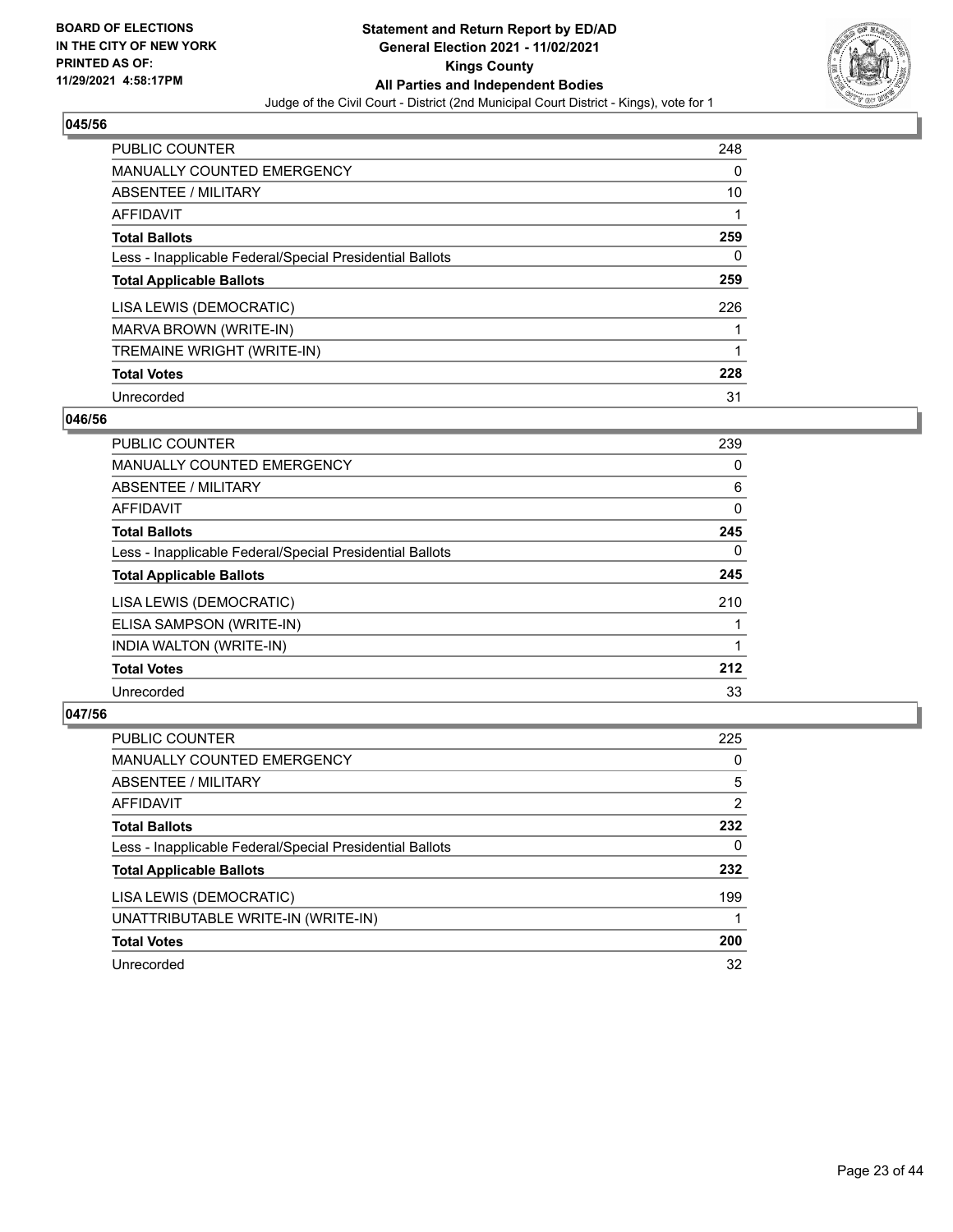

| <b>PUBLIC COUNTER</b>                                    | 228 |
|----------------------------------------------------------|-----|
| MANUALLY COUNTED EMERGENCY                               | 0   |
| ABSENTEE / MILITARY                                      | 13  |
| AFFIDAVIT                                                | 5   |
| <b>Total Ballots</b>                                     | 246 |
| Less - Inapplicable Federal/Special Presidential Ballots | 0   |
| <b>Total Applicable Ballots</b>                          | 246 |
| LISA LEWIS (DEMOCRATIC)                                  | 208 |
| <b>Total Votes</b>                                       | 208 |
| Unrecorded                                               | 38  |

#### **049/56**

| <b>PUBLIC COUNTER</b>                                    | 242      |
|----------------------------------------------------------|----------|
| <b>MANUALLY COUNTED EMERGENCY</b>                        | $\Omega$ |
| ABSENTEE / MILITARY                                      | 11       |
| AFFIDAVIT                                                | 3        |
| <b>Total Ballots</b>                                     | 256      |
| Less - Inapplicable Federal/Special Presidential Ballots | 0        |
| <b>Total Applicable Ballots</b>                          | 256      |
| LISA LEWIS (DEMOCRATIC)                                  | 219      |
| DAVID ALEXIS (WRITE-IN)                                  |          |
| <b>Total Votes</b>                                       | 220      |
| Unrecorded                                               | 36       |
|                                                          |          |

#### **050/56**

| PUBLIC COUNTER                                           | 229      |
|----------------------------------------------------------|----------|
| <b>MANUALLY COUNTED EMERGENCY</b>                        | 0        |
| ABSENTEE / MILITARY                                      | 6        |
| AFFIDAVIT                                                | 0        |
| <b>Total Ballots</b>                                     | 235      |
| Less - Inapplicable Federal/Special Presidential Ballots | $\Omega$ |
| <b>Total Applicable Ballots</b>                          | 235      |
| LISA LEWIS (DEMOCRATIC)                                  | 204      |
| <b>Total Votes</b>                                       | 204      |
| Unrecorded                                               | 31       |

| <b>PUBLIC COUNTER</b>                                    | 188            |
|----------------------------------------------------------|----------------|
| <b>MANUALLY COUNTED EMERGENCY</b>                        | $\Omega$       |
| ABSENTEE / MILITARY                                      | 11             |
| AFFIDAVIT                                                | $\overline{2}$ |
| <b>Total Ballots</b>                                     | 201            |
| Less - Inapplicable Federal/Special Presidential Ballots | 0              |
| <b>Total Applicable Ballots</b>                          | 201            |
| LISA LEWIS (DEMOCRATIC)                                  | 154            |
| CASEY ANIS (WRITE-IN)                                    |                |
| <b>Total Votes</b>                                       | 155            |
| Unrecorded                                               | 46             |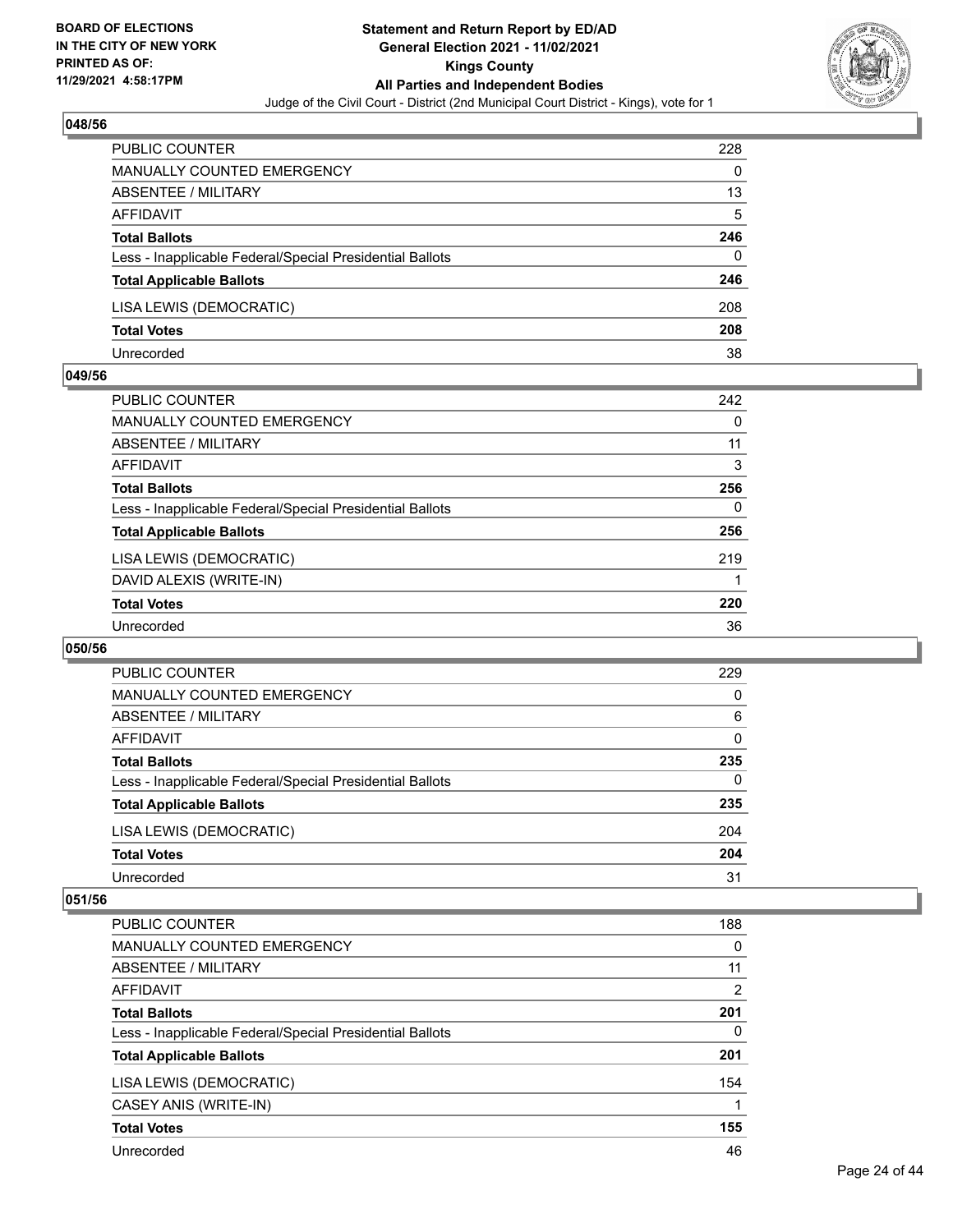

| <b>PUBLIC COUNTER</b>                                    | 248 |
|----------------------------------------------------------|-----|
| <b>MANUALLY COUNTED EMERGENCY</b>                        | 0   |
| ABSENTEE / MILITARY                                      | 9   |
| AFFIDAVIT                                                | 4   |
| <b>Total Ballots</b>                                     | 261 |
| Less - Inapplicable Federal/Special Presidential Ballots | 0   |
| <b>Total Applicable Ballots</b>                          | 261 |
| LISA LEWIS (DEMOCRATIC)                                  | 218 |
| <b>Total Votes</b>                                       | 218 |
| Unrecorded                                               | 43  |

#### **053/56**

| PUBLIC COUNTER                                           | 268 |
|----------------------------------------------------------|-----|
| MANUALLY COUNTED EMERGENCY                               | 0   |
| ABSENTEE / MILITARY                                      |     |
| AFFIDAVIT                                                |     |
| <b>Total Ballots</b>                                     | 276 |
| Less - Inapplicable Federal/Special Presidential Ballots | 0   |
| <b>Total Applicable Ballots</b>                          | 276 |
| LISA LEWIS (DEMOCRATIC)                                  | 231 |
| <b>Total Votes</b>                                       | 231 |
| Unrecorded                                               | 45  |

#### **054/56**

| <b>PUBLIC COUNTER</b>                                    | 219      |
|----------------------------------------------------------|----------|
| <b>MANUALLY COUNTED EMERGENCY</b>                        | 0        |
| ABSENTEE / MILITARY                                      | 7        |
| <b>AFFIDAVIT</b>                                         | $\Omega$ |
| <b>Total Ballots</b>                                     | 226      |
| Less - Inapplicable Federal/Special Presidential Ballots | $\Omega$ |
| <b>Total Applicable Ballots</b>                          | 226      |
| LISA LEWIS (DEMOCRATIC)                                  | 182      |
| MARK FOLEY (WRITE-IN)                                    |          |
| MARVA BROWN (WRITE-IN)                                   |          |
| <b>Total Votes</b>                                       | 184      |
| Unrecorded                                               | 42       |

| PUBLIC COUNTER                                           | 289      |
|----------------------------------------------------------|----------|
| MANUALLY COUNTED EMERGENCY                               | 0        |
| ABSENTEE / MILITARY                                      | 8        |
| AFFIDAVIT                                                |          |
| <b>Total Ballots</b>                                     | 298      |
| Less - Inapplicable Federal/Special Presidential Ballots | $\Omega$ |
| <b>Total Applicable Ballots</b>                          | 298      |
| LISA LEWIS (DEMOCRATIC)                                  | 237      |
| <b>Total Votes</b>                                       | 237      |
| Unrecorded                                               | 61       |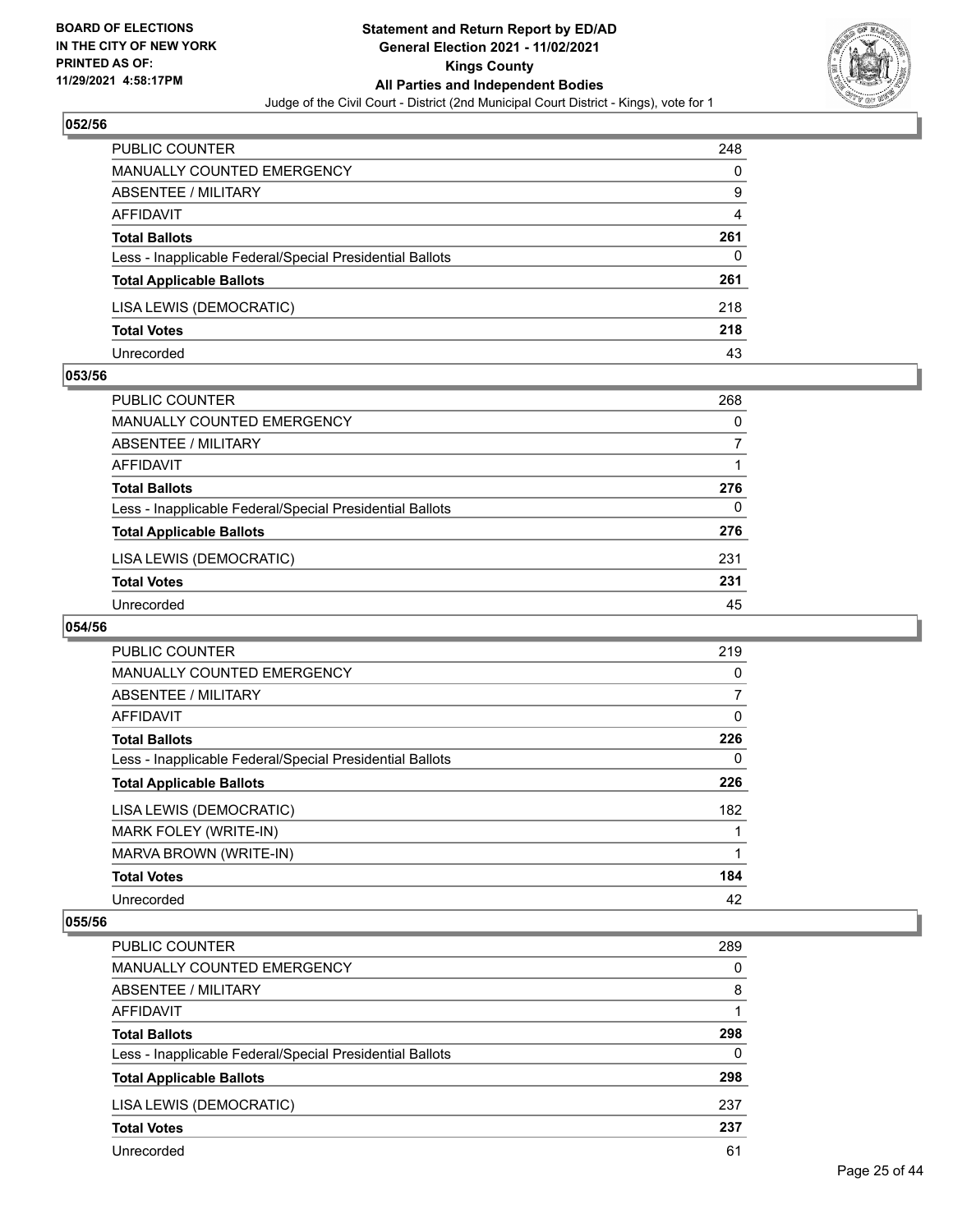

| <b>PUBLIC COUNTER</b>                                    | 129 |
|----------------------------------------------------------|-----|
| MANUALLY COUNTED EMERGENCY                               | 0   |
| ABSENTEE / MILITARY                                      | 5   |
| AFFIDAVIT                                                | 3   |
| <b>Total Ballots</b>                                     | 137 |
| Less - Inapplicable Federal/Special Presidential Ballots | 0   |
| <b>Total Applicable Ballots</b>                          | 137 |
| LISA LEWIS (DEMOCRATIC)                                  | 116 |
| <b>Total Votes</b>                                       | 116 |
| Unrecorded                                               | 21  |

#### **057/56**

| PUBLIC COUNTER                                           | 236      |
|----------------------------------------------------------|----------|
| MANUALLY COUNTED EMERGENCY                               | 0        |
| ABSENTEE / MILITARY                                      | 21       |
| AFFIDAVIT                                                | $\Omega$ |
| <b>Total Ballots</b>                                     | 257      |
| Less - Inapplicable Federal/Special Presidential Ballots | 0        |
| <b>Total Applicable Ballots</b>                          | 257      |
| LISA LEWIS (DEMOCRATIC)                                  | 223      |
| <b>Total Votes</b>                                       | 223      |
| Unrecorded                                               | 34       |
|                                                          |          |

# **058/56**

| <b>PUBLIC COUNTER</b>                                    | 206      |
|----------------------------------------------------------|----------|
| <b>MANUALLY COUNTED EMERGENCY</b>                        | $\Omega$ |
| ABSENTEE / MILITARY                                      | 16       |
| AFFIDAVIT                                                |          |
| <b>Total Ballots</b>                                     | 223      |
| Less - Inapplicable Federal/Special Presidential Ballots | 0        |
| <b>Total Applicable Ballots</b>                          | 223      |
| LISA LEWIS (DEMOCRATIC)                                  | 193      |
| <b>Total Votes</b>                                       | 193      |
| Unrecorded                                               | 30       |

| PUBLIC COUNTER                                           | 155 |
|----------------------------------------------------------|-----|
| <b>MANUALLY COUNTED EMERGENCY</b>                        | 0   |
| ABSENTEE / MILITARY                                      |     |
| AFFIDAVIT                                                | 0   |
| <b>Total Ballots</b>                                     | 156 |
| Less - Inapplicable Federal/Special Presidential Ballots | 0   |
| <b>Total Applicable Ballots</b>                          | 156 |
| LISA LEWIS (DEMOCRATIC)                                  | 129 |
| <b>Total Votes</b>                                       | 129 |
| Unrecorded                                               | 27  |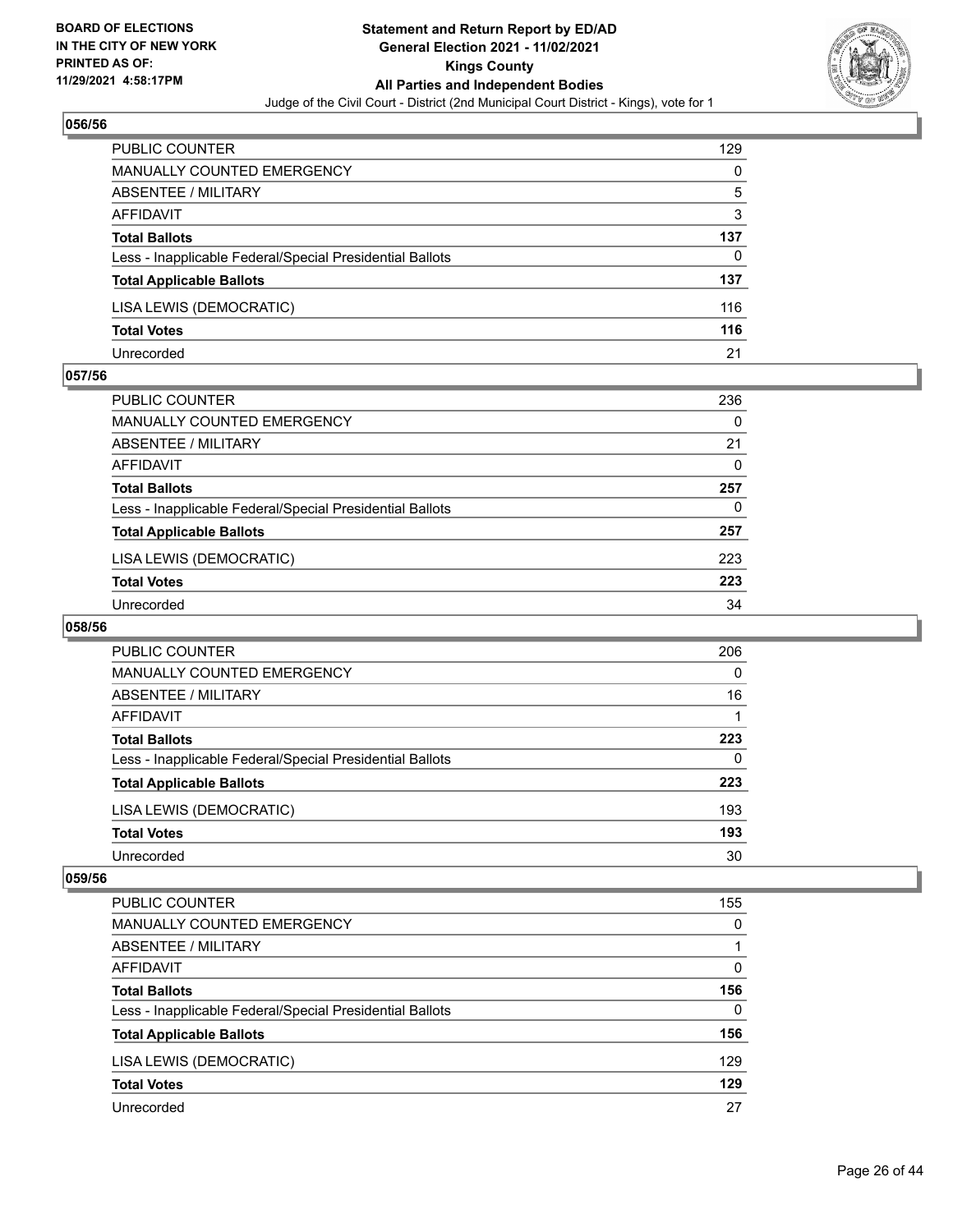

| <b>PUBLIC COUNTER</b>                                    | 131      |
|----------------------------------------------------------|----------|
| MANUALLY COUNTED EMERGENCY                               | $\Omega$ |
| ABSENTEE / MILITARY                                      | 4        |
| AFFIDAVIT                                                | 0        |
| <b>Total Ballots</b>                                     | 135      |
| Less - Inapplicable Federal/Special Presidential Ballots | 0        |
| <b>Total Applicable Ballots</b>                          | 135      |
| LISA LEWIS (DEMOCRATIC)                                  | 118      |
| LAURA HOFFMAN (WRITE-IN)                                 |          |
| MIKE HOFMANN (WRITE-IN)                                  |          |
| <b>Total Votes</b>                                       | 120      |
| Unrecorded                                               | 15       |

## **067/56**

| <b>PUBLIC COUNTER</b>                                    | 99       |
|----------------------------------------------------------|----------|
| MANUALLY COUNTED EMERGENCY                               | $\Omega$ |
| ABSENTEE / MILITARY                                      |          |
| AFFIDAVIT                                                | 0        |
| <b>Total Ballots</b>                                     | 100      |
| Less - Inapplicable Federal/Special Presidential Ballots | $\Omega$ |
| <b>Total Applicable Ballots</b>                          | 100      |
| LISA LEWIS (DEMOCRATIC)                                  | 68       |
| <b>Total Votes</b>                                       | 68       |
| Unrecorded                                               | 32       |

| PUBLIC COUNTER                                           | 182 |
|----------------------------------------------------------|-----|
| <b>MANUALLY COUNTED EMERGENCY</b>                        | 0   |
| ABSENTEE / MILITARY                                      | 9   |
| AFFIDAVIT                                                |     |
| <b>Total Ballots</b>                                     | 192 |
| Less - Inapplicable Federal/Special Presidential Ballots | 0   |
| <b>Total Applicable Ballots</b>                          | 192 |
| LISA LEWIS (DEMOCRATIC)                                  | 157 |
| <b>Total Votes</b>                                       | 157 |
| Unrecorded                                               | 35  |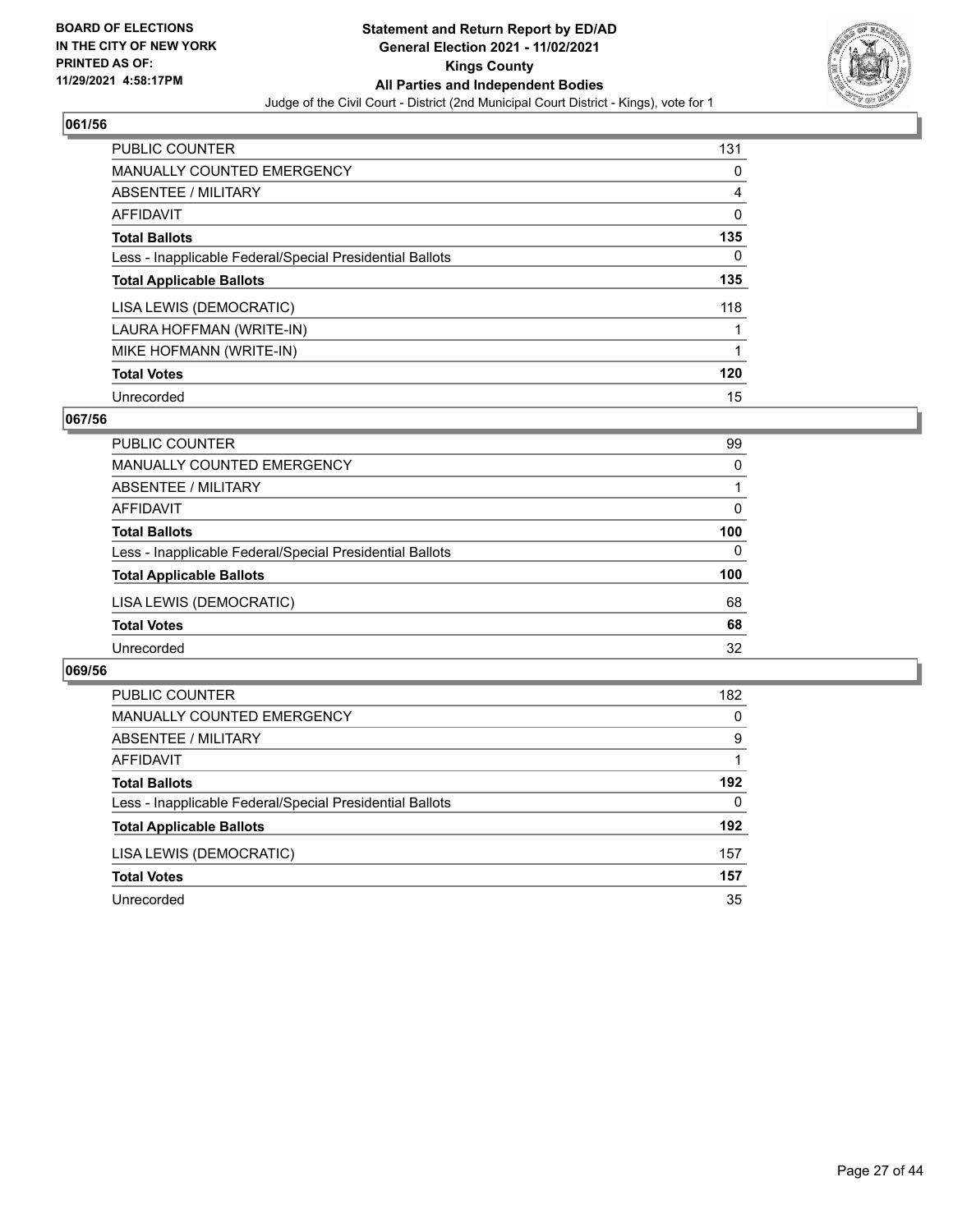

| <b>PUBLIC COUNTER</b>                                    | 141 |
|----------------------------------------------------------|-----|
| <b>MANUALLY COUNTED EMERGENCY</b>                        | 0   |
| ABSENTEE / MILITARY                                      | 5   |
| <b>AFFIDAVIT</b>                                         | 2   |
| <b>Total Ballots</b>                                     | 148 |
| Less - Inapplicable Federal/Special Presidential Ballots | 0   |
| <b>Total Applicable Ballots</b>                          | 148 |
| LISA LEWIS (DEMOCRATIC)                                  | 113 |
| UNATTRIBUTABLE WRITE-IN (WRITE-IN)                       |     |
| <b>Total Votes</b>                                       | 114 |
| Unrecorded                                               | 34  |

## **071/56**

| PUBLIC COUNTER                                           | 191            |
|----------------------------------------------------------|----------------|
| <b>MANUALLY COUNTED EMERGENCY</b>                        | 0              |
| ABSENTEE / MILITARY                                      | 8              |
| AFFIDAVIT                                                | $\overline{2}$ |
| <b>Total Ballots</b>                                     | 201            |
| Less - Inapplicable Federal/Special Presidential Ballots | $\Omega$       |
| <b>Total Applicable Ballots</b>                          | 201            |
| LISA LEWIS (DEMOCRATIC)                                  | 153            |
| <b>Total Votes</b>                                       | 153            |
| Unrecorded                                               | 48             |

#### **072/56**

| PUBLIC COUNTER                                           | 231      |
|----------------------------------------------------------|----------|
| <b>MANUALLY COUNTED EMERGENCY</b>                        | 0        |
| ABSENTEE / MILITARY                                      | 13       |
| AFFIDAVIT                                                |          |
| <b>Total Ballots</b>                                     | 251      |
| Less - Inapplicable Federal/Special Presidential Ballots | $\Omega$ |
| <b>Total Applicable Ballots</b>                          | 251      |
| LISA LEWIS (DEMOCRATIC)                                  | 209      |
| <b>Total Votes</b>                                       | 209      |
| Unrecorded                                               | 42       |

| <b>PUBLIC COUNTER</b>                                    | 189      |
|----------------------------------------------------------|----------|
| <b>MANUALLY COUNTED EMERGENCY</b>                        | 0        |
| ABSENTEE / MILITARY                                      | 7        |
| AFFIDAVIT                                                | $\Omega$ |
| <b>Total Ballots</b>                                     | 196      |
| Less - Inapplicable Federal/Special Presidential Ballots | 0        |
| <b>Total Applicable Ballots</b>                          | 196      |
| LISA LEWIS (DEMOCRATIC)                                  | 148      |
| UNATTRIBUTABLE WRITE-IN (WRITE-IN)                       |          |
| <b>Total Votes</b>                                       | 149      |
| Unrecorded                                               | 47       |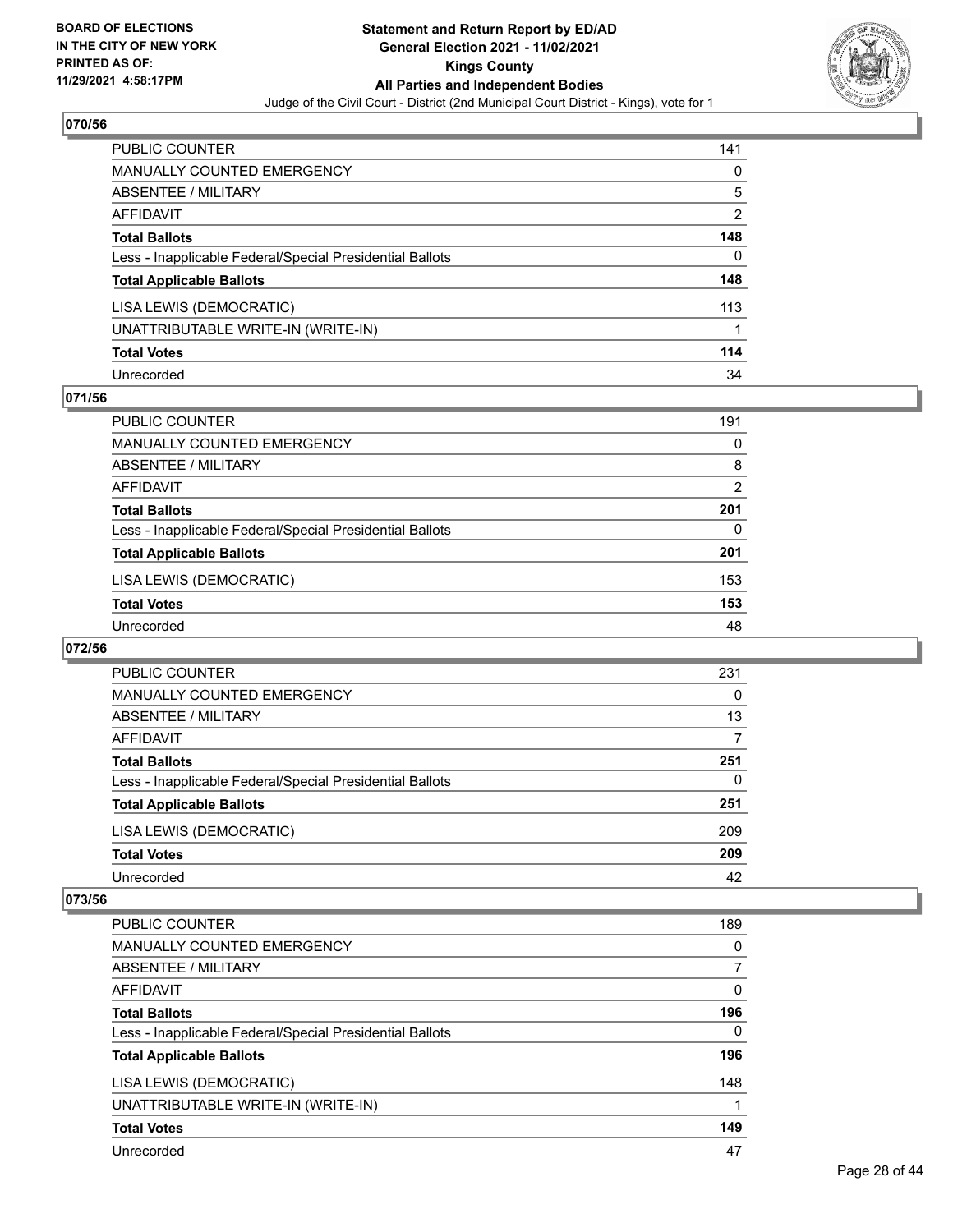

| <b>PUBLIC COUNTER</b>                                    | 156 |
|----------------------------------------------------------|-----|
| <b>MANUALLY COUNTED EMERGENCY</b>                        | 0   |
| ABSENTEE / MILITARY                                      | 4   |
| AFFIDAVIT                                                |     |
| <b>Total Ballots</b>                                     | 161 |
| Less - Inapplicable Federal/Special Presidential Ballots | 0   |
| <b>Total Applicable Ballots</b>                          | 161 |
| LISA LEWIS (DEMOCRATIC)                                  | 103 |
| LISA MOVSIEOV (WRITE-IN)                                 |     |
| <b>Total Votes</b>                                       | 104 |
| Unrecorded                                               | 57  |

#### **078/56**

| PUBLIC COUNTER                                           | 211 |
|----------------------------------------------------------|-----|
| <b>MANUALLY COUNTED EMERGENCY</b>                        | 0   |
| <b>ABSENTEE / MILITARY</b>                               | 6   |
| AFFIDAVIT                                                | 0   |
| <b>Total Ballots</b>                                     | 217 |
| Less - Inapplicable Federal/Special Presidential Ballots | 0   |
| <b>Total Applicable Ballots</b>                          | 217 |
| LISA LEWIS (DEMOCRATIC)                                  | 163 |
| DEREK JETER (WRITE-IN)                                   |     |
| EDWARD GEWIRTZ (WRITE-IN)                                |     |
| UNATTRIBUTABLE WRITE-IN (WRITE-IN)                       |     |
| <b>Total Votes</b>                                       | 166 |
| Unrecorded                                               | 51  |

| <b>PUBLIC COUNTER</b>                                    | 267      |
|----------------------------------------------------------|----------|
| MANUALLY COUNTED EMERGENCY                               | 0        |
| ABSENTEE / MILITARY                                      | 12       |
| AFFIDAVIT                                                | $\Omega$ |
| <b>Total Ballots</b>                                     | 279      |
| Less - Inapplicable Federal/Special Presidential Ballots | $\Omega$ |
| <b>Total Applicable Ballots</b>                          | 279      |
| LISA LEWIS (DEMOCRATIC)                                  | 228      |
| UNATTRIBUTABLE WRITE-IN (WRITE-IN)                       |          |
| <b>Total Votes</b>                                       | 229      |
| Unrecorded                                               | 50       |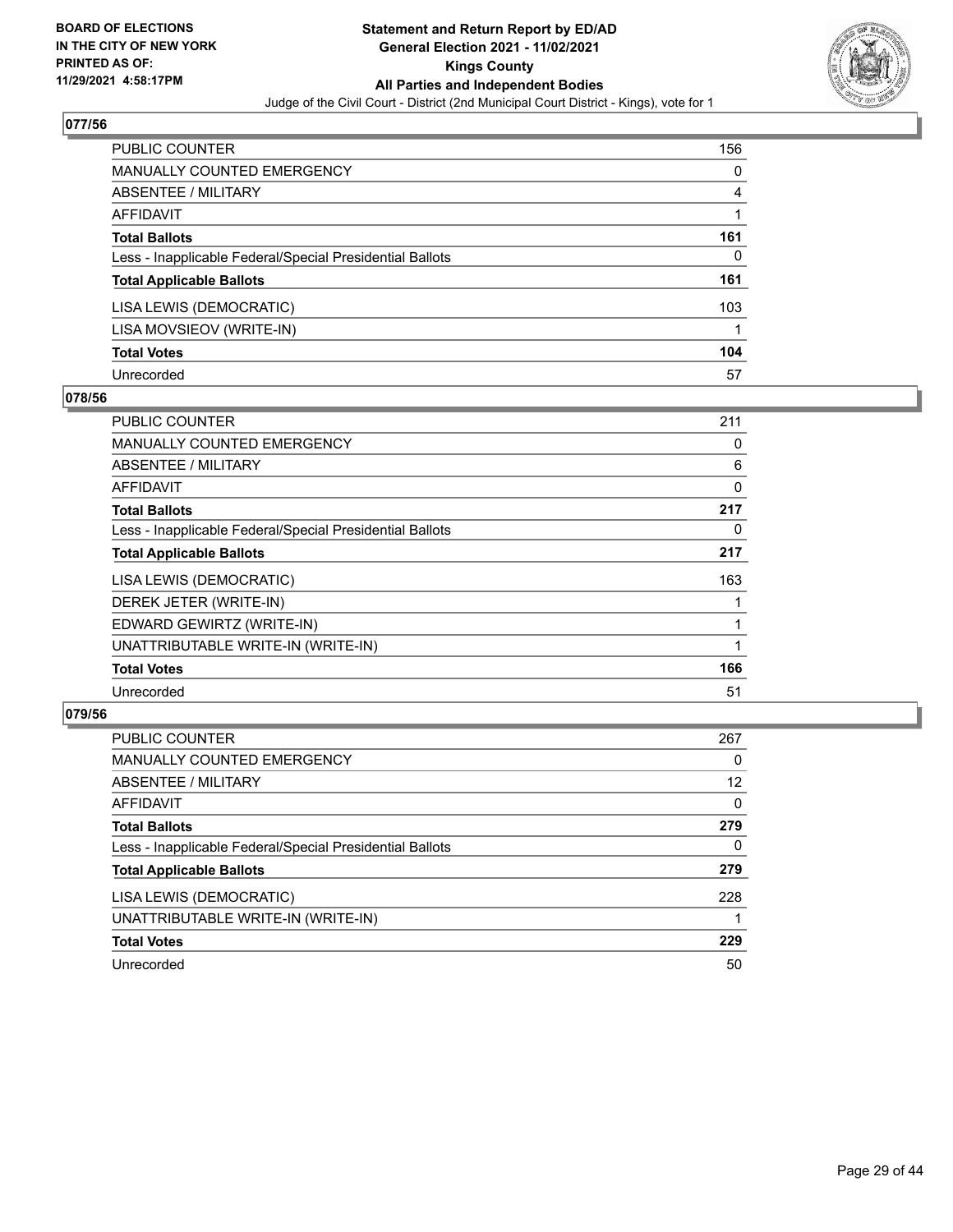

| <b>PUBLIC COUNTER</b>                                    | 247 |
|----------------------------------------------------------|-----|
| <b>MANUALLY COUNTED EMERGENCY</b>                        | 0   |
| <b>ABSENTEE / MILITARY</b>                               |     |
| AFFIDAVIT                                                | 6   |
| <b>Total Ballots</b>                                     | 260 |
| Less - Inapplicable Federal/Special Presidential Ballots | 0   |
| <b>Total Applicable Ballots</b>                          | 260 |
| LISA LEWIS (DEMOCRATIC)                                  | 222 |
| DONALD MARSHALL (WRITE-IN)                               |     |
| <b>Total Votes</b>                                       | 223 |
| Unrecorded                                               | 37  |

## **082/56**

| <b>PUBLIC COUNTER</b>                                    | 173      |
|----------------------------------------------------------|----------|
| MANUALLY COUNTED EMERGENCY                               | $\Omega$ |
| ABSENTEE / MILITARY                                      | 15       |
| AFFIDAVIT                                                | $\Omega$ |
| <b>Total Ballots</b>                                     | 188      |
| Less - Inapplicable Federal/Special Presidential Ballots | 0        |
| <b>Total Applicable Ballots</b>                          | 188      |
| LISA LEWIS (DEMOCRATIC)                                  | 163      |
| <b>Total Votes</b>                                       | 163      |
| Unrecorded                                               | 25       |

| PUBLIC COUNTER                                           | 161      |
|----------------------------------------------------------|----------|
| <b>MANUALLY COUNTED EMERGENCY</b>                        | 0        |
| ABSENTEE / MILITARY                                      |          |
| AFFIDAVIT                                                |          |
| <b>Total Ballots</b>                                     | 169      |
| Less - Inapplicable Federal/Special Presidential Ballots | $\Omega$ |
| <b>Total Applicable Ballots</b>                          | 169      |
| LISA LEWIS (DEMOCRATIC)                                  | 141      |
| <b>Total Votes</b>                                       | 141      |
| Unrecorded                                               | 28       |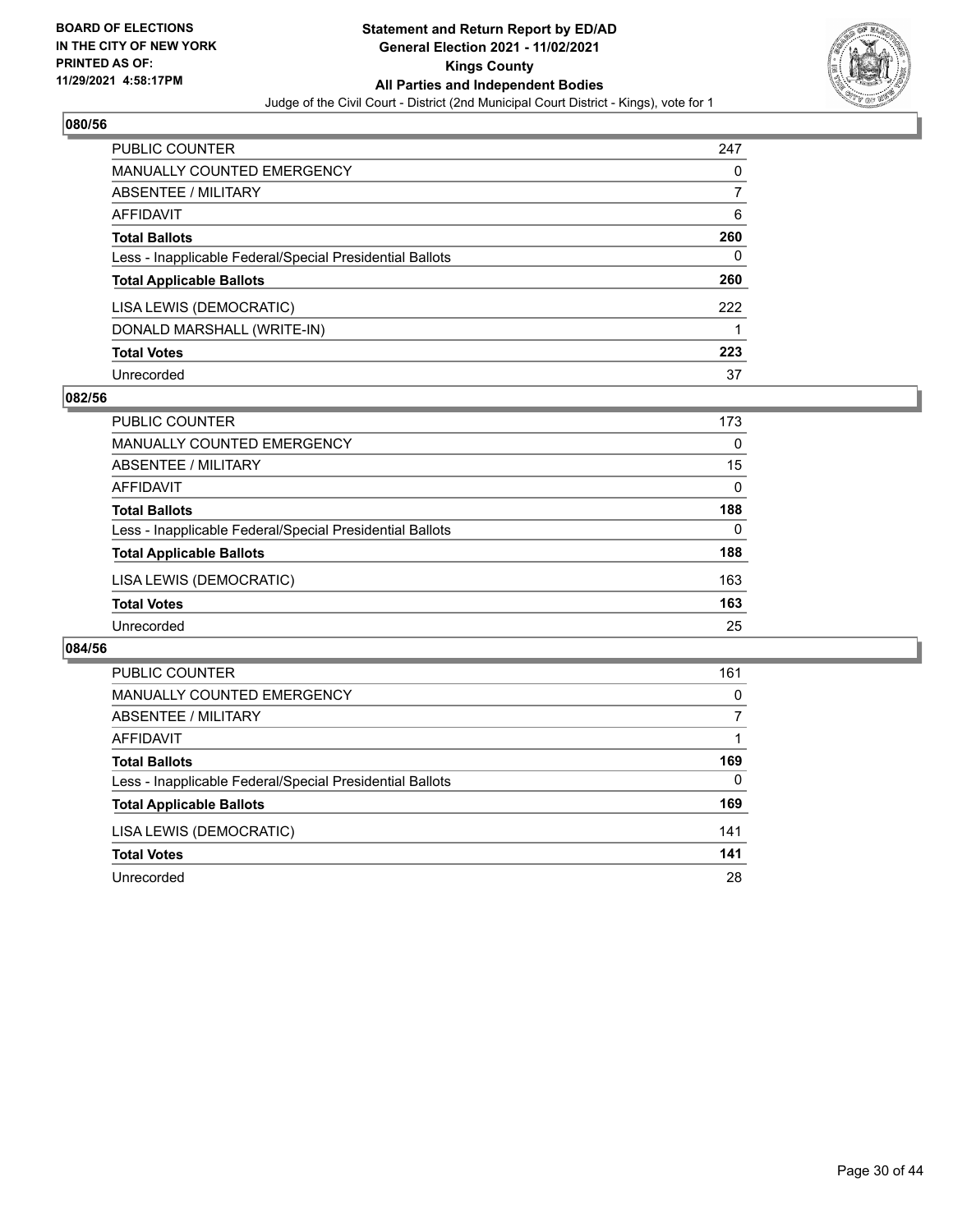

| <b>PUBLIC COUNTER</b>                                    | 260 |
|----------------------------------------------------------|-----|
| <b>MANUALLY COUNTED EMERGENCY</b>                        | 0   |
| ABSENTEE / MILITARY                                      | 8   |
| AFFIDAVIT                                                | 5   |
| <b>Total Ballots</b>                                     | 273 |
| Less - Inapplicable Federal/Special Presidential Ballots | 0   |
| <b>Total Applicable Ballots</b>                          | 273 |
| LISA LEWIS (DEMOCRATIC)                                  | 227 |
| <b>JULIO ORTIZ (WRITE-IN)</b>                            |     |
| UNATTRIBUTABLE WRITE-IN (WRITE-IN)                       | 2   |
| <b>Total Votes</b>                                       | 230 |
| Unrecorded                                               | 43  |

## **086/56**

| <b>PUBLIC COUNTER</b>                                    | 147      |
|----------------------------------------------------------|----------|
| MANUALLY COUNTED EMERGENCY                               | 0        |
| ABSENTEE / MILITARY                                      | 4        |
| <b>AFFIDAVIT</b>                                         | 4        |
| <b>Total Ballots</b>                                     | 155      |
| Less - Inapplicable Federal/Special Presidential Ballots | $\Omega$ |
| <b>Total Applicable Ballots</b>                          | 155      |
| LISA LEWIS (DEMOCRATIC)                                  | 127      |
| UNATTRIBUTABLE WRITE-IN (WRITE-IN)                       |          |
| <b>Total Votes</b>                                       | 128      |
| Unrecorded                                               | 27       |

| PUBLIC COUNTER                                           | 174      |
|----------------------------------------------------------|----------|
| MANUALLY COUNTED EMERGENCY                               | $\Omega$ |
| <b>ABSENTEE / MILITARY</b>                               | 8        |
| AFFIDAVIT                                                | 3        |
| <b>Total Ballots</b>                                     | 185      |
| Less - Inapplicable Federal/Special Presidential Ballots | $\Omega$ |
| <b>Total Applicable Ballots</b>                          | 185      |
| LISA LEWIS (DEMOCRATIC)                                  | 165      |
| <b>Total Votes</b>                                       | 165      |
| Unrecorded                                               | 20       |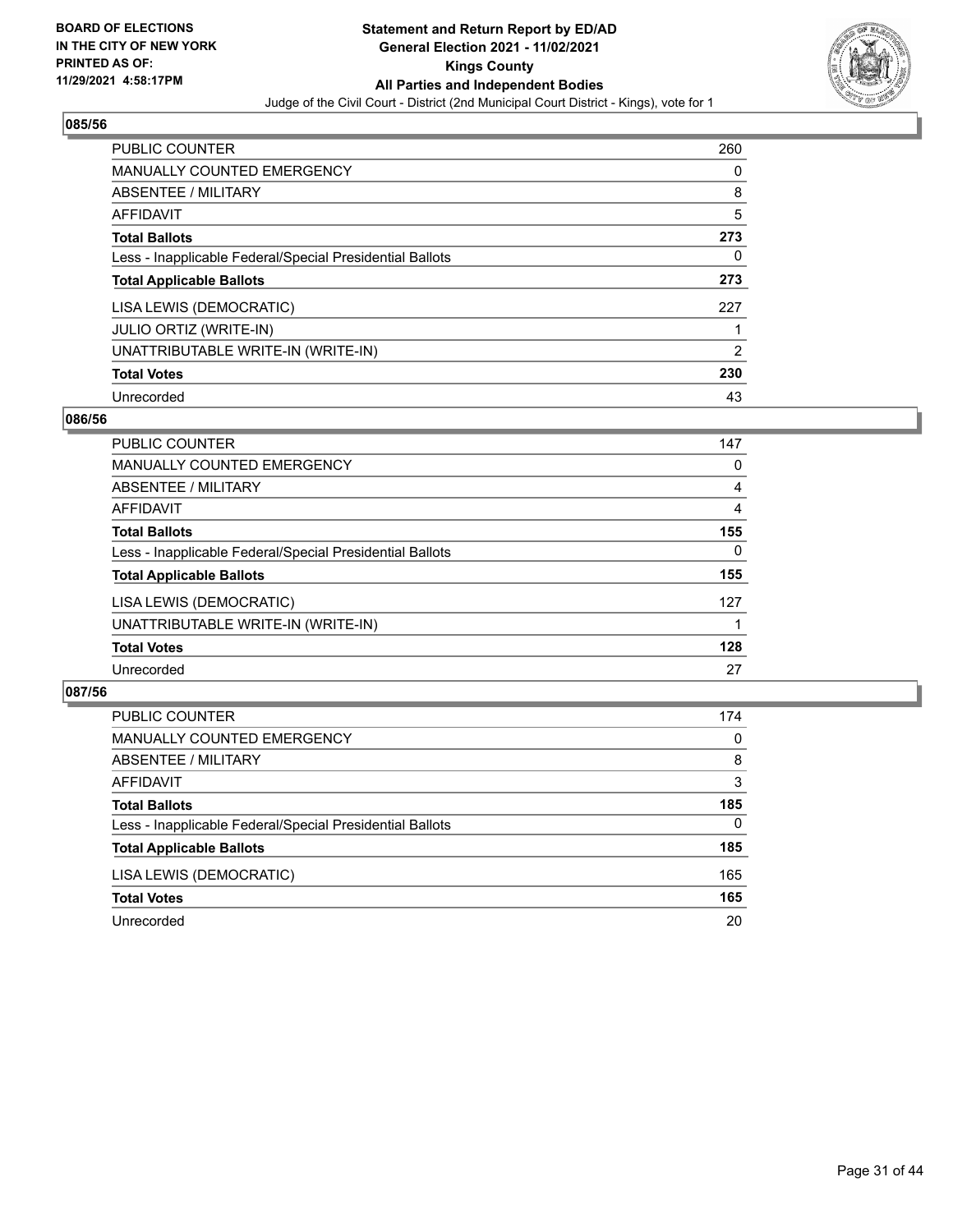

| PUBLIC COUNTER                                           | 249 |
|----------------------------------------------------------|-----|
| MANUALLY COUNTED EMERGENCY                               | 0   |
| <b>ABSENTEE / MILITARY</b>                               | 8   |
| AFFIDAVIT                                                | 3   |
| <b>Total Ballots</b>                                     | 260 |
| Less - Inapplicable Federal/Special Presidential Ballots | 0   |
| <b>Total Applicable Ballots</b>                          | 260 |
| LISA LEWIS (DEMOCRATIC)                                  | 218 |
| <b>Total Votes</b>                                       | 218 |
| Unrecorded                                               | 42  |

#### **089/56**

| <b>PUBLIC COUNTER</b>                                    | 219      |
|----------------------------------------------------------|----------|
| MANUALLY COUNTED EMERGENCY                               | $\Omega$ |
| ABSENTEE / MILITARY                                      | 10       |
| AFFIDAVIT                                                | 2        |
| <b>Total Ballots</b>                                     | 231      |
| Less - Inapplicable Federal/Special Presidential Ballots | 0        |
| <b>Total Applicable Ballots</b>                          | 231      |
| LISA LEWIS (DEMOCRATIC)                                  | 196      |
| <b>Total Votes</b>                                       | 196      |
| Unrecorded                                               | 35       |
|                                                          |          |

# **090/56**

| <b>PUBLIC COUNTER</b>                                    | 253      |
|----------------------------------------------------------|----------|
| <b>MANUALLY COUNTED EMERGENCY</b>                        | $\Omega$ |
| ABSENTEE / MILITARY                                      | 11       |
| AFFIDAVIT                                                | 4        |
| <b>Total Ballots</b>                                     | 268      |
| Less - Inapplicable Federal/Special Presidential Ballots | 0        |
| <b>Total Applicable Ballots</b>                          | 268      |
| LISA LEWIS (DEMOCRATIC)                                  | 228      |
| <b>Total Votes</b>                                       | 228      |
| Unrecorded                                               | 40       |

| PUBLIC COUNTER                                           | 214            |
|----------------------------------------------------------|----------------|
| <b>MANUALLY COUNTED EMERGENCY</b>                        | 0              |
| ABSENTEE / MILITARY                                      | 13             |
| <b>AFFIDAVIT</b>                                         | $\overline{2}$ |
| <b>Total Ballots</b>                                     | 229            |
| Less - Inapplicable Federal/Special Presidential Ballots | 0              |
| <b>Total Applicable Ballots</b>                          | 229            |
| LISA LEWIS (DEMOCRATIC)                                  | 201            |
| MATT BORNETT (WRITE-IN)                                  |                |
| UNATTRIBUTABLE WRITE-IN (WRITE-IN)                       |                |
| <b>Total Votes</b>                                       | 203            |
| Unrecorded                                               | 26             |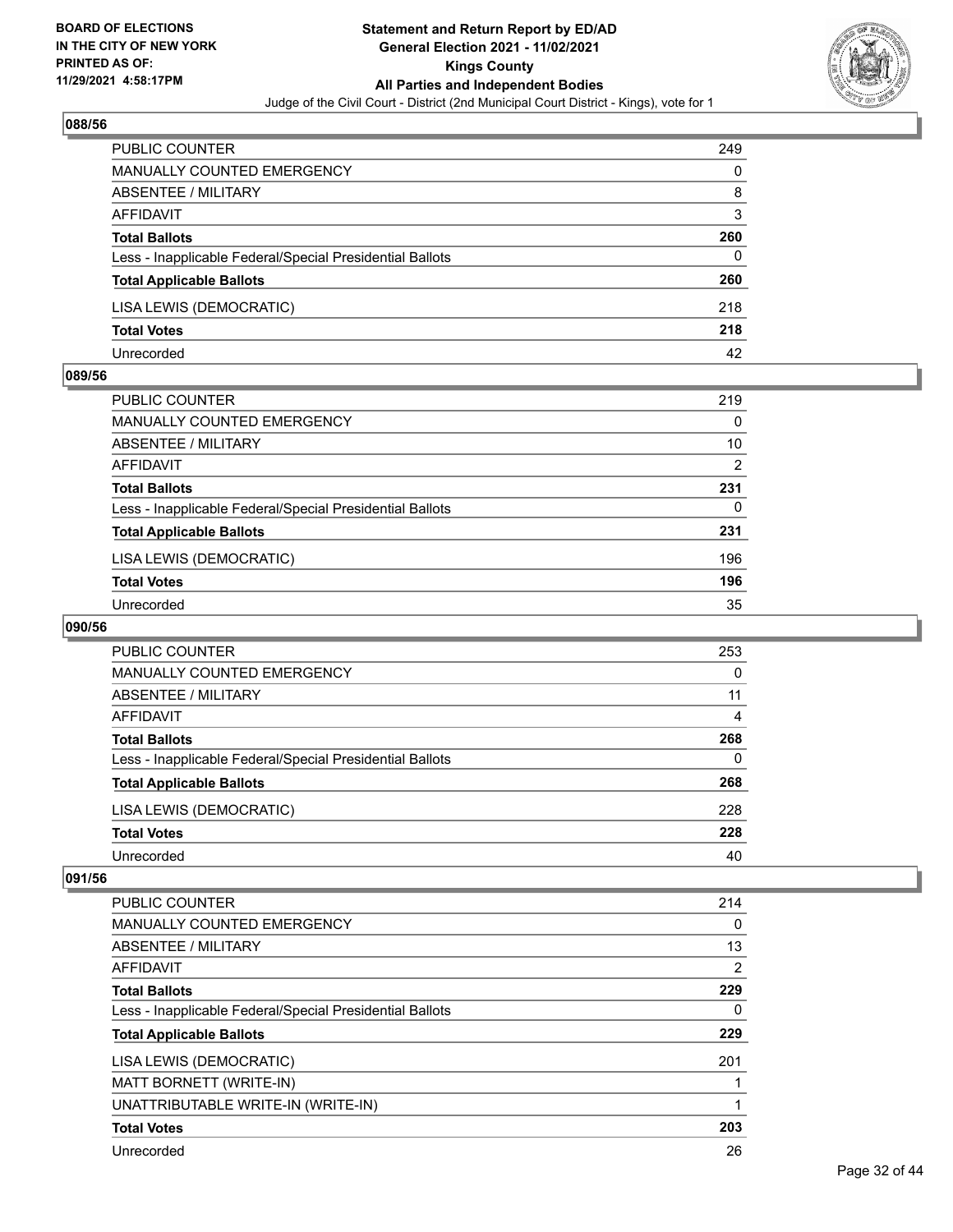

| PUBLIC COUNTER                                           | 219 |
|----------------------------------------------------------|-----|
| <b>MANUALLY COUNTED EMERGENCY</b>                        | 0   |
| <b>ABSENTEE / MILITARY</b>                               | 5   |
| AFFIDAVIT                                                | 3   |
| <b>Total Ballots</b>                                     | 227 |
| Less - Inapplicable Federal/Special Presidential Ballots | 0   |
| <b>Total Applicable Ballots</b>                          | 227 |
| LISA LEWIS (DEMOCRATIC)                                  | 176 |
| UNATTRIBUTABLE WRITE-IN (WRITE-IN)                       |     |
| <b>Total Votes</b>                                       | 177 |
| Unrecorded                                               | 50  |

## **022/57**

| <b>PUBLIC COUNTER</b>                                    | 171 |
|----------------------------------------------------------|-----|
| MANUALLY COUNTED EMERGENCY                               | 0   |
| ABSENTEE / MILITARY                                      |     |
| AFFIDAVIT                                                |     |
| <b>Total Ballots</b>                                     | 179 |
| Less - Inapplicable Federal/Special Presidential Ballots | 0   |
| <b>Total Applicable Ballots</b>                          | 179 |
| LISA LEWIS (DEMOCRATIC)                                  | 137 |
| <b>Total Votes</b>                                       | 137 |
| Unrecorded                                               | 42  |

#### **023/57**

| PUBLIC COUNTER                                           | 15       |
|----------------------------------------------------------|----------|
| MANUALLY COUNTED EMERGENCY                               | $\Omega$ |
| ABSENTEE / MILITARY                                      | 0        |
| AFFIDAVIT                                                |          |
| <b>Total Ballots</b>                                     | 16       |
| Less - Inapplicable Federal/Special Presidential Ballots | $\Omega$ |
| <b>Total Applicable Ballots</b>                          | 16       |
| LISA LEWIS (DEMOCRATIC)                                  | 16       |
| <b>Total Votes</b>                                       | 16       |

| <b>PUBLIC COUNTER</b>                                    | 321      |
|----------------------------------------------------------|----------|
| <b>MANUALLY COUNTED EMERGENCY</b>                        | 0        |
| ABSENTEE / MILITARY                                      | 14       |
| <b>AFFIDAVIT</b>                                         | 5        |
| <b>Total Ballots</b>                                     | 340      |
| Less - Inapplicable Federal/Special Presidential Ballots | $\Omega$ |
| <b>Total Applicable Ballots</b>                          | 340      |
| LISA LEWIS (DEMOCRATIC)                                  | 292      |
| MARVA BROWN (WRITE-IN)                                   |          |
| <b>Total Votes</b>                                       | 293      |
| Unrecorded                                               | 47       |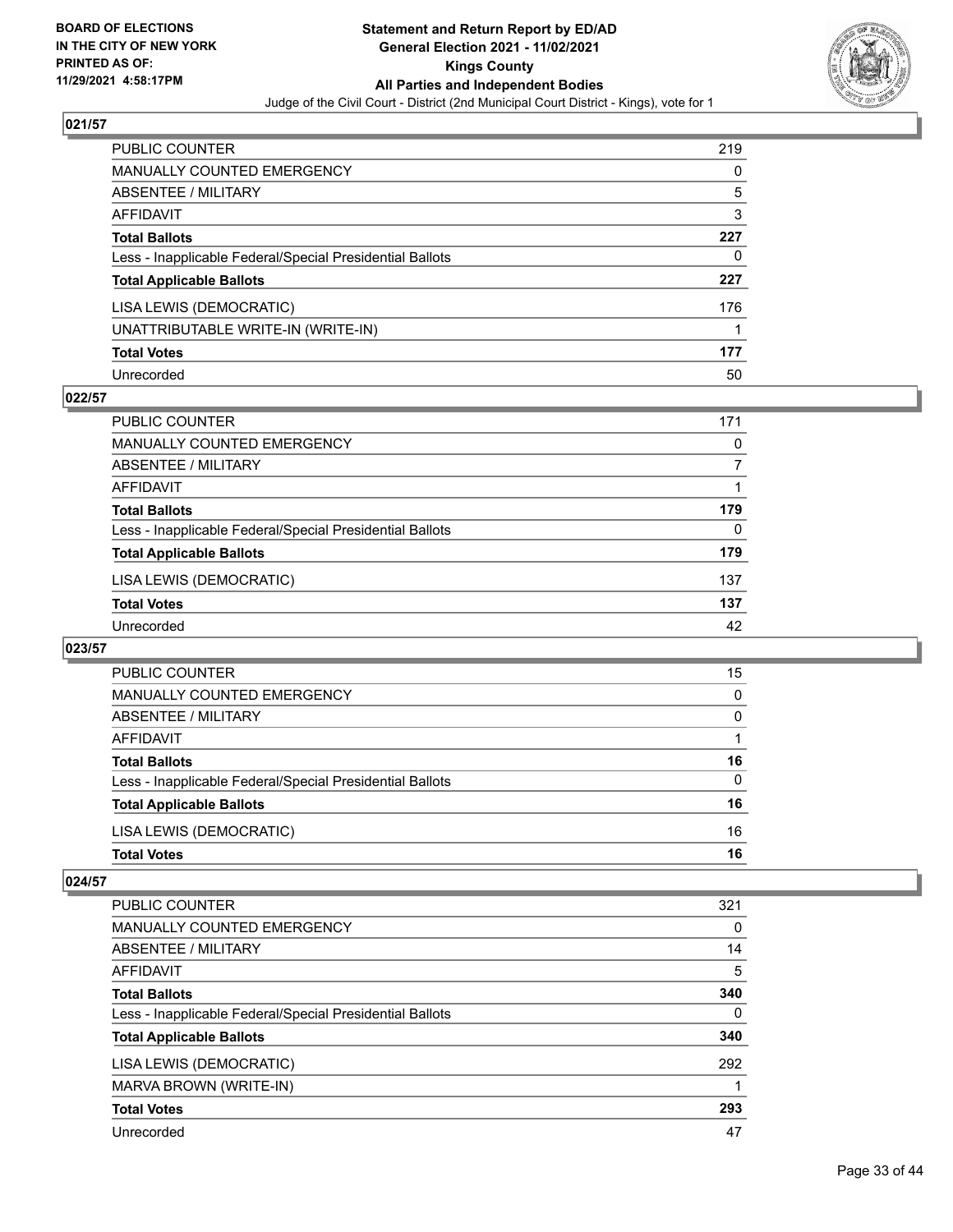

| PUBLIC COUNTER                                           | 347 |
|----------------------------------------------------------|-----|
| <b>MANUALLY COUNTED EMERGENCY</b>                        | 0   |
| <b>ABSENTEE / MILITARY</b>                               | 15  |
| AFFIDAVIT                                                | 2   |
| <b>Total Ballots</b>                                     | 364 |
| Less - Inapplicable Federal/Special Presidential Ballots | 0   |
| <b>Total Applicable Ballots</b>                          | 364 |
| LISA LEWIS (DEMOCRATIC)                                  | 319 |
| UNATTRIBUTABLE WRITE-IN (WRITE-IN)                       |     |
| <b>Total Votes</b>                                       | 320 |
| Unrecorded                                               | 44  |

## **030/57**

| <b>PUBLIC COUNTER</b>                                    | 270           |
|----------------------------------------------------------|---------------|
| MANUALLY COUNTED EMERGENCY                               | 0             |
| ABSENTEE / MILITARY                                      | 30            |
| AFFIDAVIT                                                | 4             |
| <b>Total Ballots</b>                                     | 304           |
| Less - Inapplicable Federal/Special Presidential Ballots | $\Omega$      |
| <b>Total Applicable Ballots</b>                          | 304           |
| LISA LEWIS (DEMOCRATIC)                                  | 249           |
| UNATTRIBUTABLE WRITE-IN (WRITE-IN)                       | $\mathcal{P}$ |
| <b>Total Votes</b>                                       | 251           |
| Unrecorded                                               | 53            |

| <b>PUBLIC COUNTER</b>                                    | 484            |
|----------------------------------------------------------|----------------|
| <b>MANUALLY COUNTED EMERGENCY</b>                        | $\Omega$       |
| ABSENTEE / MILITARY                                      | 29             |
| <b>AFFIDAVIT</b>                                         |                |
| <b>Total Ballots</b>                                     | 514            |
| Less - Inapplicable Federal/Special Presidential Ballots | 0              |
| <b>Total Applicable Ballots</b>                          | 514            |
| LISA LEWIS (DEMOCRATIC)                                  | 399            |
| UNATTRIBUTABLE WRITE-IN (WRITE-IN)                       | $\overline{2}$ |
| <b>Total Votes</b>                                       | 401            |
| Unrecorded                                               | 113            |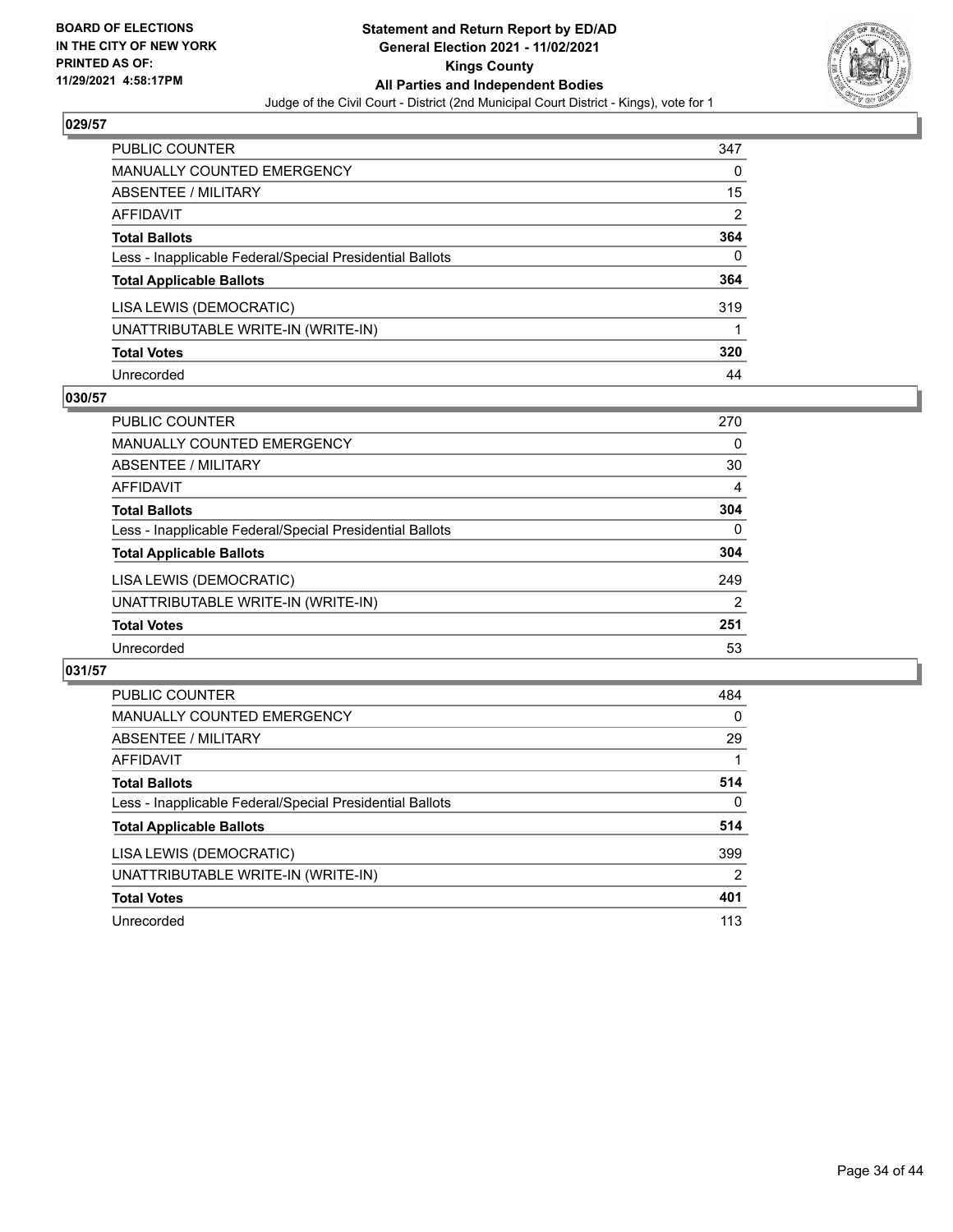

| PUBLIC COUNTER                                           | 118 |
|----------------------------------------------------------|-----|
| MANUALLY COUNTED EMERGENCY                               | 0   |
| <b>ABSENTEE / MILITARY</b>                               | 3   |
| AFFIDAVIT                                                | 0   |
| <b>Total Ballots</b>                                     | 121 |
| Less - Inapplicable Federal/Special Presidential Ballots | 0   |
| <b>Total Applicable Ballots</b>                          | 121 |
| LISA LEWIS (DEMOCRATIC)                                  | 89  |
| <b>Total Votes</b>                                       | 89  |
| Unrecorded                                               | 32  |

#### **033/57**

| PUBLIC COUNTER                                           | 70             |
|----------------------------------------------------------|----------------|
| <b>MANUALLY COUNTED EMERGENCY</b>                        | $\Omega$       |
| <b>ABSENTEE / MILITARY</b>                               | $\overline{2}$ |
| <b>AFFIDAVIT</b>                                         | $\Omega$       |
| <b>Total Ballots</b>                                     | 72             |
| Less - Inapplicable Federal/Special Presidential Ballots | $\Omega$       |
| <b>Total Applicable Ballots</b>                          | 72             |
| LISA LEWIS (DEMOCRATIC)                                  | 51             |
| <b>Total Votes</b>                                       | 51             |
| Unrecorded                                               | 21             |

| <b>PUBLIC COUNTER</b>                                    | 429 |
|----------------------------------------------------------|-----|
| <b>MANUALLY COUNTED EMERGENCY</b>                        | 0   |
| ABSENTEE / MILITARY                                      | 18  |
| <b>AFFIDAVIT</b>                                         | 2   |
| <b>Total Ballots</b>                                     | 449 |
| Less - Inapplicable Federal/Special Presidential Ballots | 0   |
| <b>Total Applicable Ballots</b>                          | 449 |
| LISA LEWIS (DEMOCRATIC)                                  | 385 |
| ADRENA GANTT (WRITE-IN)                                  |     |
| RACHEL PECKER (WRITE-IN)                                 |     |
| <b>Total Votes</b>                                       | 387 |
| Unrecorded                                               | 62  |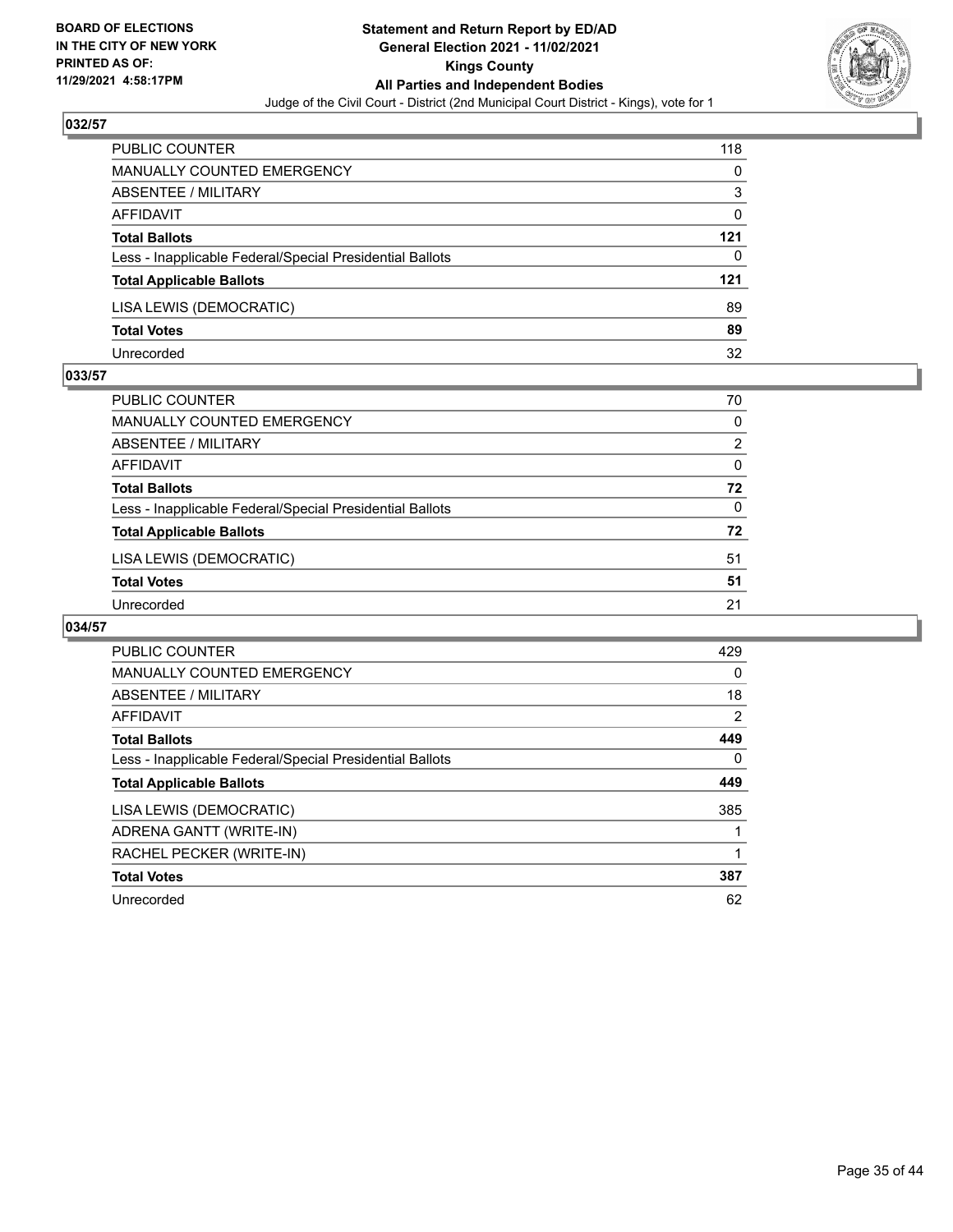

| <b>PUBLIC COUNTER</b>                                    | 298 |
|----------------------------------------------------------|-----|
| <b>MANUALLY COUNTED EMERGENCY</b>                        | 0   |
| ABSENTEE / MILITARY                                      | 25  |
| AFFIDAVIT                                                |     |
| <b>Total Ballots</b>                                     | 324 |
| Less - Inapplicable Federal/Special Presidential Ballots | 0   |
| <b>Total Applicable Ballots</b>                          | 324 |
| LISA LEWIS (DEMOCRATIC)                                  | 274 |
| UNATTRIBUTABLE WRITE-IN (WRITE-IN)                       |     |
| <b>Total Votes</b>                                       | 275 |
| Unrecorded                                               | 49  |

## **036/57**

| <b>PUBLIC COUNTER</b>                                    | 276      |
|----------------------------------------------------------|----------|
| <b>MANUALLY COUNTED EMERGENCY</b>                        | 0        |
| ABSENTEE / MILITARY                                      | 19       |
| AFFIDAVIT                                                |          |
| <b>Total Ballots</b>                                     | 296      |
| Less - Inapplicable Federal/Special Presidential Ballots | $\Omega$ |
| <b>Total Applicable Ballots</b>                          | 296      |
| LISA LEWIS (DEMOCRATIC)                                  | 249      |
| FERNANDO A. MATEO (WRITE-IN)                             |          |
| PAUL A. RODRIGUEZ (WRITE-IN)                             |          |
| <b>Total Votes</b>                                       | 251      |
| Unrecorded                                               | 45       |

| PUBLIC COUNTER                                           | 231      |
|----------------------------------------------------------|----------|
| MANUALLY COUNTED EMERGENCY                               | $\Omega$ |
| <b>ABSENTEE / MILITARY</b>                               | 10       |
| AFFIDAVIT                                                | $\Omega$ |
| <b>Total Ballots</b>                                     | 241      |
| Less - Inapplicable Federal/Special Presidential Ballots | 0        |
| <b>Total Applicable Ballots</b>                          | 241      |
| LISA LEWIS (DEMOCRATIC)                                  | 200      |
| <b>Total Votes</b>                                       | 200      |
| Unrecorded                                               | 41       |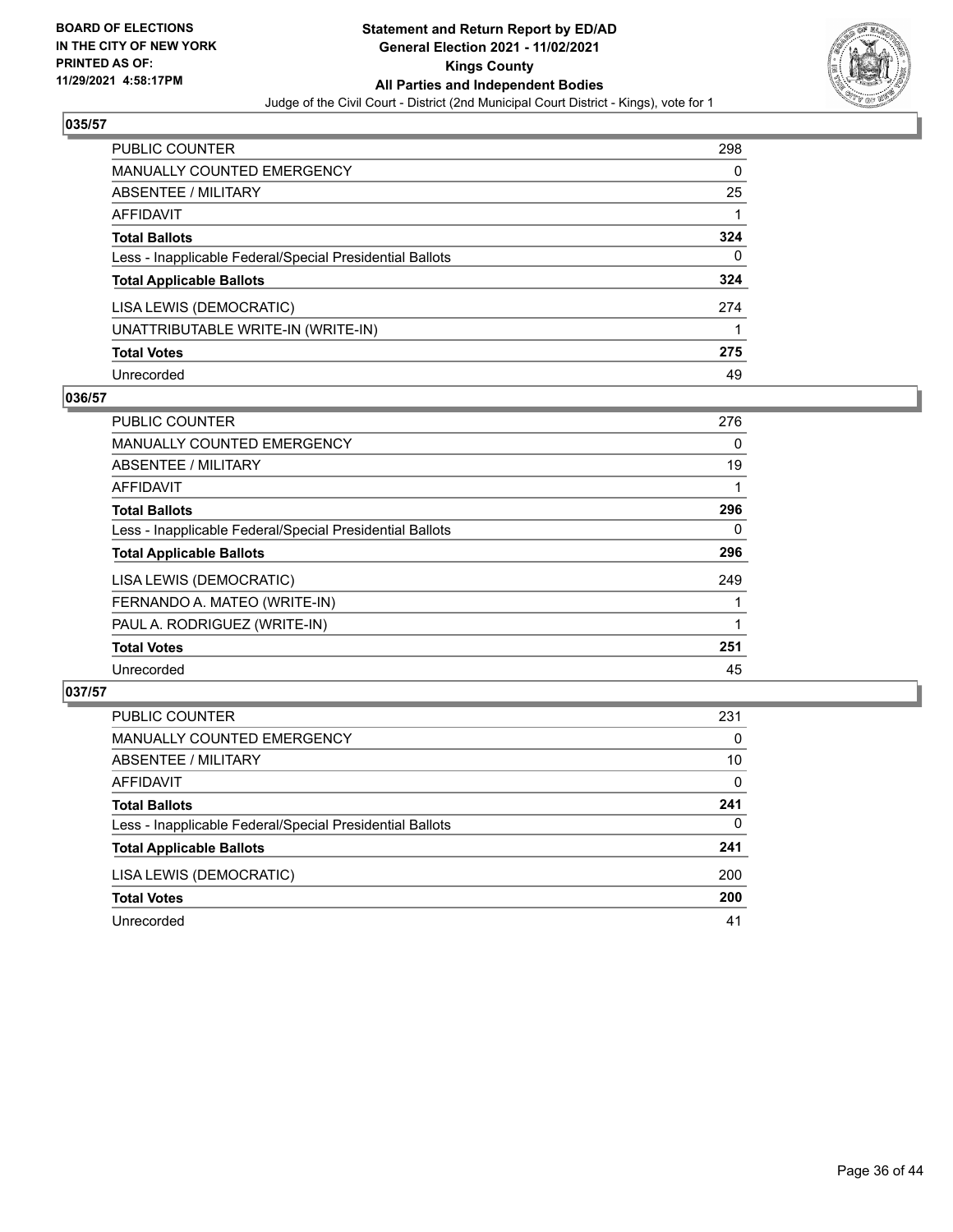

| <b>PUBLIC COUNTER</b>                                    | 343 |
|----------------------------------------------------------|-----|
| <b>MANUALLY COUNTED EMERGENCY</b>                        | 0   |
| ABSENTEE / MILITARY                                      | 19  |
| AFFIDAVIT                                                | 2   |
| <b>Total Ballots</b>                                     | 364 |
| Less - Inapplicable Federal/Special Presidential Ballots | 0   |
| <b>Total Applicable Ballots</b>                          | 364 |
| LISA LEWIS (DEMOCRATIC)                                  | 327 |
| <b>Total Votes</b>                                       | 327 |
| Unrecorded                                               | 37  |

#### **039/57**

| <b>PUBLIC COUNTER</b>                                    | 328 |
|----------------------------------------------------------|-----|
| MANUALLY COUNTED EMERGENCY                               | 0   |
| ABSENTEE / MILITARY                                      | 26  |
| AFFIDAVIT                                                | 7   |
| <b>Total Ballots</b>                                     | 361 |
| Less - Inapplicable Federal/Special Presidential Ballots | 0   |
| <b>Total Applicable Ballots</b>                          | 361 |
| LISA LEWIS (DEMOCRATIC)                                  | 310 |
| BERNIE SANDERS (WRITE-IN)                                |     |
| <b>Total Votes</b>                                       | 311 |
| Unrecorded                                               | 50  |
|                                                          |     |

| <b>PUBLIC COUNTER</b>                                    | 307      |
|----------------------------------------------------------|----------|
| <b>MANUALLY COUNTED EMERGENCY</b>                        | 0        |
| ABSENTEE / MILITARY                                      | 12       |
| AFFIDAVIT                                                | 0        |
| <b>Total Ballots</b>                                     | 319      |
| Less - Inapplicable Federal/Special Presidential Ballots | $\Omega$ |
| <b>Total Applicable Ballots</b>                          | 319      |
| LISA LEWIS (DEMOCRATIC)                                  | 288      |
| HERA DOREEN CAPELL (WRITE-IN)                            |          |
| <b>Total Votes</b>                                       | 289      |
| Unrecorded                                               | 30       |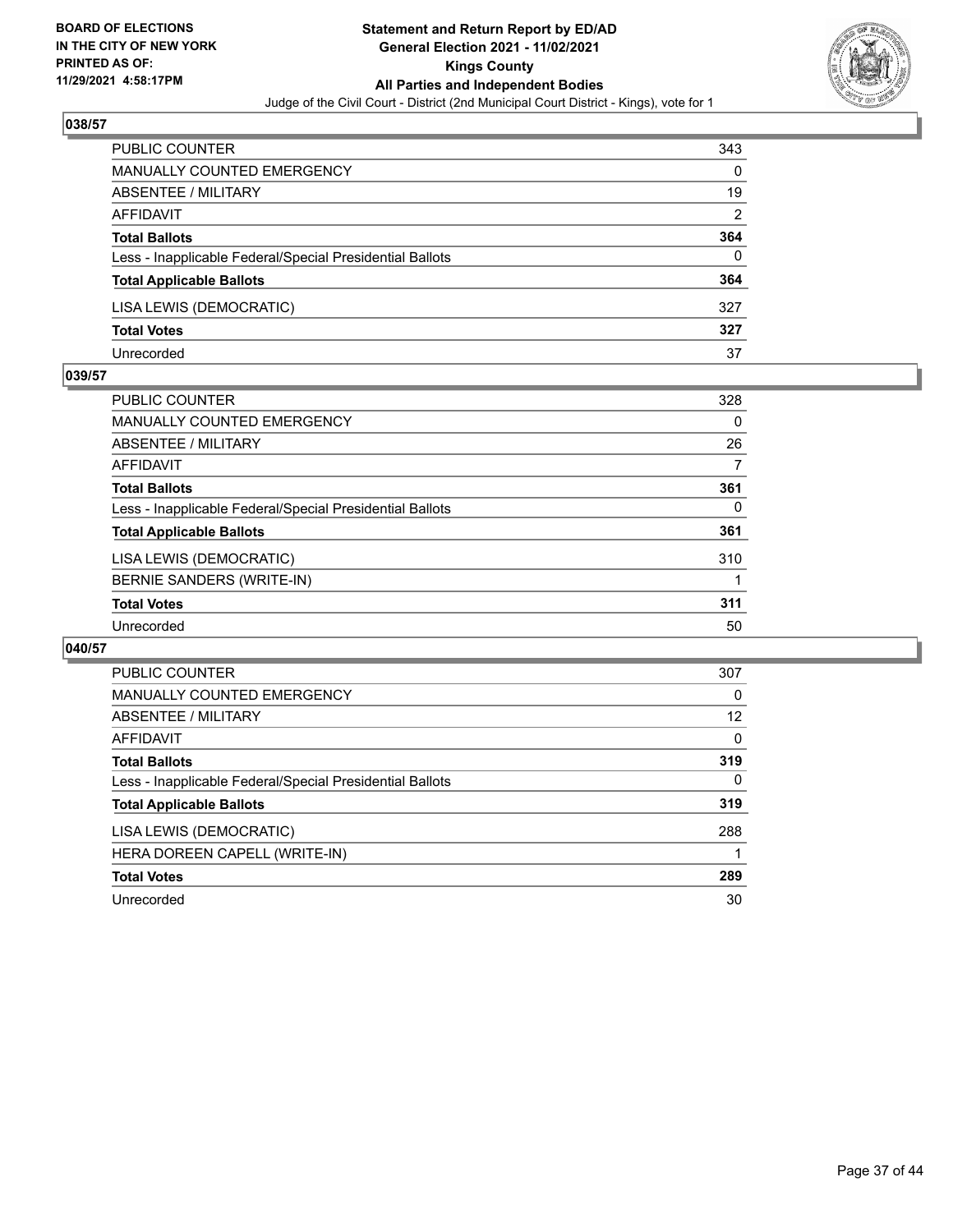

| <b>PUBLIC COUNTER</b>                                    | 335 |
|----------------------------------------------------------|-----|
| <b>MANUALLY COUNTED EMERGENCY</b>                        | 0   |
| ABSENTEE / MILITARY                                      | 20  |
| AFFIDAVIT                                                | 6   |
| <b>Total Ballots</b>                                     | 361 |
| Less - Inapplicable Federal/Special Presidential Ballots | 0   |
| <b>Total Applicable Ballots</b>                          | 361 |
| LISA LEWIS (DEMOCRATIC)                                  | 299 |
| CHELSEA FROSINI (WRITE-IN)                               |     |
| UNATTRIBUTABLE WRITE-IN (WRITE-IN)                       |     |
| <b>Total Votes</b>                                       | 301 |
| Unrecorded                                               | 60  |

## **047/57**

| <b>PUBLIC COUNTER</b>                                    | 213      |
|----------------------------------------------------------|----------|
| MANUALLY COUNTED EMERGENCY                               | $\Omega$ |
| ABSENTEE / MILITARY                                      | 17       |
| AFFIDAVIT                                                | 10       |
| <b>Total Ballots</b>                                     | 240      |
| Less - Inapplicable Federal/Special Presidential Ballots | $\Omega$ |
| <b>Total Applicable Ballots</b>                          | 240      |
| LISA LEWIS (DEMOCRATIC)                                  | 211      |
| <b>Total Votes</b>                                       | 211      |
| Unrecorded                                               | 29       |

#### **048/57**

| <b>PUBLIC COUNTER</b>                                    | 302 |
|----------------------------------------------------------|-----|
| <b>MANUALLY COUNTED EMERGENCY</b>                        | 0   |
| ABSENTEE / MILITARY                                      | 15  |
| AFFIDAVIT                                                | 0   |
| <b>Total Ballots</b>                                     | 317 |
| Less - Inapplicable Federal/Special Presidential Ballots | 0   |
| <b>Total Applicable Ballots</b>                          | 317 |
| LISA LEWIS (DEMOCRATIC)                                  | 270 |
| <b>Total Votes</b>                                       | 270 |
| Unrecorded                                               | 47  |

| PUBLIC COUNTER                                           | 319      |
|----------------------------------------------------------|----------|
| <b>MANUALLY COUNTED EMERGENCY</b>                        | $\Omega$ |
| ABSENTEE / MILITARY                                      | 8        |
| AFFIDAVIT                                                |          |
| <b>Total Ballots</b>                                     | 328      |
| Less - Inapplicable Federal/Special Presidential Ballots | $\Omega$ |
| <b>Total Applicable Ballots</b>                          | 328      |
| LISA LEWIS (DEMOCRATIC)                                  | 288      |
| <b>Total Votes</b>                                       | 288      |
| Unrecorded                                               | 40       |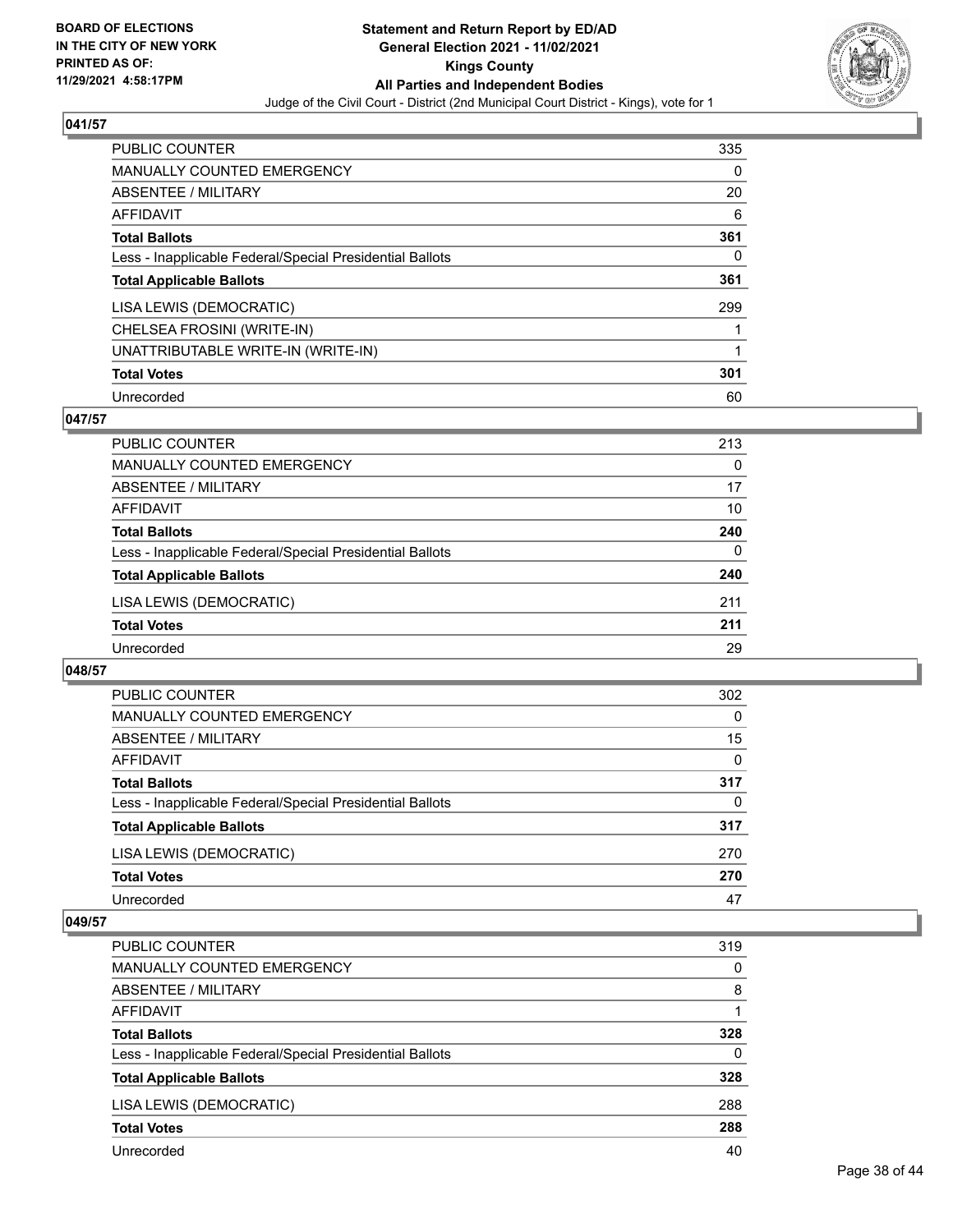

| PUBLIC COUNTER                                           | 244 |
|----------------------------------------------------------|-----|
| MANUALLY COUNTED EMERGENCY                               | 0   |
| <b>ABSENTEE / MILITARY</b>                               | 13  |
| AFFIDAVIT                                                | 4   |
| <b>Total Ballots</b>                                     | 261 |
| Less - Inapplicable Federal/Special Presidential Ballots | 0   |
| <b>Total Applicable Ballots</b>                          | 261 |
| LISA LEWIS (DEMOCRATIC)                                  | 229 |
| <b>Total Votes</b>                                       | 229 |
| Unrecorded                                               | 32  |

#### **051/57**

| PUBLIC COUNTER                                           | 255 |
|----------------------------------------------------------|-----|
| <b>MANUALLY COUNTED EMERGENCY</b>                        | 0   |
| ABSENTEE / MILITARY                                      | 8   |
| AFFIDAVIT                                                | 8   |
| <b>Total Ballots</b>                                     | 271 |
| Less - Inapplicable Federal/Special Presidential Ballots | 0   |
| <b>Total Applicable Ballots</b>                          | 271 |
| LISA LEWIS (DEMOCRATIC)                                  | 231 |
| ALTON MADDOX (WRITE-IN)                                  |     |
| <b>Total Votes</b>                                       | 232 |
| Unrecorded                                               | 39  |
|                                                          |     |

#### **052/57**

| PUBLIC COUNTER                                           | 213      |
|----------------------------------------------------------|----------|
| <b>MANUALLY COUNTED EMERGENCY</b>                        | $\Omega$ |
| ABSENTEE / MILITARY                                      | 5        |
| AFFIDAVIT                                                |          |
| <b>Total Ballots</b>                                     | 219      |
| Less - Inapplicable Federal/Special Presidential Ballots | $\Omega$ |
| <b>Total Applicable Ballots</b>                          | 219      |
| LISA LEWIS (DEMOCRATIC)                                  | 179      |
| <b>Total Votes</b>                                       | 179      |
| Unrecorded                                               | 40       |

| <b>PUBLIC COUNTER</b>                                    | 214      |
|----------------------------------------------------------|----------|
| <b>MANUALLY COUNTED EMERGENCY</b>                        | 0        |
| ABSENTEE / MILITARY                                      | 3        |
| AFFIDAVIT                                                |          |
| <b>Total Ballots</b>                                     | 218      |
| Less - Inapplicable Federal/Special Presidential Ballots | $\Omega$ |
| <b>Total Applicable Ballots</b>                          | 218      |
| LISA LEWIS (DEMOCRATIC)                                  | 178      |
| UNATTRIBUTABLE WRITE-IN (WRITE-IN)                       |          |
| <b>Total Votes</b>                                       | 179      |
| Unrecorded                                               | 39       |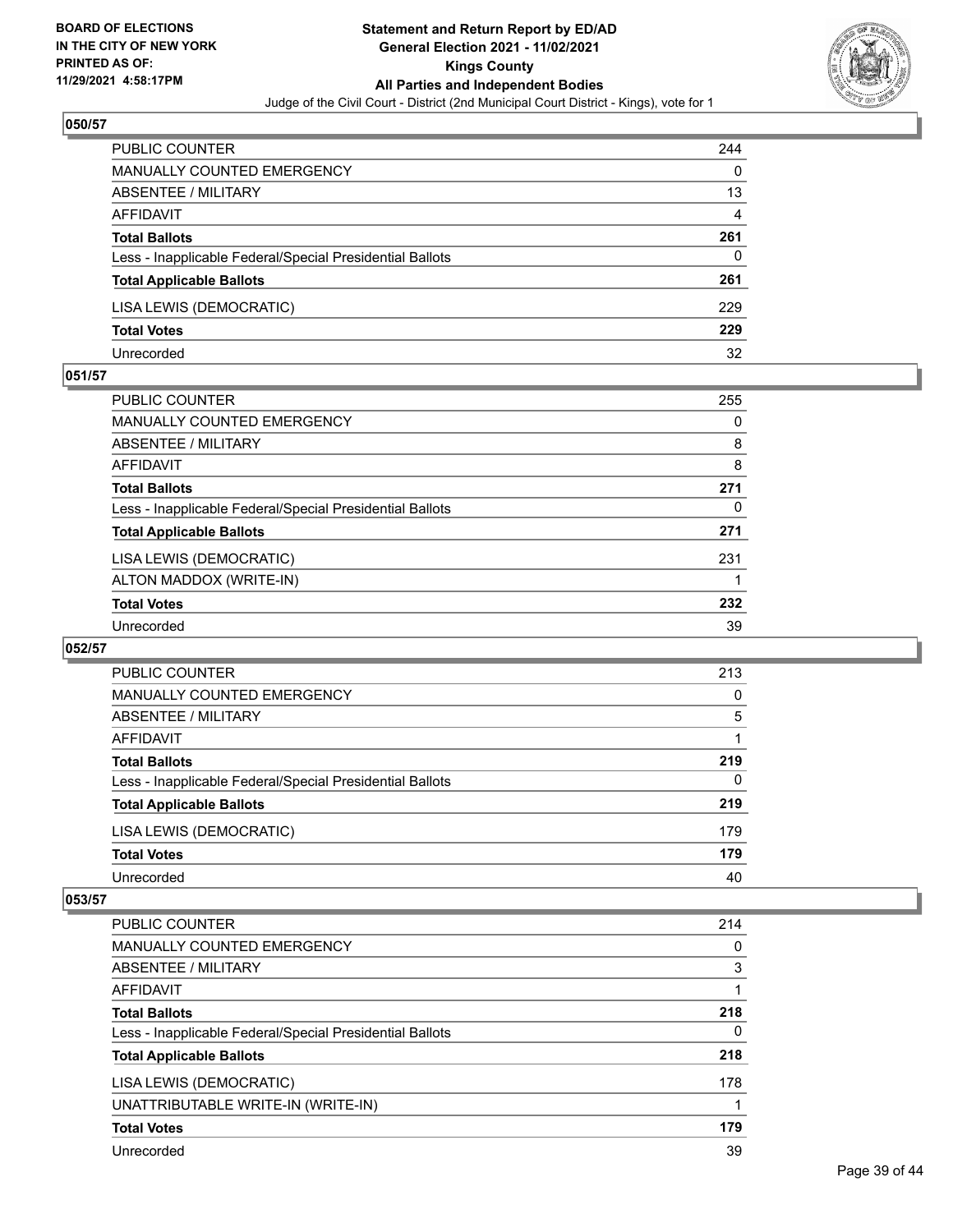

| <b>PUBLIC COUNTER</b>                                    | 323 |
|----------------------------------------------------------|-----|
| <b>MANUALLY COUNTED EMERGENCY</b>                        | 0   |
| ABSENTEE / MILITARY                                      | 9   |
| <b>AFFIDAVIT</b>                                         | 4   |
| <b>Total Ballots</b>                                     | 336 |
| Less - Inapplicable Federal/Special Presidential Ballots | 0   |
| <b>Total Applicable Ballots</b>                          | 336 |
| LISA LEWIS (DEMOCRATIC)                                  | 289 |
| UNATTRIBUTABLE WRITE-IN (WRITE-IN)                       | 2   |
| <b>Total Votes</b>                                       | 291 |
| Unrecorded                                               | 45  |

## **055/57**

| PUBLIC COUNTER                                           | 187      |
|----------------------------------------------------------|----------|
| <b>MANUALLY COUNTED EMERGENCY</b>                        | 0        |
| ABSENTEE / MILITARY                                      | 12       |
| AFFIDAVIT                                                |          |
| <b>Total Ballots</b>                                     | 200      |
| Less - Inapplicable Federal/Special Presidential Ballots | $\Omega$ |
| <b>Total Applicable Ballots</b>                          | 200      |
| LISA LEWIS (DEMOCRATIC)                                  | 168      |
| <b>Total Votes</b>                                       | 168      |
| Unrecorded                                               | 32       |

#### **056/57**

| PUBLIC COUNTER                                           | 259      |
|----------------------------------------------------------|----------|
| <b>MANUALLY COUNTED EMERGENCY</b>                        | 0        |
| ABSENTEE / MILITARY                                      | 13       |
| AFFIDAVIT                                                |          |
| <b>Total Ballots</b>                                     | 279      |
| Less - Inapplicable Federal/Special Presidential Ballots | $\Omega$ |
| <b>Total Applicable Ballots</b>                          | 279      |
| LISA LEWIS (DEMOCRATIC)                                  | 230      |
| <b>Total Votes</b>                                       | 230      |
| Unrecorded                                               | 49       |

| <b>PUBLIC COUNTER</b>                                    | 206            |
|----------------------------------------------------------|----------------|
| <b>MANUALLY COUNTED EMERGENCY</b>                        | 0              |
| ABSENTEE / MILITARY                                      | 9              |
| AFFIDAVIT                                                | $\Omega$       |
| <b>Total Ballots</b>                                     | 215            |
| Less - Inapplicable Federal/Special Presidential Ballots | 0              |
| <b>Total Applicable Ballots</b>                          | 215            |
| LISA LEWIS (DEMOCRATIC)                                  | 179            |
| UNATTRIBUTABLE WRITE-IN (WRITE-IN)                       | $\overline{2}$ |
| <b>Total Votes</b>                                       | 181            |
| Unrecorded                                               | 34             |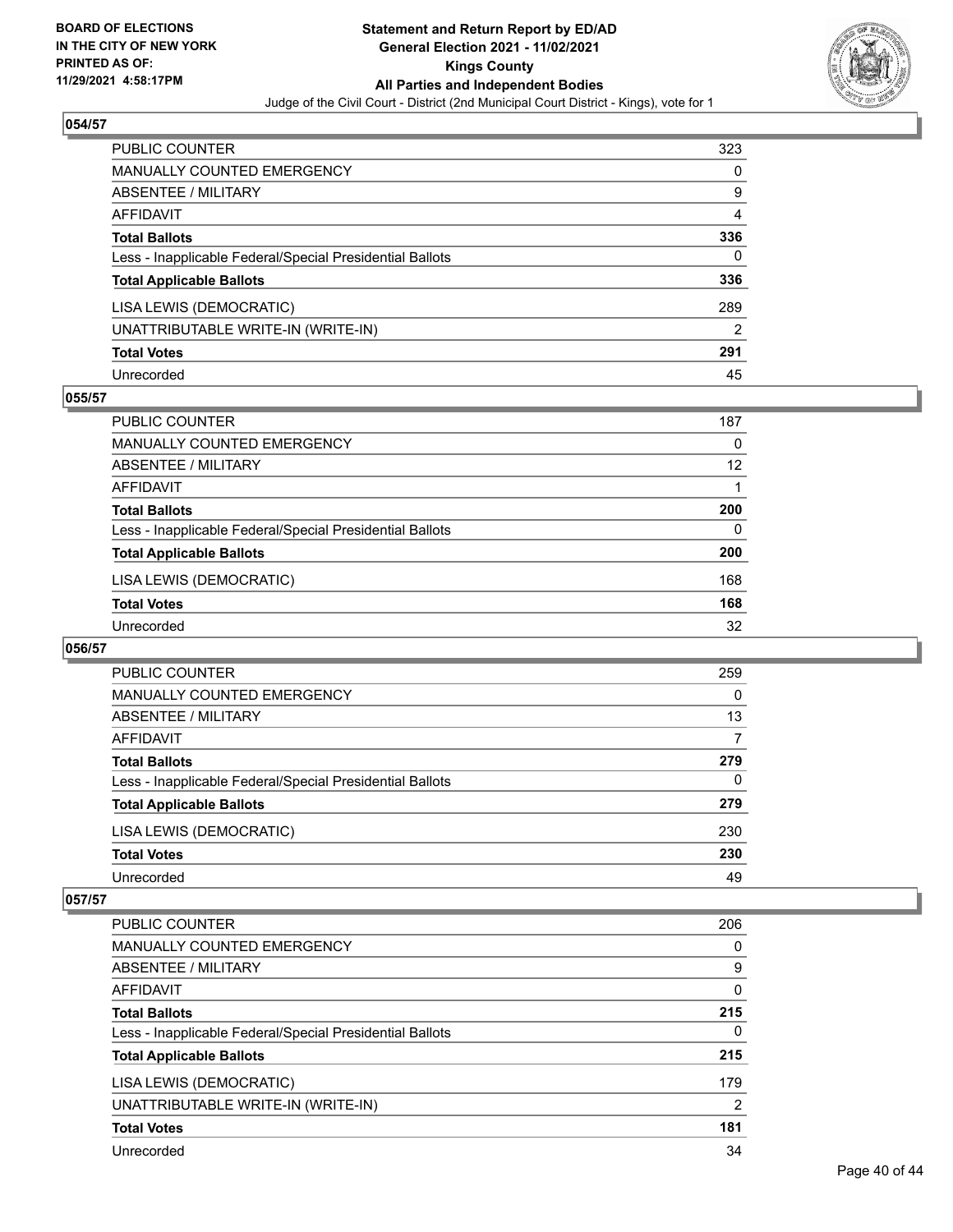

| PUBLIC COUNTER                                           | 195 |
|----------------------------------------------------------|-----|
| <b>MANUALLY COUNTED EMERGENCY</b>                        | 0   |
| ABSENTEE / MILITARY                                      | 6   |
| AFFIDAVIT                                                | 4   |
| <b>Total Ballots</b>                                     | 205 |
| Less - Inapplicable Federal/Special Presidential Ballots | 0   |
| <b>Total Applicable Ballots</b>                          | 205 |
| LISA LEWIS (DEMOCRATIC)                                  | 174 |
| <b>Total Votes</b>                                       | 174 |
| Unrecorded                                               | 31  |

#### **082/57**

| <b>PUBLIC COUNTER</b>                                    | 167      |
|----------------------------------------------------------|----------|
| <b>MANUALLY COUNTED EMERGENCY</b>                        | 0        |
| ABSENTEE / MILITARY                                      | 14       |
| AFFIDAVIT                                                | 7        |
| <b>Total Ballots</b>                                     | 188      |
| Less - Inapplicable Federal/Special Presidential Ballots | $\Omega$ |
| <b>Total Applicable Ballots</b>                          | 188      |
| LISA LEWIS (DEMOCRATIC)                                  | 160      |
| ANDREW NAPOLITANO (WRITE-IN)                             |          |
| <b>Total Votes</b>                                       | 161      |
| Unrecorded                                               | 27       |
|                                                          |          |

#### **094/57**

| PUBLIC COUNTER                                           | 80       |
|----------------------------------------------------------|----------|
| <b>MANUALLY COUNTED EMERGENCY</b>                        | $\Omega$ |
| ABSENTEE / MILITARY                                      |          |
| AFFIDAVIT                                                |          |
| <b>Total Ballots</b>                                     | 82       |
| Less - Inapplicable Federal/Special Presidential Ballots | $\Omega$ |
| <b>Total Applicable Ballots</b>                          | 82       |
| LISA LEWIS (DEMOCRATIC)                                  | 69       |
| <b>Total Votes</b>                                       | 69       |
| Unrecorded                                               | 13       |

| PUBLIC COUNTER                                           | 102      |
|----------------------------------------------------------|----------|
| <b>MANUALLY COUNTED EMERGENCY</b>                        | 0        |
| ABSENTEE / MILITARY                                      | 3        |
| <b>AFFIDAVIT</b>                                         | $\Omega$ |
| <b>Total Ballots</b>                                     | 105      |
| Less - Inapplicable Federal/Special Presidential Ballots | $\Omega$ |
| <b>Total Applicable Ballots</b>                          | 105      |
| LISA LEWIS (DEMOCRATIC)                                  | 71       |
| <b>Total Votes</b>                                       | 71       |
| Unrecorded                                               | 34       |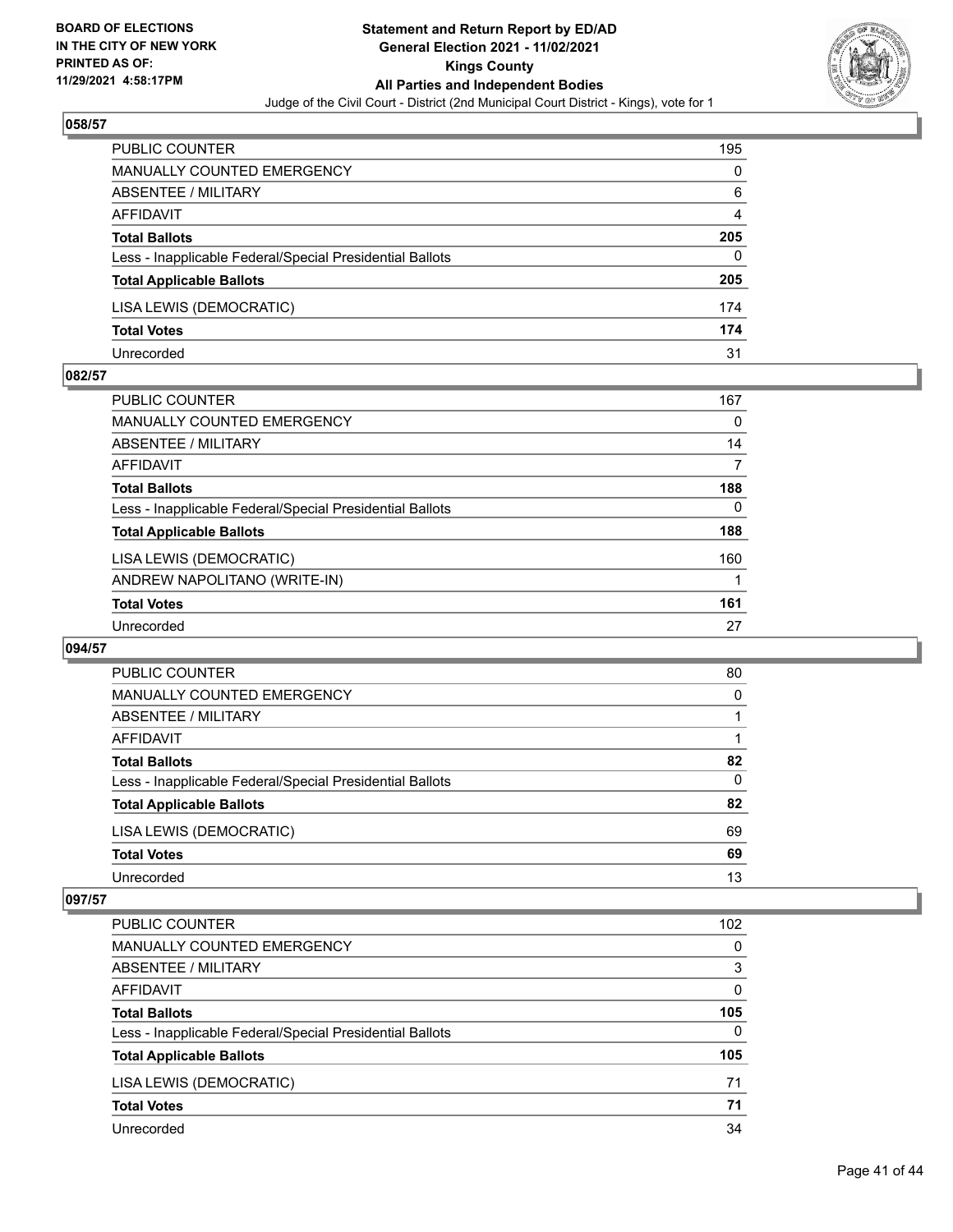

| <b>PUBLIC COUNTER</b>                                    | 215      |
|----------------------------------------------------------|----------|
| MANUALLY COUNTED EMERGENCY                               | 0        |
| ABSENTEE / MILITARY                                      | 20       |
| AFFIDAVIT                                                | $\Omega$ |
| <b>Total Ballots</b>                                     | 235      |
| Less - Inapplicable Federal/Special Presidential Ballots | 0        |
| <b>Total Applicable Ballots</b>                          | 235      |
| LISA LEWIS (DEMOCRATIC)                                  | 200      |
| <b>Total Votes</b>                                       | 200      |
| Unrecorded                                               | 35       |

#### **100/57**

| PUBLIC COUNTER                                           | 242      |
|----------------------------------------------------------|----------|
| MANUALLY COUNTED EMERGENCY                               | $\Omega$ |
| ABSENTEE / MILITARY                                      | 7        |
| AFFIDAVIT                                                | 7        |
| <b>Total Ballots</b>                                     | 256      |
| Less - Inapplicable Federal/Special Presidential Ballots | $\Omega$ |
| <b>Total Applicable Ballots</b>                          | 256      |
| LISA LEWIS (DEMOCRATIC)                                  | 203      |
| <b>Total Votes</b>                                       | 203      |
| Unrecorded                                               | 53       |

# **101/57**

| PUBLIC COUNTER                                           | 275      |
|----------------------------------------------------------|----------|
| <b>MANUALLY COUNTED EMERGENCY</b>                        | $\Omega$ |
| ABSENTEE / MILITARY                                      | 10       |
| AFFIDAVIT                                                | 3        |
| <b>Total Ballots</b>                                     | 288      |
| Less - Inapplicable Federal/Special Presidential Ballots | 0        |
| <b>Total Applicable Ballots</b>                          | 288      |
| LISA LEWIS (DEMOCRATIC)                                  | 234      |
| RENEE HOLMES (WRITE-IN)                                  |          |
| <b>Total Votes</b>                                       | 235      |
| Unrecorded                                               | 53       |

| PUBLIC COUNTER                                           | 166      |
|----------------------------------------------------------|----------|
| <b>MANUALLY COUNTED EMERGENCY</b>                        | $\Omega$ |
| ABSENTEE / MILITARY                                      | 11       |
| AFFIDAVIT                                                | $\Omega$ |
| <b>Total Ballots</b>                                     | 177      |
| Less - Inapplicable Federal/Special Presidential Ballots | $\Omega$ |
| <b>Total Applicable Ballots</b>                          | 177      |
| LISA LEWIS (DEMOCRATIC)                                  | 157      |
| <b>Total Votes</b>                                       | 157      |
| Unrecorded                                               | 20       |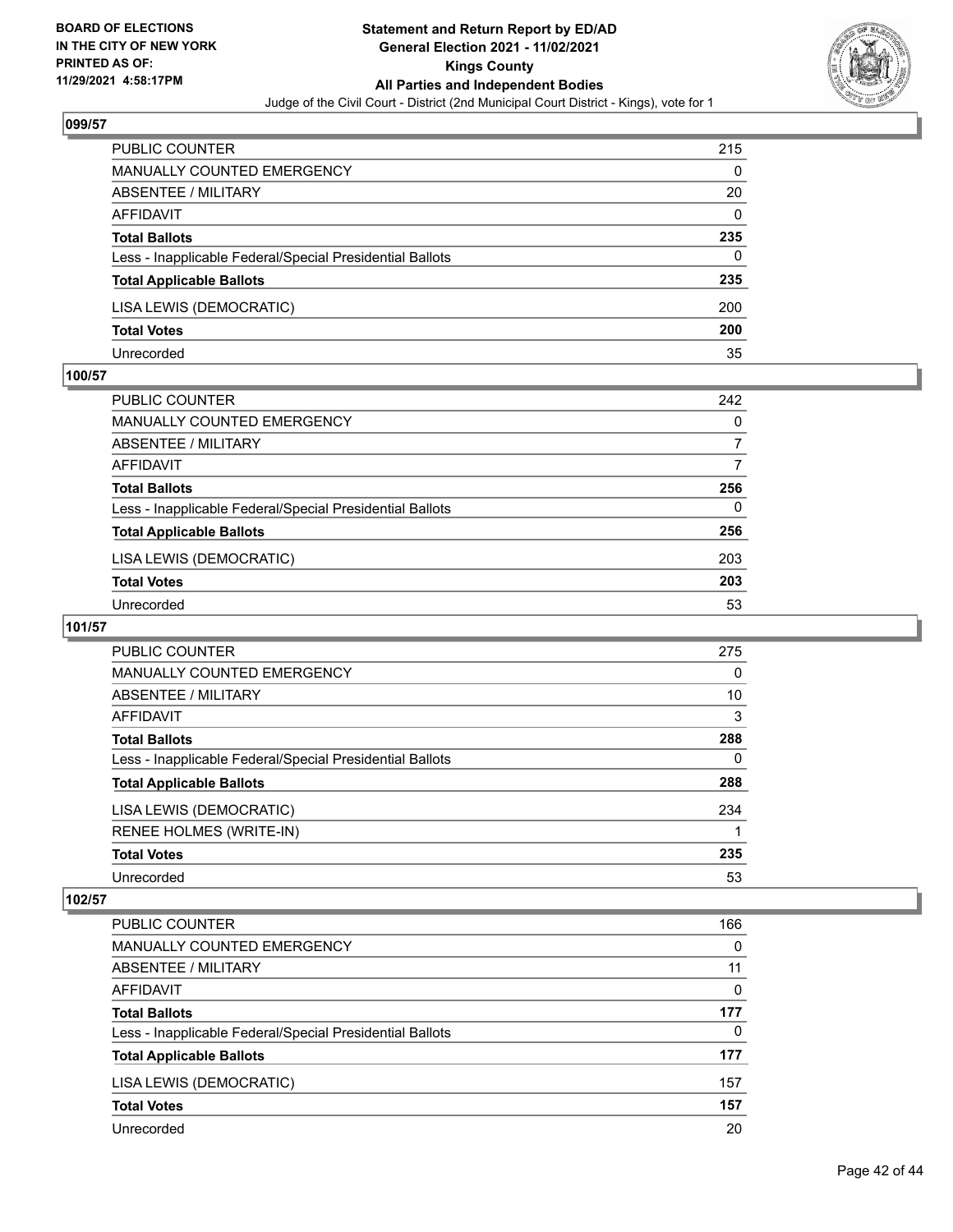

| <b>PUBLIC COUNTER</b>                                    | 271 |
|----------------------------------------------------------|-----|
| <b>MANUALLY COUNTED EMERGENCY</b>                        | 0   |
| ABSENTEE / MILITARY                                      | 12  |
| AFFIDAVIT                                                | 10  |
| <b>Total Ballots</b>                                     | 293 |
| Less - Inapplicable Federal/Special Presidential Ballots | 0   |
| <b>Total Applicable Ballots</b>                          | 293 |
| LISA LEWIS (DEMOCRATIC)                                  | 265 |
| ANDREW CUOMO (WRITE-IN)                                  | 1   |
| <b>Total Votes</b>                                       | 266 |
| Unrecorded                                               | 27  |